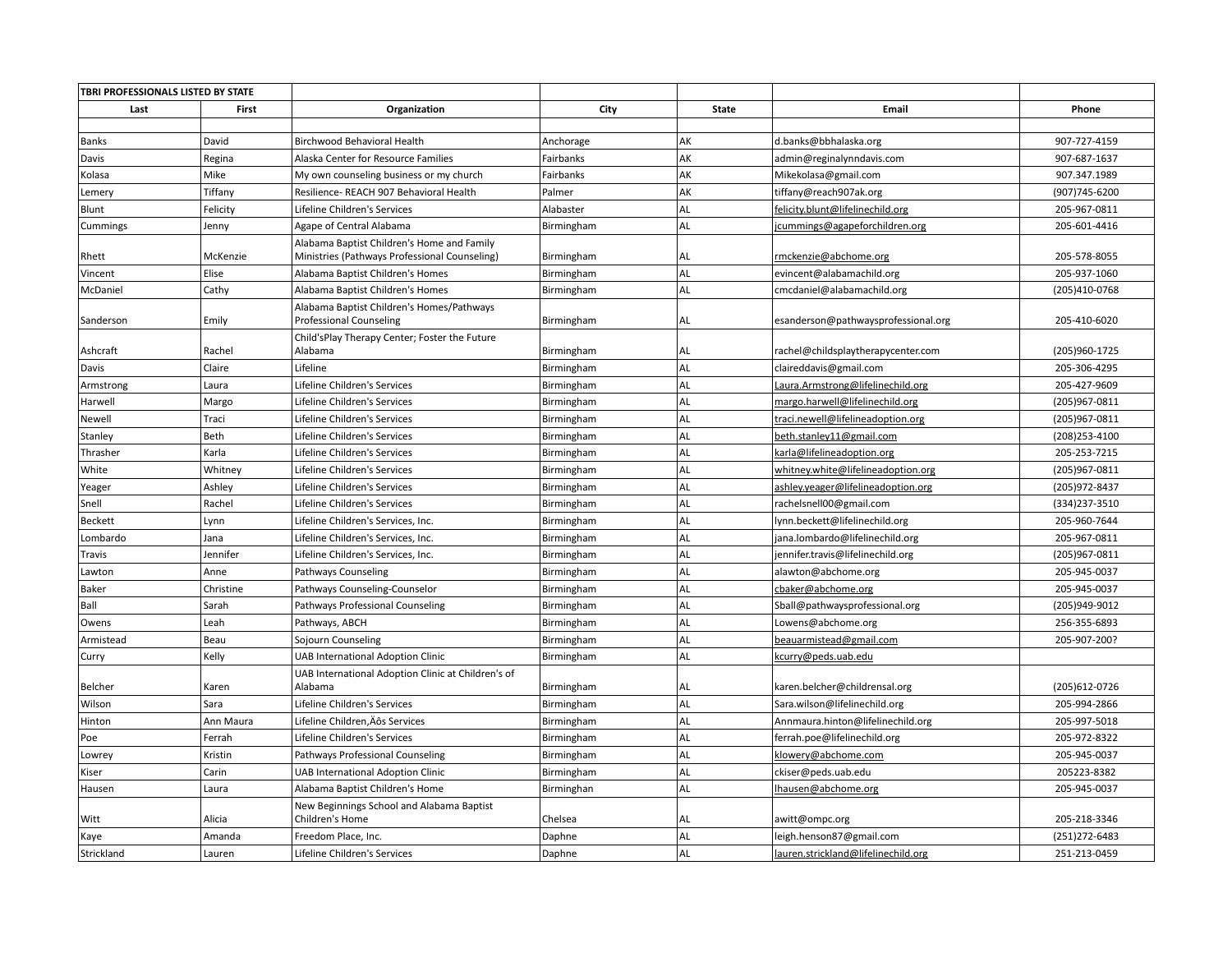| Olson          | <b>Bobbie</b> | Alabama Baptist Children's Home                                 | Deatsville               | AL        | bolson@abchome.org                 | 334-430-7569   |
|----------------|---------------|-----------------------------------------------------------------|--------------------------|-----------|------------------------------------|----------------|
| Hawkins        | Amanda        | Alabama Baptist Children's Home                                 | Dothan                   | AL        | ahawkins@abchome.org               | 334-677-7856   |
| Chambers       | Jennifer      | <b>UAB International Adoption Clinic</b>                        | Helena                   | AL        | jchambers@peds.uab.edu             | 205-541-6728   |
| Blackmon       | Mallory       | Lifeline Children's Services                                    | Homewood                 | AL        | mallory.blackmon@lifelinechild.org | (205)969-8881  |
| Bryant         | Cyndi         | Lifeline Children's Services                                    | Homewood                 | AL        | cyndi.bryant@lifelinechild.org     | 205-967-0811   |
| Pruett         | Michelle      | Pruett Counseling & Consulting                                  | Homewood                 | AL        | pcandc@bellsouth.net               | 205-222-0161   |
| Tanner         | Patti         | Riverchase Elementary                                           | Hoover                   | AL        | ptanner@hoover.k12.al.us           | 205-821-0477   |
| Schuck         | Heather       | <b>UAB International Adoption Clinic</b>                        | Hoover                   | AL        | hschuck@peds.uab.edu               | (205) 422-5001 |
| Keeton         | Rodney        | Central Church of Christ                                        | Huntsville               | AL        | rodney@handsfreemissions.org       | (256)520-9196  |
| Mackey         | Hope          | First Baptist Church                                            | Huntsville               | AL        | mackey2003@bellsouth.net           | 256-698-3338   |
| Norton         | Leah          | AGAPE of North Alabama                                          | Madison                  | AL        | leah@agapecares.org                | 256-724-1453   |
| Balch          | Natalie       | <b>AGAPE of North Alabama</b>                                   | Madison                  | AL        | natalie@agapecares.org             | 256-859-4481   |
| Watson         | Dana          | Alabama Baptist Children's Home                                 | Mobile                   | AI        | dwatson@abchome.org                | 251-639-1022   |
| Daniels        | Larry         | Pathways Professional Counseling                                | Mobile                   | AL        | Idaniels@abchome.org               | 251-639-1022   |
|                |               |                                                                 |                          |           | simonsons1@att.net;                |                |
| Simonson       | Susan         | St. Mary's Home                                                 | Mobile                   | AL        | ssimonson@stmaryshomemobile.org    | 251-510-8053   |
| Hartzog        | Nita          | Agape of Central Alabama                                        | Montgomery               | <b>AL</b> | nhartzog@agapeforchildren.org      | 334-272-9466   |
| McCrory        | Sarah         | Pathways Professional Counseling                                | Montgomery               | AL        | smccrory@pathwaysprofessional.org  | 334-740-1612   |
| Campbell       | Rod           | Pathways Counseling-counselor                                   | Oxford                   | AL        | rcampbell@abchome.org              | 256-831-4081   |
| Mains          | Angela        | Lifeline Children's Services                                    | Pelham                   | AL        | angela.m.mains@gmail.com           |                |
| Murrell        | Rochelle      | Freedom Place, Inc.                                             | Robertsdale              | AL        | rochellewmurrell@gmail.com         | 251-979-7371   |
| Miller         | Arcelia       | <b>Under His Wings</b>                                          | Robertsdale              | AL        | arcelia.miller@yahoo.com           | 251-402-3358   |
| Boone          | Rebecca       | Teen Challenge Columbus Girls Academy                           | Seale                    | AL        | rebecca.boone@teenchallenge.cc     | (334) 855-3695 |
| Wimberley      | Laren         | <b>Baldwin County Board of Education</b>                        | Summerdale               | AL        | larenwimberley@gmail.com           | 251-609-9453   |
| Campbell       | Christa       | <b>Encompass Health</b>                                         | Bentonville              | AR        | christajcampbell@gmail.com         | 949-547-2050   |
| Ragland        | Karissa       | <b>Hope Counseling</b>                                          | Bentonville              | AR        | karissakmyers@yahoo.com            | 936-689-0532   |
| Martin         | Adam          | Northwest Arkansas Children's Shelter                           | Bentonville              | AR        | AMartin@nwacs.org                  | 479-236-6280   |
| Harlan         | Teresa        | <b>Concord School District</b>                                  | Concord                  | AR        | bteharlan@gmail.com                | 501-691-3204   |
| <b>JOHNSON</b> | PRISCILLA     | <b>Concord School District</b>                                  | Concord                  | AR        | priscillabethjohnson@gmail.com     | 870-613-7149   |
| Adams          | Kerri         | The CALL in NWA                                                 | Fayetteville             | AR        | nwa@thecallinarkansas.org          | 479-418-1314   |
| Guenther       | Nicole        | Genesis Church                                                  | Fayetteville             | AR        | nguenther@centraltolife.com        | 479-263-0898   |
| Caldwell       | Laura         | Bost , Inc. And New Start for Children & Families, Inc.         | Fort Smith               | AR        | Ircaldwell@bost.org                | (479) 430-3529 |
|                |               | Arkansas Baptist Children's Homes and Family                    |                          |           |                                    |                |
| Fisher         | Tracy         | Ministries                                                      | Fort Smith               | AR        | tfisher@arkansasfamilies.org       | 417-668-3850   |
|                |               | Arkansas Baptist Children's Homes and Family<br>Ministries      |                          | AR        |                                    | 918-914-0510   |
| Ropp           | Ryan          |                                                                 | Harrisburg               |           | rropp@arkansasfamilies.org         |                |
| Urioste        | Brandy        | Arkansas Baptist Children's Homes & Family<br><b>Ministries</b> | Harrison                 | AR        | Burioste@arkansasfamilies.org      | (870) 741-5784 |
| Barham         | James         | Arkansas Baptist Children's Homes                               | Jonesboro                | AR        | james barham@hotmail.com           | 870-351-9704   |
|                |               | Arkansas Baptist Children's Homes & Family                      |                          |           |                                    |                |
| Walker         | Debi          | Ministries                                                      | Jonesboro                | AR        | dwalker@arkansasfamilies.org       | (870)935-5134  |
| Maples         | Erica         | Children's Advocacy Center of Benton County (CAC)               | Little Flock             | AR        | erica@cacbentonco.com              | 417-229-0812   |
|                |               | Children's Advocacy Center of Benton County; Oaks               |                          |           |                                    |                |
| Taylor         | Megan         | Counseling                                                      | Little Flock; Springdale | AR        | megan@oakscounseling.net           | 479-903-2478   |
| Douglas        | Michelle      | The CALL                                                        | Little Rock              | AR        | mdouglas@thecallinarkansas.org     | (501)920-2167  |
| Davault        | Tiffany       | The CALL in Pulaski County                                      | Little Rock              | AR        | tdavault@thecallinarkansas.org     | 501-952-9357   |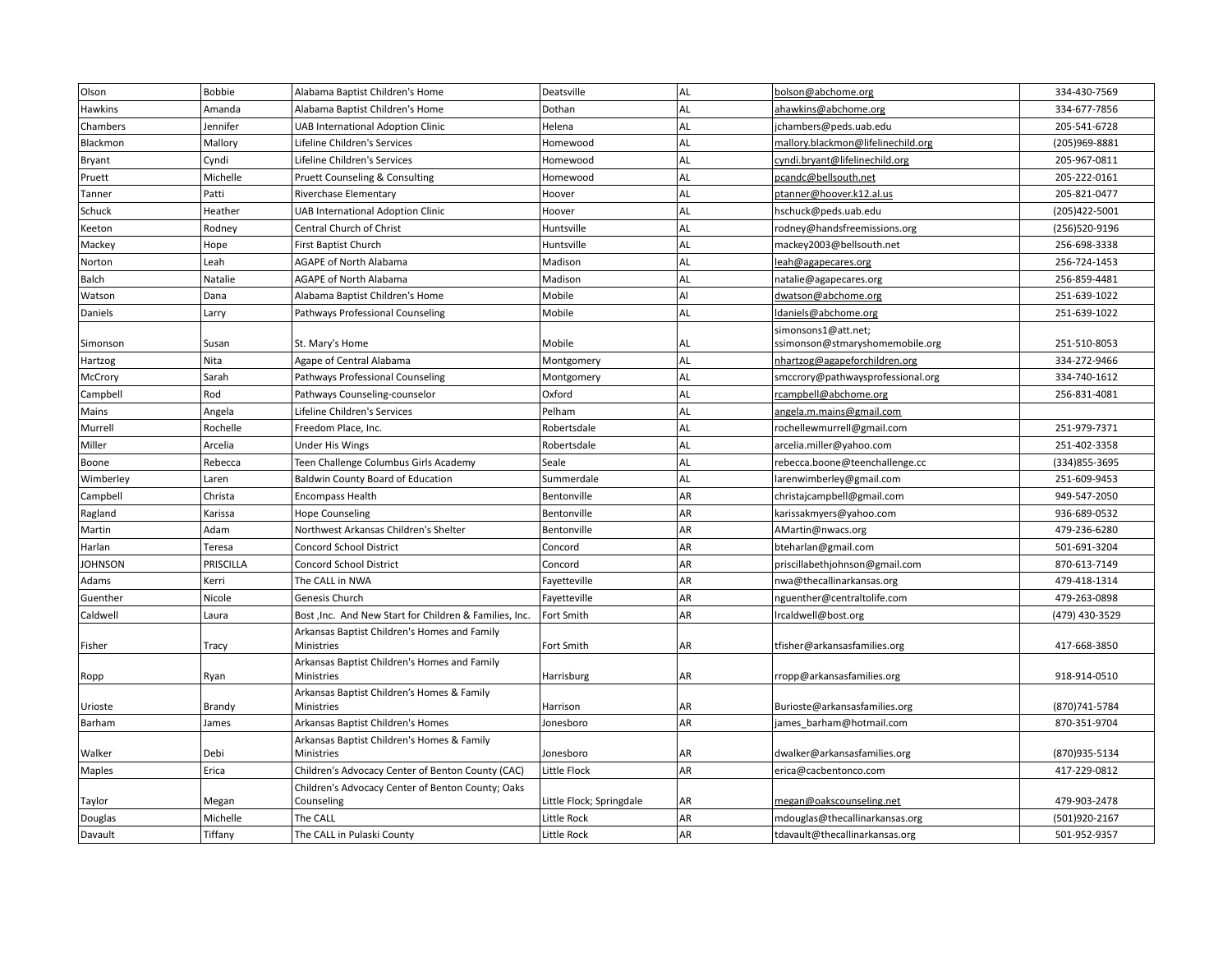|                |           | Thrive!/Fellowship Bible Church 1401 Kirk Rd, Little |                     |           |                                               |                    |
|----------------|-----------|------------------------------------------------------|---------------------|-----------|-----------------------------------------------|--------------------|
| Greenwood      | Megan     | Rock, AR 72223                                       | Little Rock         | AR        | meg.marie.h@gmail.com                         | (501) 765-8045     |
| Shioyama       | Brandy    | The CALL in NWA                                      | Lowell              | AR        | bshioyama@thecallinarkansas.org               | 479-435-1380       |
| Jones          | Kelly     | Arkansas Baptist Children's Homes and Families       | Monticello          | AR        | kjones@arkansasfamilies.org                   | (870)344-0173      |
| Crook          | Danna     | ABHC                                                 | Monticello          | AR        | dcrook@arkansasfamilies.org                   | (870)367-5358      |
| <b>Bratton</b> | Tracey    | Vera Lloyd Presbyterian Family Services, Inc.        | Monticello          | AR        | tracey.bratton@yahoo.com                      | 870-723-9206       |
| Sanders        | Justin    | Our House, Inc.                                      | North Little Rock   | AR        | jwadesanders@gmail.com                        | (501)213-6978      |
| Danielle       | Wheeler   | Private Practice/Waterstone Counseling Center        | Springdale          | AR        | dwheelertc@gmail.com                          | (864) 542-3867     |
| DeRose         | Michelle  | Ozark Guidance Center                                | Springdale          | AR        | derosem01@gmail.com                           | 479-263-6907       |
| Jewell         | Melinda   | Strength for Today Counseling and Consulting         | Texarkana           | AR        | melinda.jewell@strengthfortodaycounseling.com | (870) 729-1212     |
|                |           | Lifesong Counseling Centers and Royal Family Kids    |                     |           |                                               |                    |
| Shindel        | Tamar     | Camp                                                 | Gilbert             | AZ        | tamar.shindel@gmail.com                       | 480-703-7492       |
| Cruz           | Anitra    | Hrt                                                  | Glendale            | AZ        | Anitracruz@msn.com                            | (928)707-2999      |
| White          | Samantha  | Childhelp Children's Center                          | Goodyear            | AZ        | swhite@childhelp.org                          | 623-333-7928       |
| Mario          | Sanchez   | <b>MHC Healthcare</b>                                | Marana              | AZ        | mayankidz614@gmail.com                        | 520-616-6760 x6313 |
| Egan           | Jan       | Arizona 1.27                                         | Mesa                | AZ        | jegan70@yahoo.com                             | 480-363-4458       |
| O'Dell         | Katie     | Az1.27 and City of Grace                             | Mesa                | AZ        | katie.odell@cityofgrace.com                   | 479-271-8778       |
| Rosenfeld      | Jennifer  | Childhelp Children's Center                          | Mesa                | AZ        | jrosenfeld@childhelp.org                      | 602-271-4500       |
| Schlipf        | Carissa   | Casa Vida y Esperanza                                | Nogales             | AZ        | carissajschlipf@gmail.com                     | 480-704-4145       |
| Nez            | Byrde     | Southest Human Development                           | Phoenix             | AZ        | bnez@swhd.org                                 | (928) 299-1012     |
| Reprogle       | Leslie    | Agape Adoption Agency of Arizona, Inc.               | Phoenix             | AZ        | leslier@agapeaz.org                           | 480-272-7994 x101  |
| Parkes         | Lucy      | Christian Family Care Agency                         | Phoenix             | AZ        | lparkes@cfcare.org                            | 480-369-5979       |
| Murphy         | Kristi    | Childhelp                                            | Phoenix             | AZ        | kmurphy@childhelp.org                         |                    |
| Ducharme       | Mary      | Childhelp Children's Center                          | Phoenix             | AZ        | mducharme@childhelp.org                       | 602-271-4500       |
| Jones          | Brandon   | Christian Family Care Agency                         | Phoenix             | AZ        | bjones@cfcare.org                             |                    |
| Winsberg       | Judy      | Baboquivari Unified School Distrct                   | Sells               | AZ        | jwinsberg@busd40.org                          | (520)440-2473      |
| Suydam         | Tanya     | Baboquivari Unified School District                  | Sells               | AZ        | tsuydam@busd40.org                            | (520) 954-6512     |
| Valdez         | Valerie   | Baboquivari Unified School District                  | Sells               | AZ        | vvaldez@busd40.org                            | (520)309-5622      |
| Schaefer       | Caitlin   | BUSD 40 IOES-PC                                      | Sells               | AZ        | cschaefer@busd40.org                          | (623) 556-3121     |
| Kehl           | Josette   | Christian Family Care                                | Tucson              | <b>AZ</b> | jkehl@cfcare.org                              | (520)405-0748      |
| Buchman        | Johanna   | LAMb Internatinal USA                                | Tucson              | AZ        | Lambinternationalusa@gmail.com                | 614-800-4856       |
| Monroe         | Katie     | Nightlight Christian Adoptions                       | Anaheim             | CA        | kmonroe@nightlight.org                        | 303-727-0291       |
| Schaffert      | Amanda    | Nightlight Christian Adoptions                       | Anaheim Hills       | CA        | amanda@nightlight.org                         | 714-655-0689       |
| Agard          | Clarissa  | Desert Mountain Children's Center                    | <b>Apple Valley</b> | CA        | clarissa.agard@cahelp.org                     | 909-496-3316       |
| Sengstock      | Audra     | Desert Mountain Children's Center                    | <b>Apple Valley</b> | CA        | Audra.Sengstock@cahelp.org                    | 909-952-3604       |
| Smith-Lopez    | Tamira    | Pathway Family Services                              | Bakersfield         | CA        | tlopez@pfsffa.org                             | (661)496-4860      |
| Paredes        | Alexia    | Golden Hills Community Church                        | Brentwood           | CA        | alexiaparedes@goldenhills.org                 | (925)597-1588      |
| Cleary         | Ann       | Holt International                                   | Calabasas           | CA        | annc@holtintl.org                             | (818)620-9216      |
| Carroll        | Julie     | Arrow Child & Family Ministries                      | Camarillo           | CA        | Julie.Carroll@arrow.org                       | 805-797-0863       |
| Knowlton       | Kimberly  | <b>Family Connections Christian Adoptions</b>        | Carsbad             | CA        | kimknowlton@fcadoptions.org                   | 949-400-4873       |
| Field          | Cindy     | <b>Bethany Christian Services</b>                    | Clovis              | CA        | cfield@bethany.org                            | 559-289-0026       |
| Boylan         | Laurel    | God's Waiting Children                               | Clovis              | CA        | laurel@godswaitingchildren.com                | (559)316-4823      |
| Shin           | Elizabeth | Corona Norco unified school district                 | Corona              | CA        | liz.m.shin@gmail.com                          | (909) 753-8064     |
| Hiatt          | Sandi     | <b>Bethany Christian Services</b>                    | Fresno              | CA        | shiatt@bethany.org                            | 559-259-1809       |
| Smith          | Victoria  | <b>VMS Counseling Services</b>                       | Fresno              | CA        | vmscounselingservices@gmail.com               |                    |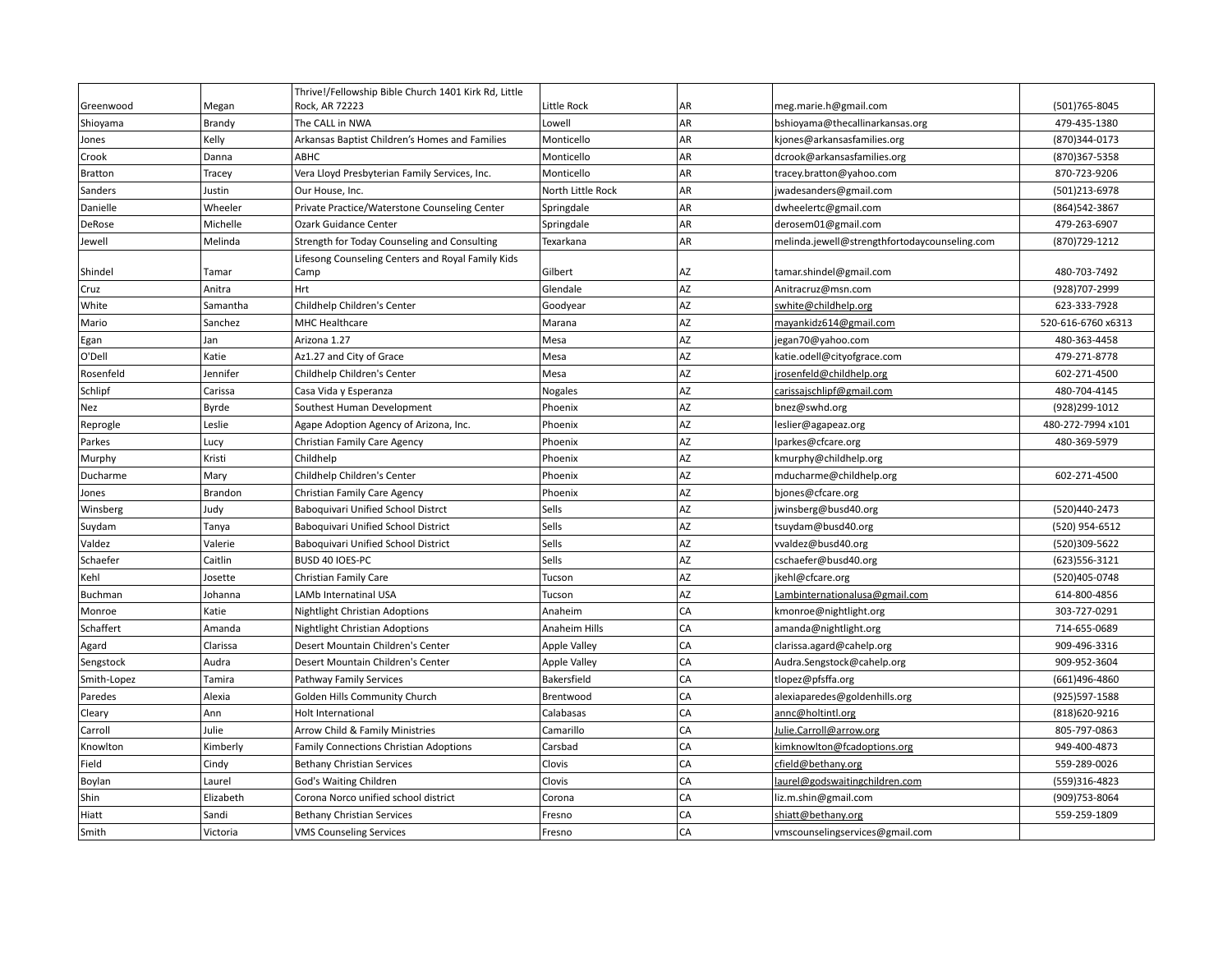|                 |          |                                                                                                      |                 |    | fondahartImft@gmail.com, acheccodeSouza@CHSFS. |                      |
|-----------------|----------|------------------------------------------------------------------------------------------------------|-----------------|----|------------------------------------------------|----------------------|
| Hart            | Fonda    |                                                                                                      | Fresno          | CA | <b>ORG</b>                                     | (559)824-1582        |
| Durbin          | Jennifer | <b>OC United</b>                                                                                     | Fullerton       | CA |                                                |                      |
| Dupuis          | Renae    | OC United                                                                                            | Fullerton       | CA | renaed@ocunited.org                            | (310)490-7803        |
| Clark           | Casey    | OC United                                                                                            | Fullerton       | CA | caseykclark@gmail.com                          | (310)490-1816        |
| Driggs          | Lindsey  | <b>OC United</b>                                                                                     | Fullerton       | CA | lindsey.d.driggs@gmail.com                     | (630)400-5816        |
| Livermore       | Sarah    | OC United                                                                                            | Fullerton       | CA | sarahl@ocunitedtogether.org                    | (714)519-4247        |
| MacDonald       | Stacie   | OC United                                                                                            | Fullerton       | CA | staciem@ocunitedtogether.org                   | (657)387-8852        |
| Morales         | Brandon  | <b>OC United</b>                                                                                     | Fullerton       | CA | brandonm@ocunited.org                          | 714-515-3008         |
| Parker          | Caleb    | <b>OC United</b>                                                                                     | Fullerton       | CA | calebp@ocunitedtogether.org                    | (657) 387-2330       |
| MacLeod         | Heather  | <b>OC United</b>                                                                                     | Fullerton       | CA | 714-418-6401                                   | 714-418-6401         |
| Ramos           | Daniel   | Orange County Asian and Pacific Islander Community<br>Alliance                                       | Garden Grove    | CA | dramos@ocapica.org                             | (714) 636-9095       |
| Allen           | Teresa   | Family Connection Christian Adoptions                                                                | Hughson         | CA | teresallen333@msn.com                          | (209) 602-5642       |
|                 |          | Mariners Church, Saddleback Community College<br>Foster & Kinship Education and Orange County Social |                 |    |                                                |                      |
| Kim             | Erin     | Services training team                                                                               | Irvine          | CA | erinkim76@gmail.com                            | 949-929-9323         |
| Johnson         | Nancy D. | San Diego Center for Children-Family Wellnes Center                                                  | La Mesa         | CA | NJohnson@centerforchildren.org                 | 619-985-9765         |
| Adams           | David    | Meier Clinics and Volunteer with Saddleback Church                                                   | Laguna Hills    | CA | davidadams1971@yahoo.com                       | 949-933-6301         |
| Jarema          | Ronda    | Nightlight christian Adoptions                                                                       | Laguna Niguel   | CA |                                                |                      |
| DePass          | Susan    | Retired but representing Saddleback Church                                                           | Lake Forest     | CA | susanjane.smalley@gmail.com                    | 949-441-8622         |
| kwon            | ellen    | Saddleback Church                                                                                    | Lake Forest     | CA | reachingellen@gmail.com                        | 303-378-3863         |
| Zeroski         | Alex     | Saddleback Church                                                                                    | Lake Forest     | CA | alexzeroski@att.net                            | 949-466-9141         |
| Hornbostel      | Anna     | Saddleback Church                                                                                    | Lake Forest     | CA | anna@yet-life.com                              | (949)370-0487        |
| Graves          | Deborah  | Saddleback Church Lake Forest                                                                        | Lake Forest     | CA | canyonstothesea@gmail.com                      | 657-226-5134         |
| Zurcher         | Kelsey   | Saddleback Church ZERO by 2020 Vision and Luv Way<br>Ministries                                      | Lake Forest     | CA | kelzee630JF@gmail.com                          | (909)936-9107        |
| Stinson         | Christy  | Saddleback Church Lake forest. And self employed                                                     | Lake Forest, CA | CA | bulrush77@yahoo.com                            | (949) 636-1020       |
| Sinnott         | Jamie    | <b>Bethany Christian Services</b>                                                                    | LaMirada        | CA | jsinnott@bethany.org                           | (714)994-0500        |
| Jessica         | Miller   | Koinonia Family Services & Defending The Cause                                                       | Loomis          | CA | jessica.miller@kfh.org                         | 916-652-5814 ext 117 |
| Clelland        | Malaika  | self employed/private practice                                                                       | Mission Viejo   | CA | malaikaclelland@gmail.com                      | (714) 693-5437       |
| Singh-Heinrichs | Sangeeta | <b>Bethany Christian Services</b>                                                                    | Modesto         | CA | ssingheinrichs@bethany.org                     | 209-380-7217         |
| Ferris          | Sydney   | Lilliput                                                                                             | Napa            | CA | sferris@lilliput.org                           | (707) 227-8155       |
| Rhodes          | Kerry    | Royal Family KIDS                                                                                    | Newport Beach   | CA | k2rhodes@hotmail.com                           | 949-922-2902         |
| Palmquist       | Julia    | Olive Crest                                                                                          | North Hollywood | CA | julia-palmquist@olivecrest.org                 | 805-403-0809         |
| Martin          | Cindi    | <b>Wellspring Counseling</b>                                                                         | Oakdale         | CA | wellspringcounselingministries@yahoo.com       | 209-607-1887         |
| <b>Brumm</b>    | Susan    | <b>Wellspring Counseling Ministries</b>                                                              | Oakdale         | CA | sbrumm11@gmail.com                             |                      |
| Pernet          | Karen    | Growth Through Play Therapy Trainers                                                                 | Oakland         | CA | kepernet@gmail.com                             | 510-923-0520         |
| Fletcher        | Cynthia  | San Luis Obispo County Department of Social<br>Services                                              | Paso Robles     | CA | cynthiafletcherfim@gmail.com                   | 805-610-3496         |
| Beckham         | Jodi     | God's Waiting Children                                                                               | Prather         | CA | Jodibeckham@aol.com                            |                      |
| Byrne           | Amy      | Mental Health Professional                                                                           | Rancho Cordova  | CA | byrnead@hotmail.com                            | 916-996-3 4          |
| Hodgson         | Jason    | <b>Dunamis Center</b>                                                                                | Redding         | CA | jasonhodgson.counselor@gmail.com               | (913)515-1683        |
| Dahlin          | Olivia   | San Bernardino County Superintendent of Schools                                                      | Redlands        | CA | oliviadahlin@gmail.com                         | (951)236-2711        |
| McJimsey        | Debra    | Debbie McJimsey Counseling                                                                           | Roseville       | CA | mcjimseymft@gmail.com                          | (916) 792-7518       |
| Quinn           | Karen    | <b>Children and Family Services</b>                                                                  | San Bernardino  | CA | wren98@msn.com                                 | 330-704-7901         |
| Lewis           | Marilyn  | Private Practice                                                                                     | San Diego       | CA | marilyn4solutions@san.rr.com                   | (858)492-9985        |
|                 |          |                                                                                                      |                 |    |                                                |                      |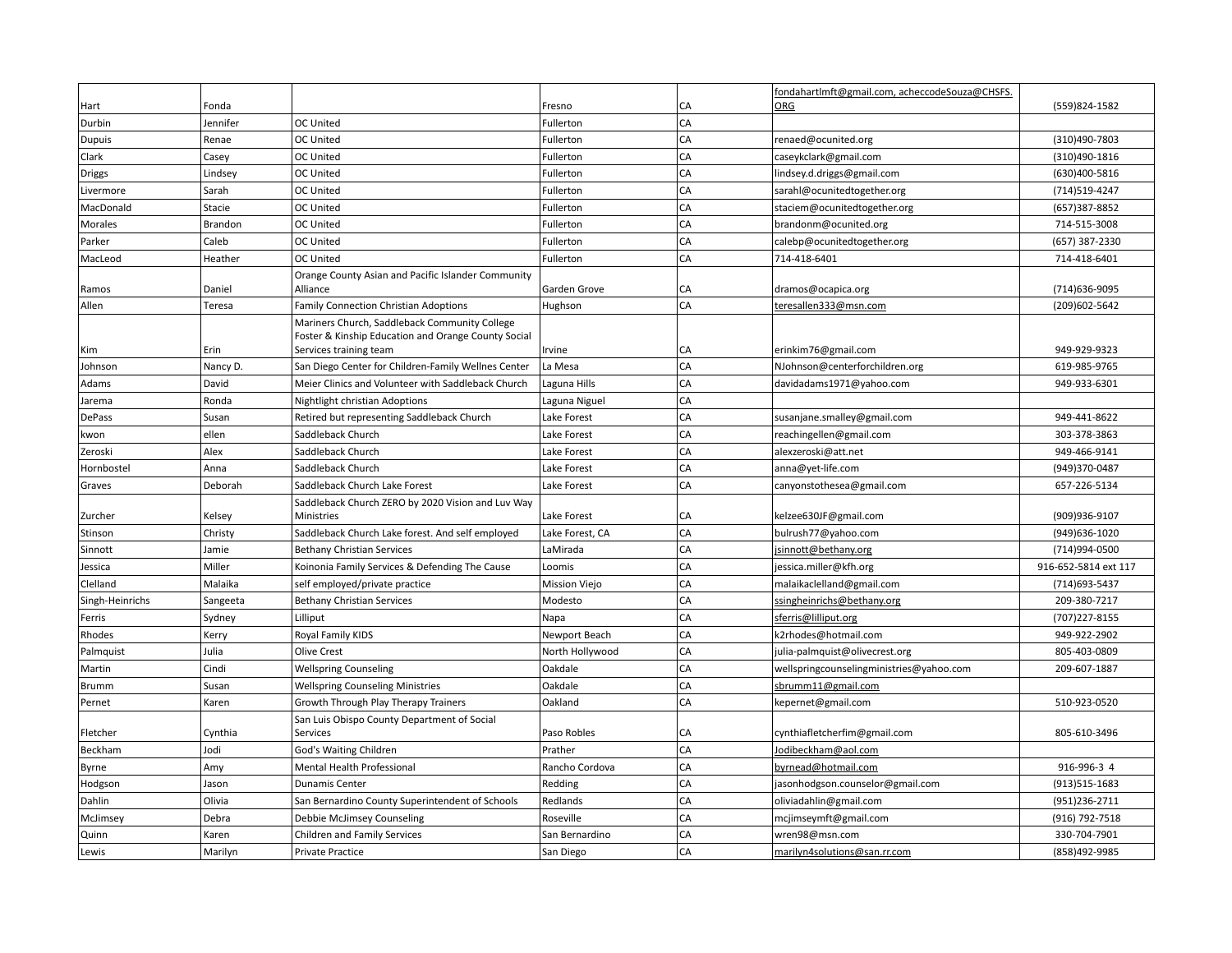| Martin         | Connie    |                                                    | San Diego               | CA | cmbreakthecycle@san.rr.com         | (619)840-4898         |
|----------------|-----------|----------------------------------------------------|-------------------------|----|------------------------------------|-----------------------|
| Allen          | Amy       | Family Connection Christian Adoptions              | San Luis Obispo         | CA | amyallen@fcadoptions.org           | (805)542-9084         |
| lunker         | Dori      | <b>Grace Central Coast</b>                         | San Luis Obispo         | CA | dori@graceslo.org                  | 805-235-0624          |
| Torres         | Elizabeth | Olive Crest                                        | Santa Ana               | CA | elizabeth-torres@olivecrest.org    | 714-600-8429          |
| Juhala         | Jeff      | Royal Family KIDS                                  | Santa Ana               | CA | JeffJ@royalfamilykids.org          | (714) 270-4999        |
|                |           | Children's Resource & Referral of Santa Barbara    |                         |    |                                    |                       |
| Huerta         | Miriam    | County                                             | Santa Maria             | CA | ortizmiri@gmail.com                | (805) 416-9148        |
| Mendez         | Natalia   | Children's Resource and Referral                   | Santa Maria             | CA | nmendez220@hotmail.com             | (805) 925-7071        |
|                |           | Children's Resource and Referral of Santa Barbara  |                         |    |                                    |                       |
| Acosta         | Karina    | County                                             | Santa Maria             | CA | karina81187@hotmail.com            | 805-868-5629          |
| Weaver         | Edwin     | Fighting Back Santa Maria Valley                   | Santa Maria             | CA | edwin@fbsmv.com                    | (805)346-1774         |
| Holford        | Jan       | Royal Family KIDS Inc and Fostering Love Inc.      | Santa Maria             | CA | santamariarfkc@gmail.com           | 805-310-2437          |
| Moses          | Michelle  | Pathway Family Services, Inc                       | Santa Maria             | CA | mmoses@pfsffa.org                  | 805-588-6732          |
| Colt           | Kris      | THE COLT FAMILY FOUNDATION                         | Solvang                 | CA | kriscolt2@gmail.com                | 805-448-9247          |
| Colt           | Jody      | The Ranch Church, A Calvary Chapel                 | Solvang                 | CA | etcsolvang@gmail.com               | 805-448-1879          |
| Sencion        | Arcelia   | Santa Ynez Valley People Helping People            | Solvang                 | CA | arcelia@syvphp.org                 | 805 5882495           |
| Wood           | Karen     | Family Connections Christian Adoptions             | Sonora                  | CA | petersonwood@gmail.com             | 209-588-1322          |
| Dunkelberger   | Kerri     | Olive Crest                                        | Tustin                  | CA | kerri-dunkelberger@olivecrest.org  | (714) 543-5437        |
| Valdez         | Jessica   | Olivecrest                                         | Valencia                | CA | jessica-valdez@olivecrest.org      |                       |
| Peterson       | Marji     | Aspiranet                                          | Visalia                 | CA | mpeterson@aspirnet.org             | 559-303-6927          |
|                |           | Blanco Behavioral Health Consulting, LLC and Peace |                         |    |                                    |                       |
| Blanco         | Wendy     | Over Violence                                      | Whittier                | CA | blancobehavioralhealth@gmail.com   | (213) 632-9117        |
| Bell           | Katherine | <b>Adoption Exchange</b>                           | Aurora                  | CO | kbell@adoptex.org                  | 303-919-6347          |
| Kelly          | Deneen    | Arapahoe County Dept. of Human Services            | Aurora                  | CO | dkelly@arapahoegov.com             | 303-734-4341          |
| George         | Kaleo     | The Adoption Exchange                              | Aurora                  | CO | kaleo.george@gmail.com             | (303)916-8666         |
| White          | Steven    | <b>Colorado Christian Services</b>                 | Boulder                 | CO | steven@christianservices.org       | (303)995-2629         |
| Lenzini        | Terrie    | <b>Crossroads Counseling</b>                       | Buena Vista             | CO | crc@crossroadscounseling.net       | 719-395-4673          |
| Purvis         | Amanda    | <b>Emerge Family Connections</b>                   | Castle Rock             | CO | amanda@emergefamilyconnections.com | (303)263-0139         |
| Cotts          | Nicole    | Hope's Promise Adoption and Orphan Care            | Castle Rock             | CO | nicole@hopespromise.com            | 970-398-1156          |
| Wilkens        | Rachel    | Hope's Promise Adoption and Orphan Care            | Castle Rock             | CO | rachel@hopespromise.com            | 303-908-3083          |
| Smith          | Suzanne   | Align Counseling of Colorado                       | Centennial              | CO | suzanne@susmith.com                |                       |
|                |           |                                                    |                         |    | postadoption@ccaifamily.org;       |                       |
| Burkey         | Michelle  | <b>CCAI</b>                                        | Centennial              | CO | michelleburkey@comcast.net         | 303-523-9791          |
| Smith          | Moya      | CCAI and my own practice and a non profit          | Centennial              | CO | moya@hawthorntrauma.com            | 303 877-7025          |
| Crewes         | Jill      | Collaborative Foster Care Program                  | Centennial              | CO | jcrewes@jeffco.us                  | 303-321-1287          |
| Van Winkle     | Cheri     | Nightlight Christian Adoptions                     | Centennial              | CO | cheri.vanwinkle@yahoo.com          | (303) 204-0572        |
| Baldwin        | Kimberly  | Private practice                                   | Centennial              | CO | kimberly.b@comcast.net             | (303)589-1224         |
| Magel          | Megan     | Project 1.27                                       | Centennial              | CO | mmagel@project127.com              | 303-842-6132          |
| Sanford        | Tim       | Focus on the Family                                | <b>Colorade Springs</b> | CO | tim.sanford@fotf.org               |                       |
| <b>Bradley</b> | Jill      | <b>Bethany Christian Services</b>                  | <b>Colorado Springs</b> | CO | jbradley@bethany.org               | (719)459-9034         |
| Holden         | Lila      | El Paso County DHS/Colorado                        | Colorado Springs        | CO | holdenadel@gmail.com               |                       |
| Bennett        | Ron       | <b>Family Life Services</b>                        | Colorado Springs        | CO | rbennett@flcs.org                  | 719-632-4661          |
| Wolf           | Rhonda    | <b>Family Life Services</b>                        | Colorado Springs        | CO | rwolf@flscs.org                    | 719-650-6021          |
| Richman        | Cindy     | <b>Family Ties Counseling</b>                      | <b>Colorado Springs</b> | CO |                                    | (719) 477-0550        |
| Richman        | Cindy     | <b>Family Ties Counseling</b>                      | Colorado Springs        | CO |                                    |                       |
| Huerta         | Daniel    | Focus on the Family                                | Colorado Springs        | CO | daniel.huesrta@fotffotf.org        | (719)502-9992         |
| Browning       | Christina | Focus on the Family                                | <b>Colorado Springs</b> | CO | Christina.Browning@FOTF.org        | 719-531-3400 ext 7700 |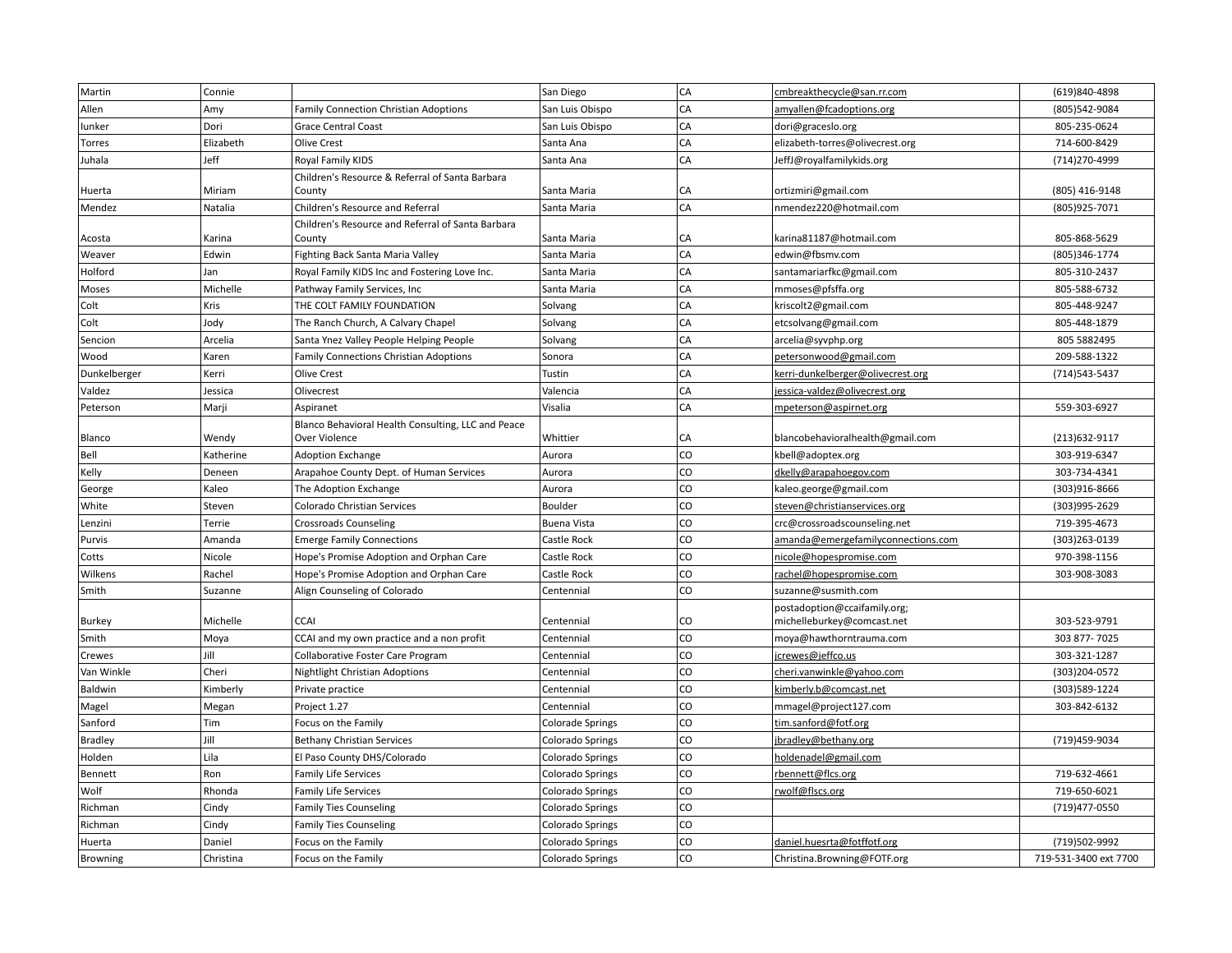| Ford             | Sharen   | Focus on the Family                                   | Colorado Springs         | CO        | Sharen.Ford@fotf.org                              | 719-548-5833    |
|------------------|----------|-------------------------------------------------------|--------------------------|-----------|---------------------------------------------------|-----------------|
| Hill             | Patrick  | Focus on the Family                                   | <b>Colorado Springs</b>  | CO        | hillpa68@hotmail.com                              | (719) 287-8056  |
| Marina           | Mayberry | <b>Focus Staff Member</b>                             | <b>Colorado Springs</b>  | CO        | marina.mayberry@fotf.org                          |                 |
| Friesen          | Earl     | Life Skills Plus, Inc                                 | Colorado Springs         | CO        | friesen21@msn.com                                 | (719) 471-1225  |
| Grebenik         | Debi     | Maple Star                                            | <b>Colorado Springs</b>  | CO        | dgrebenik@maplestar.net                           | (719)338-1054   |
| Rohrer           | Kevin    | Shield of Refuge Counseling                           | Colorado Springs         | CO        | shieldofrefugecounseling@g.com                    | (719)266-6300   |
| Hall             | Charles  | Wings of Grace Counseling                             | Colorado Springs         | CO        | charles@wingsofgrace.org                          | (719)357-6883   |
| Scanlan          | Meghan   | Attachment & Trauma Center of                         | Denver                   | CO        | meghanscanlanicsw@gmail.com                       | 303-720-6430    |
| Verrone          | Simone   | Denver Counseling Clinic                              | Denver                   | CO        | simone@simoneverrone.com                          | 720-432-1511    |
| Snyder           | Kendra   | Kendra Snyder Therapy / PASS Center                   | Denver                   | CO        | kendrasnydertherapy@gmail.com                     | 720-446-9303    |
| Ramirez          | Rachel   | Nightlight christian Adoptions                        | Denver                   | CO        | rachel@nightlight.org                             | 970-663-5501    |
| Maunu            | Aleisha  | PASS Center for Families                              | Denver                   | CO        | aleisha.maunu@gmail.com                           | 407-226-5955    |
| Reid             | Jessica  | <b>Allhealth Network</b>                              | Englewood                | CO        | jesshreid@gmail.com                               | 303-503-5235    |
| Sear             | Karen    | Denver Counseling Group                               | Englewood                | CO        | karensearcounseling@gmail.com                     | (720) 515-7327  |
| Armstrong        | Sheri    | Morgan County Department of Human Services            | Fort Morgan              | CO        | Sheri.Armstrong@state.co.us                       | 970-317-7243    |
| Morgan           | Kim      | Hand in Hand International Adoptions                  | FT. Collins              | CO        | coloradohih@msn.com                               | 970-226-8948    |
| Althen           | Janelle  | Pass Center for Families/CCAI                         | Golden                   | CO        | janellealthen@yahoo.com                           | (720) 837-3907  |
| Packard          | Megan    | Northern Colorado Youth For Christ                    | Greeley                  | CO        | mipackard@yahoo.com                               | 940-224-6360    |
| King             | Sheila   | <b>CCAI</b>                                           | <b>Highlands Ranch</b>   | CO        | hosting@ccaifamily.org                            | 303-748-2649    |
| Kuehner          | Kim      | Hand in Hand International Adoptions                  | Lafayette                | CO        | kimkhihi@hotmail.com                              | 763-458-2491    |
| Winger           | Judy     | <b>CCAI</b>                                           | Littleton                | CO        | homestudy@chinesechildren.org                     |                 |
| Winklemann       | Jennifer | Inward Bound, LLC                                     | Littleton                | CO        | Jen@InwardBoundCo.com                             | (303)748-0343   |
| Moch             | Johanna  | St. Raphael Counseling, LLC                           | Littleton                | CO        | johannakmoch@gmail.com                            | 970-471-4644    |
| Field            | Jojo     | <b>Mental Health Partners</b>                         | Longmont                 | CO        | Jojo1209@msn.com                                  | (303)817-7406   |
| Nally            | Meaghan  | <b>Nightlight Christian Adoptions</b>                 | Loveland                 | CO        | mnally@nightlight.org                             | (970) 663-6799  |
| Hall             | Jordan   | Focus on the Family                                   | Monument                 | CO        | jordan.hall07@gmail.com                           | (719)235-2495   |
| Fehler-Harwood   | Eli      | <b>Thrive Therapy</b>                                 | Morrison                 | CO        | eli@thrivetherapy.org                             |                 |
| Woods            | Beth     | Hope's Promise                                        | Parker                   | CO        | beth@hopespromise.com                             | (303)596-7268   |
| Freeman          | Paula    | Hope's Promise                                        | Sedalia                  | CO        | paula@hopespromise.com                            | (303)660-0277   |
| Schoeni          | Megan    | <b>CCAI</b>                                           | Thornton                 | CO        | megan.schoeni@icloud.com                          | 303-920-3136    |
| Reitsma          | Jackie   |                                                       | Westminister             | CO        | mireitsma@juno.com                                |                 |
| Parent Camille   | Cassidy  | Kids Alive Intrrnational- Haiti                       | Unionville               | CT        | cassidyparent@gmail.com                           | 860-777-8644    |
| Warner           | Katelyn  | Children of the Nations                               | Wethersfield             | <b>CT</b> | Katelynwarner@cotni.org                           | 407-310-4512    |
| Serpa            | Diana    | Casa de la Madre y el Niño                            | Bogota                   | DC        | serpadiana@gmail.com                              | (57320)273-0188 |
|                  |          | Procuraduría General de la Nación (Inspector-         |                          |           |                                                   |                 |
| Gallón-Guerrero  | Susana   | Attorney General of Colombia)                         | Bogotá                   | DC        | sgallong@gmail.com                                | (57300)491-1614 |
| Bartron          | Joylane  | Dr. William Clark & Associates                        | Washington               | DC        | joylane.e.bartron@gmail.com                       | 202.281.5650    |
| Seymour          | Megan    | The Wendt Center for Loss and Healing                 | Washington               | DC        | seymour.meganm@gmail.com                          | 512.577.0716    |
| Bramble          | Diana    | <b>Madison Adoption Associates</b>                    | Claymont                 | DE        | diana@madisonadoption.org                         | 302-475-8977    |
| Guerard          | Teresa   | Attachment Services of Central Florida, Inc           | <b>Altamonte Springs</b> | FL.       | TGgreat@aol.com                                   | 407-739-7211    |
|                  |          | The Pearl Project, also employed with Partnership For |                          |           |                                                   |                 |
| Conner           | Christy  | <b>Strong Families</b>                                | Archer                   | FL        | christyvconner@gmail.com, christy.conner@pfsf.org | (1352) 681-6954 |
| Margaret "Mitzi" | Davis    | <b>Heartland for Children</b>                         | Bartow                   | FL.       | Mdavis8@Heartlandforchildren.org                  | 863-257-9763    |
| Ashley           | Beckwith | <b>Heartland for Children</b>                         | Bartow                   | FL.       | abeckwit@heartlandforchildren.org                 | (863) 605-3420  |
|                  |          | Rainbow Children's Therapy Corp, Manatee County       |                          | FL        |                                                   | 941-799-1163    |
| Spisak           | Karen    | <b>School District</b>                                | Bradenton                |           | spisakgang@yahoo.com                              |                 |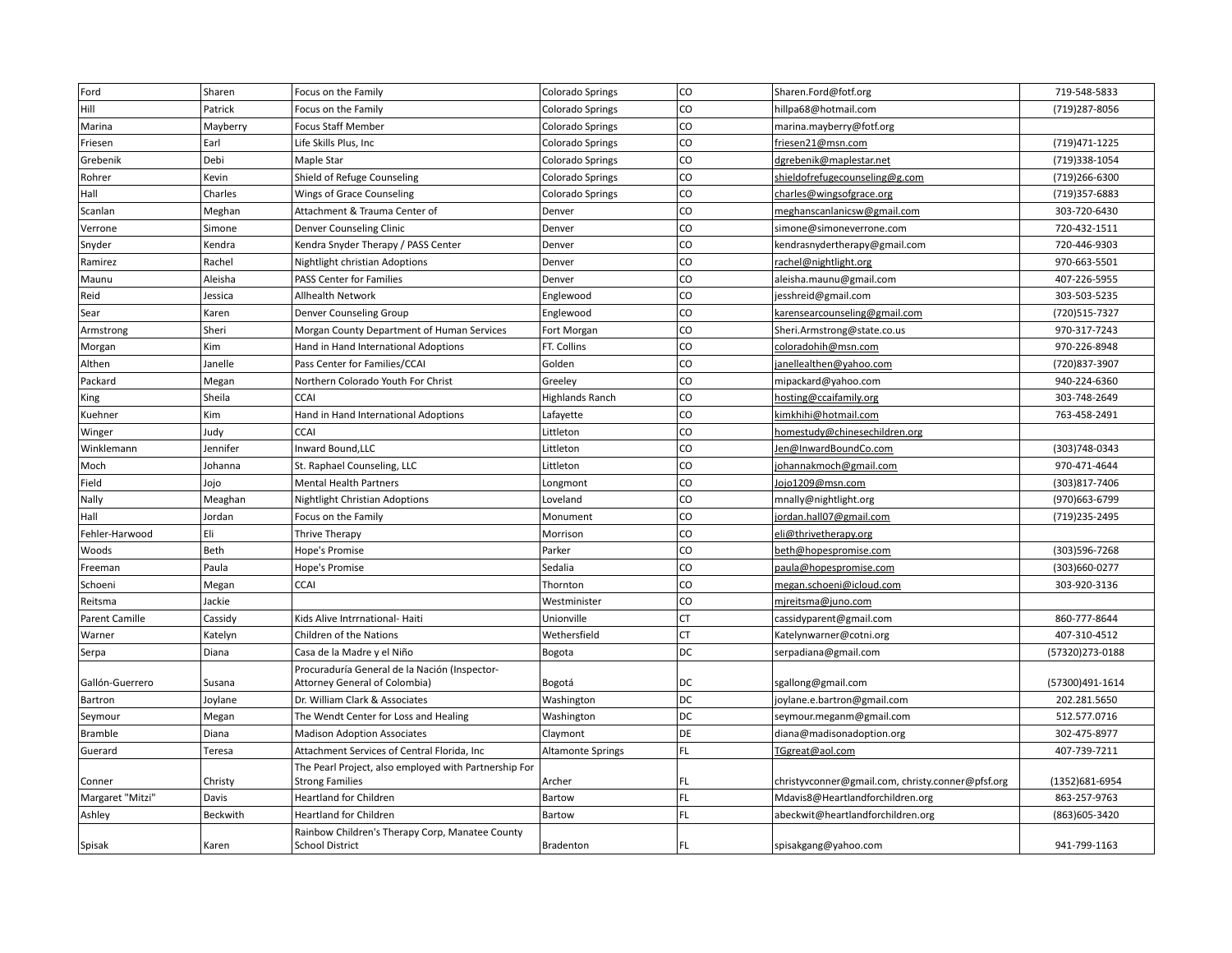| Thompson          | Dr. Sharon     | Faith and Hope Counseling                      | Cantonment                | FL  | soaringdrt@aol.com                 | (850)450-5769  |
|-------------------|----------------|------------------------------------------------|---------------------------|-----|------------------------------------|----------------|
| Hanson            | Mick           | Devereux                                       | Cape Canaveral            | FL. | mhanson@devereux.org               | 321-288-0977   |
| Mauger            | Jessica        | <b>Embraced by Grace</b>                       | Casselberry               | FL. | jmauger@embracedbygrace.org        | 407-739-1794   |
| Nee               | Hannah         | <b>Embraced by Grace</b>                       | Casselberry               | FL. | hannahrnee@gmail.com               | 404-542-9800   |
| Ellis             | Carrie         | After Adoption Counseling, Inc.                | Delray Beach              | FL. | mcellis2@comcast.net               | 561-289-4472   |
| Maikkula          | Terri          | Adoption By Shepherd Care                      | Deltona                   | FL. | terri@adoptabsc.org                | (407)929-5848  |
| VanDerMolen       | Ann            | Kids Alive International                       | Fort Pierce               | FL. | ann.vandermolen@kidsalive.org      | (829) 755-7742 |
| Pfahler           | Alicia         | Alicia Pfahler Counseling                      | Gainesville               | FL. | alicia@aliciapfahlercounseling.com | 407-580-1997   |
| Gillen            | Martie         | University of Florida                          | Gainesville               | FL  | mgillen@ufl.edu                    | (352)392-0404  |
| Wilder            | Sarah Kate     | <b>Village Counseling Center</b>               | Gainesville               | FL. | sarahkwilder@gmail.com             | 813-713-7798   |
| Pierre-Antoine    | Connie         | Partnership for Strong Families                | Gainesville               | FL  | connie.pa4ever@gmail.com           | (352) 219-1620 |
| Jones             | Mia            | Partnership For Strong Families Inc.           | Gainesville               | FL. | MiaRJones@gmail.com                | 352-316-2430   |
| Walden            | Mary           | Seamark Ranch                                  | <b>Green Cove Springs</b> | FL. | kindall@seamarkranch.com           | 904-529-1951   |
| Sica              | Nidia          | Adoption By Shepherd Care                      | Hollywood                 | FL  | nidia@adoptabsc.org                | (954) 907-7134 |
| Sweat             | Ashley         | Children's Home Society of Florida             | Jacksonville              | FL. | ashley.sweat@chsfl.org             | 904-327-4316   |
| Davidson          | Sherry         | Hope Street Inc                                | Jacksonville              | FL. | sdavidson@hopestreetinc.com        | (214)316-9299  |
| <b>Bradstreet</b> | Jennifer       | Hope Street Inc                                | Jacksonville              | FL  | JenniferBradstreet@gmail.com       | 904-652-9242   |
| Pecci             | Denise         | Hope Street, Inc.                              | Jacksonville              | FL  | denise@tinyhope.org                | 904-860-0427   |
| DeClue            | Ashley         | Hope Street, Inc.                              | Jacksonville              | FL. | adeclue@hopestreetinc.com          | (904)373-8276  |
| Lackey            | Karl           | Hope Street, INC                               | Jacksonville              | FL  | klackey@hopestreetinc.com          | (813)321-9879  |
| Murray            | Kirsten        | Hope Street, Inc.                              | Jacksonville              | FL. | kmurray@creativehs.org             | 717-380-3376   |
| Coleman           | Chelsie        | Youth for Christ                               | Jacksonville              | FL. | jjmjax@gmail.com                   | 904-302-3029   |
| Gray-Salman       | Katelyn        | <b>Adoption Authority</b>                      | Jacksonville              | FL. | katelyn@theadoptionauthority.org   | 904-853-0636   |
| Nash              | Mary           | Kids Hope Alliance                             | Jacksonville              | FL. | mnash@coj.net                      | (1904)255-4451 |
| Taylor            | Katrina        | Duval County Public Schools                    | <b>JACKSONVILLE</b>       | FL  | eunicek@duvalschools.org           | (904)390-2926  |
| <b>WATSON</b>     | <b>HEATHER</b> | Duval County Public Schools                    | Jacksonville              | FL. | watsonh@duvalschools.org           | 904390-2215    |
| Welch             | Haley          | Daniel Kids                                    | Jacksonville              | FL. | hwelch@danielkids.org              | (904)463-0522  |
| Dickerson         | Marc           | Hope Street, Inc.                              | Jacksonville              | FL. | Mdickerson@hopestreetinc.com       | (904)373-8276  |
| Armstrong         | Kimberly       | Duval County Public Schools                    | Jacksonville              | FL. | armstrongk2@duvalschools.org       | (904)924-3456  |
| English           | Kimberly       | Duval County Public Schools                    | Jacksonville              | FL. | englishk1@duvalschools.org         | 904-390-2214   |
| Green             | Jacquelyn      | Florida Department of Children and Families    | Jacksonville              | FL. | Jacquelyn.Green@myflfamilies.com   | (1904)251-5495 |
|                   |                | I am attending as an individual. However, I am |                           |     |                                    |                |
|                   |                | employed by UF Health Neurodevelopmental       |                           |     |                                    |                |
| Jenkins           | Marlena        | Pediatrics                                     | Jacksonville              | FL. | Marlena.Jenkins@jax.ufl.edu        | 904-633-0750   |
| Michelson         | Jenna          | Children's Home Society of Florida             | Jacksonville              | FL. | jenna.michelson@chsfl.org          | (904) 625-1428 |
| O'Neal            | Sarah          | Family Support Services of North Florida       | Jacksonville              | FL. | sarah.oneal@fssnf.org              | (904)418-5854  |
| Pruett            | Erin           | Rethreaded                                     | Jacksonville              | FL. | erin@rethreaded.com                | (904) 874-2792 |
| Walker            | Vickey         | Daniel Kids                                    | Jacksonville              | FL. | vwalker@danielkids.org             | (904) 696-8754 |
| Savage            | Catherine      | Family Support Services of North Florida       | Jacksonville              | FL. | catherine.savage@fssnf.org         | 904.200.7223   |
| Cowie             | Tiffany        | Hope Street, Inc.                              | Jacksonville Beach        | FL  | cowietiffany@gmail.com             | (334) 799-7092 |
| Forbes            | Bethany        | Hope Street Inc. Jacksonville, FL              | Jacksonville Beach        | FL. | forbes.bethany@gmail.com           | (561)301-4127  |
| Stam              | Marisa         | Selamta Family Project                         | Lake Placid               | FL. | marisa@selamtafamilyproject.org    | (863) 840-1719 |
| Sorensen          | Georgianna     | <b>Educational &amp;Psychological Service</b>  | Lake Wales                | FL. |                                    | (863) 676-4700 |
| Sutton            | Ashley         | <b>CCAI</b>                                    | Lutz                      | FL  | ashleybsutton@gmail.com            | 321-231-8359   |
| Lord              | Christopher    | Faith & Hope Counseling                        | Milton                    | FL. | ChrisL@faithandhopecounseling.com  | (850)910-3424  |
| <b>Myers</b>      | Jessica        | Bay Area Psychological Consultants             | Nicevile                  | FL  | jayrene02@gmail.com                | (850)368-3592  |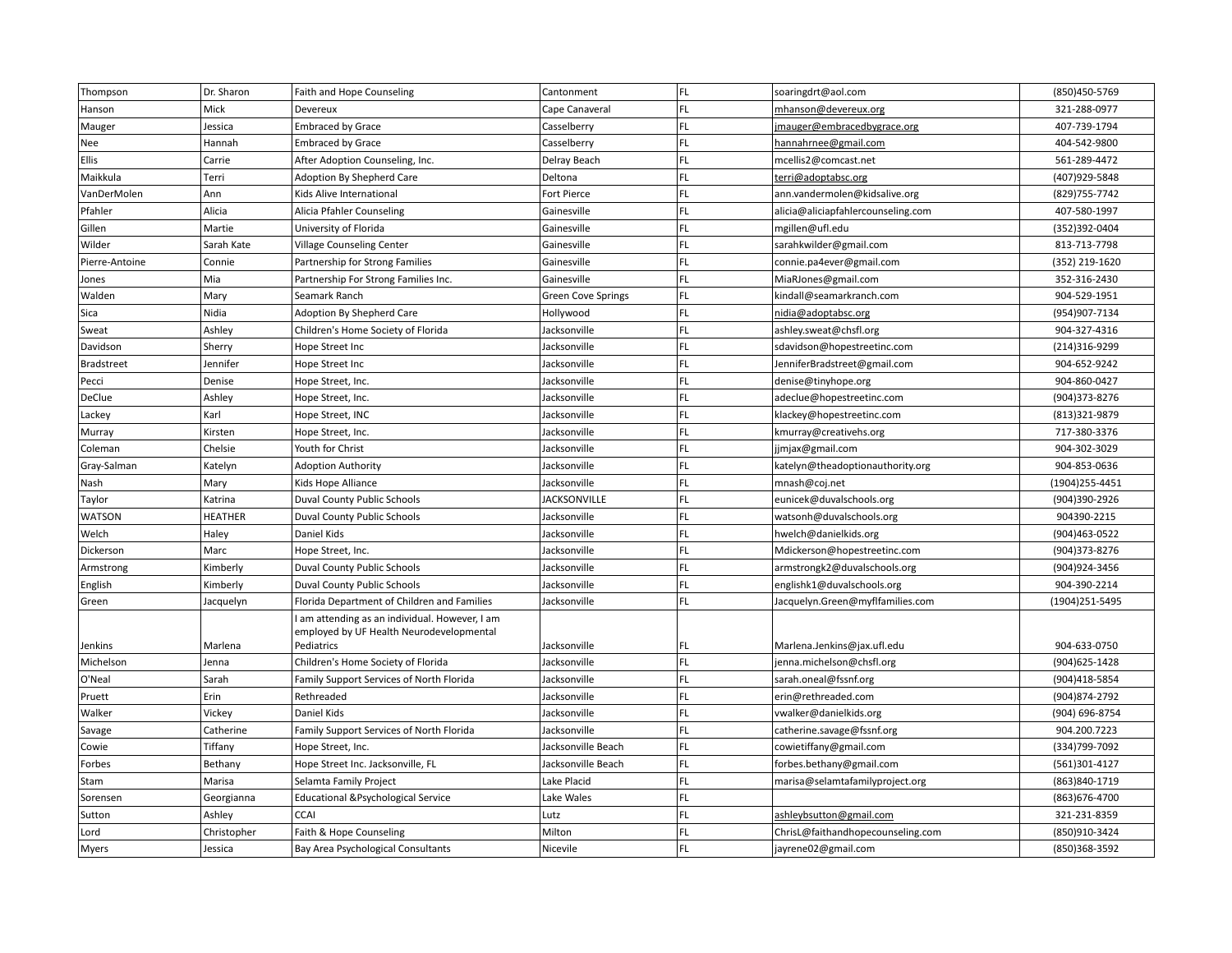| Fuller       | Tyler       | The Pearl Project / Crosspoint                   | Niceville            | FL. | tfuller@crosspoint.church             | (850) 678-4411     |
|--------------|-------------|--------------------------------------------------|----------------------|-----|---------------------------------------|--------------------|
| Lukasik      | Linda       | 4Kids of South Florida                           | North Lauderdale     | FL. | lindal@hiscaringplace.org             | (954)556-4682      |
| Lane         | MaryLee     | Hand in Hand International Adoptions             | Ocala                | FL. | marylee@hihiadopt.org                 | (352)873-9721      |
| Zedler       | Joy         | The Pearl Project                                | Ocala                | FL. | joy@thepearlprojectcf.org             | 918-808-7023       |
| DeMarco      | Terri       | The Pearl Project                                | Ocala                | FL. | tjdemarco@gmail.com                   | (425)246-0930      |
| Fuller       | Leslie      | The Pearl Project                                | Ocala                | FL. | leslieallysonfuller@gmail.com         | (850) 865-5445     |
| Ovalle       | Hilary      | The Pearl Project                                | Ocala                | FL. | h.ovalle@live.com                     | 352-304-2838       |
|              |             | the Pearl Project / Highlands Baptist Church /   |                      |     |                                       |                    |
| Garrison     | Curtis      | Crossroads Academy                               | Ocala                | FL. | garrisoncr@gmail.com                  | (352)286-4187      |
| Folts        | Kristin     | Youth and Family Alternatives, Inc               | Ocala                | FL. | kristin.folts@yahoo.com               | 352-414-8107       |
| Wyatt        | Christy     | The Pearl Project                                | Ocala                | FL. | christywyatt@hotmail.com              | (850)612-1709      |
| Werden       | Jennifer    | The Pearl Project                                | Ocala                | FL. | tjs.mom03@yahoo.com                   | 850-541-4169       |
| Goldin       | Chayil      | The Pearl Project                                | <b>OCALA</b>         | FL. | clgoldin@gmail.com                    | (954)319-4473      |
| Vance        | Angela      | Celebrate Children                               | <b>Orange City</b>   | FL. | angela@celebratechildren.org          | (407) 977-2810     |
| Trzcinski    | Sandy       | Cru/ Campus Crusade for Christ                   | Orlando              | FL. | sandy.trzcinski@cru.org               | 214-507-9805       |
| Langford     | Nancy       | First Orlando Counseling Center                  | Orlando              | FL. | tnlangford@msn.com                    | (407)489-7290      |
| Langford     | Terry       | First Orlando Counseling Center                  | Orlando              | FL. | langfordcafe03@msn.com                | (407) 489-7289     |
| Doyle        | Tanya       | First Orlando Counseling Center                  | Orlando              | FL. | doyletanya1@gmail.com                 | (407)491-3188      |
| Pelts        | Olivia      | Florida Mentor                                   | Orlando              | FL. | oliviapelts@gmail.com                 | 504-2769-4162      |
|              |             | Kimbal Counseling Associates and Hispanic Family |                      |     |                                       |                    |
| Osorio       | Lizeth      | Counseling                                       | orlando              | FL  | lizcounselor@outlook.com              | (321)442-5604      |
| Casado-Kehoe | Montserrat  | Palm Beach Atlantic Unviersity, Orlando          | Orlando              | FL. | montserrat casado@pba.edu             | 352.380.0209       |
| Stacey       | Greenberg   | Stacey Greenberg, LCSW (Heart Bonds Counseling)  | Orlando              | FL. | stacey@heartbondscounseling.com       | (315) 416-1221     |
| Victory      | Judy        | Embrace Families/Edgewood Children's Ranch       | Orlando              | FL. | judy@edgewoodranch.com                | 407-295-2464       |
| OBrien       | Christie    | <b>Salty Ministries</b>                          | Ormond Beach         | FL. | christie@salty.org                    | (386)383-5628      |
| Hedberg      | Sue         | Celebrate Children                               | Oviedo               | FL. | sue@celebratechildren.org             |                    |
| Hedberg      | Julie       | Celebrate Children International                 | Oviedo               | FL. | <u>Julie.r.hedberg@gmail.com</u>      | 407-625-8887       |
| Fanning      | Katie       | Lynn Haven United Methodist Church               | Panama City          | FL. | katie@mylhumc.net                     | (850) 265-5231     |
| Vosbrink     | Heather     | Life Management Center of Northwest Florida      | Panama City          | FL. | hvosbrink@Imccares.org                | 850 532 5200       |
| Howe         | Mary-Jane   | Ethnos 360                                       | Sanford              | FL. | howemaryjane@gmail.com                | (94)509-9799       |
| Parker       | Diane       | Kids House of Seminole, Inc.                     | Sanford              | FL. | parker@kidshouse.org                  | 407-538-5071       |
| Crump        | Amanda      | Children's Therapy Solutions                     | Sarasota             | FL. | amandacrump619@gmail.com              | 941-961-0107       |
| Stallings    | Katrina     | Providence Human Services of Florida             | Sarasota             | FL. | kstallings@thesarasotay.org           | (941)371-4799 x104 |
| Crump        | Steven      | Sarasota Suncoast Academy                        | Sarasota             | FL. | STEVE.CRUMP@sarasotacountyschools.net | (941) 924-4242     |
| Attkisson    | Juda        | <b>Grace Landing</b>                             | St. Cloud            | FL. | judaa@gracelanding.com                | 407-470-6041       |
| Duff         | Leslie      | Northwest Florida Health Network                 | Tallahassee          | FL. | tricia.duff@nwfhealth.org             | (850)339-0776      |
| Hernandez    | Jeri Nicole | National Youth Advocate Program                  | Tampa                | FL. | NiHernandez@nyap.org                  | (813) 998-5135     |
| Miller       | Noelle      | Thornwell                                        | Tampa                | FL. | noelle.miller@thornwell.org           | 813-501-5115       |
| LaMons       | Kathryn     | <b>CCAI</b>                                      | <b>Wesley Chapel</b> | FL. | katlamons@gmail.com                   | 352-263-0910       |
| Smith        | Loryn       | Finally Home Christian Adoption Services         | <b>Wesley Chapel</b> | FL. | Ismith@finallyhomecas.com             | 813-777-0885       |
| Wild         | Kelli       | <b>CCAI</b>                                      | <b>Wesley Chapel</b> | FL. | kwild1@verizon.net                    | 813-777-5961       |
| Hilsman      | Elizabeth   | 4KIDS of South Florida                           | Weston               | FL. | BetsyH@4kidsofsfl.org                 | 954-348-5400       |
| Wunderink    | Kate        | <b>Bethany Christian Services</b>                | <b>Winter Garden</b> | FL. | kwunderink@bethany.org                | (407)844-7662      |
| Dittmer      | Amanda      | Love Made Visible at Mosaic Church               | <b>Winter Garden</b> | FL. | amandad@lovemadevisible.com           | 317-402-9423       |
| Marks        | Kristen     | Children of the Nations                          | Winter Park          | FL. | kmarks625@gmail.com                   | (904)468-0374      |
| Boncore      | Emily       | Pinnacle Counseling Institute                    | <b>Winter Park</b>   | FL. | emilyb@pinnaclecounselor.com          | (956)467-8228      |
|              |             |                                                  |                      |     |                                       |                    |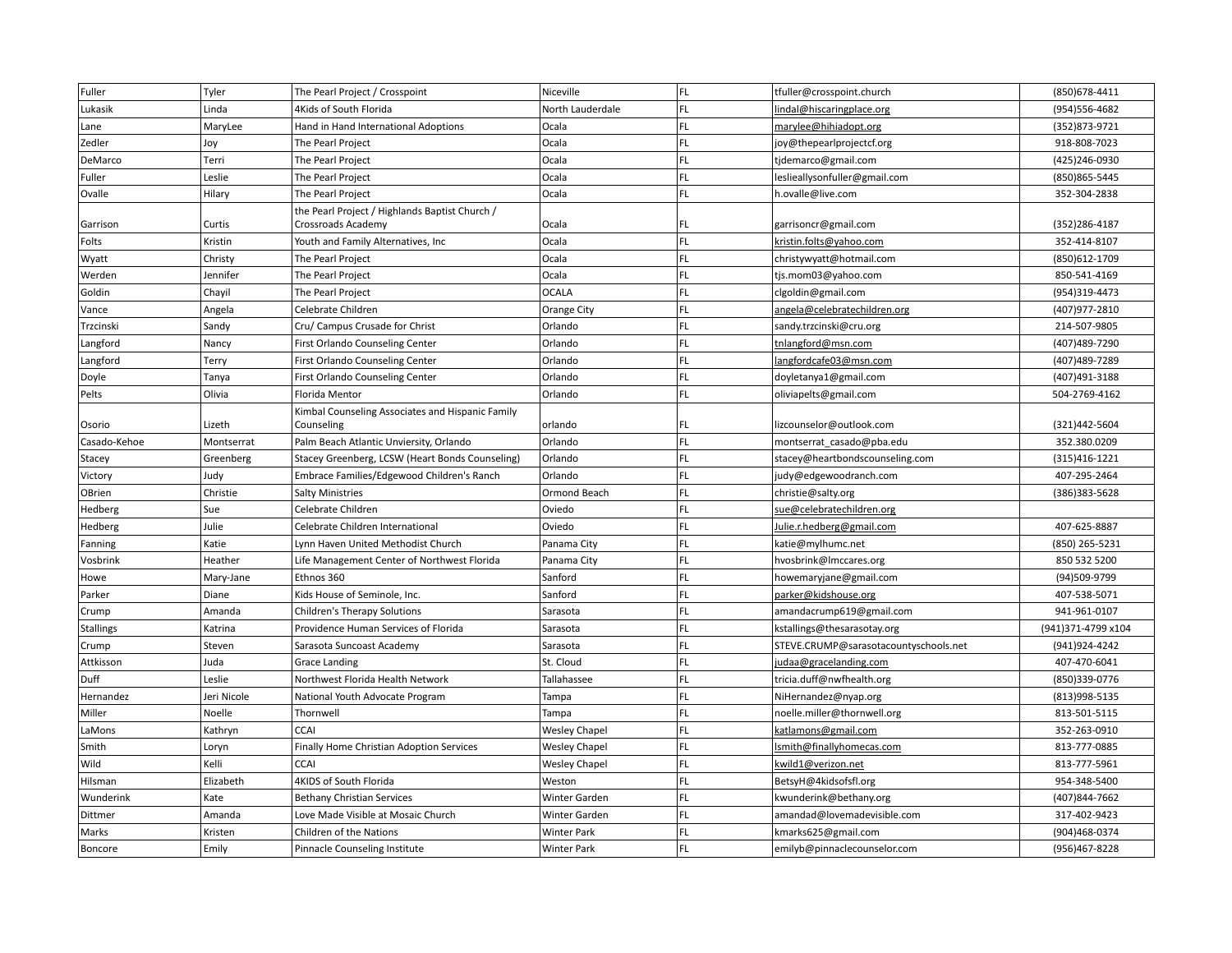| Gonzalez      | Angela   | Love Made Visible / Mosaic Church              | Winter Garden        | FL. | angelag@lovemadevisible.com          | 407-227-8988    |
|---------------|----------|------------------------------------------------|----------------------|-----|--------------------------------------|-----------------|
| Hayes         | Chris    | FaithBridge Foster Care                        | Alpharetta           | GA  | chayes@faithbridgefostercare.org     | 678-332-8386    |
| Martin        | Lindsey  | FaithBridge Foster Care                        | Alpharetta           | GA  | lindseymartinlcsw@gmail.com          | (334)398-0022   |
| Melber        | Tera     | Send Relief and Chosen                         | Alpharetta           | GA  | tmelber@sendrelief.org               | 502-214-0193    |
| Fowler        | Lexie    | Nightlight Christian Adoptions                 | Athens               | GA  | lexiecape@gmail.com                  | (404)310-3243   |
| Connor        | Meredith | <b>Bethany Christian Services</b>              | Atlanta              | GA  | mconnor@bethany.org                  | 770-274-3457    |
| Garcia-Barna  | Frances  | <b>Bethany Christian Services</b>              | Atlanta              | GA  | fgarciabarna@gmail.com               | 770-510-6874    |
| Roberts       | Felecia  | <b>Bethany Christian Services</b>              | Atlanta              | GA  | feleciarroberts@gmail.com            | (770)866-0344   |
| Rakovec       | Natascha | <b>Bethany Christian Services</b>              | Atlanta              | GA  | krakovec@gmail.com                   | 251-463-5919    |
| Chmielewski   | Jaime    | <b>CCAI</b>                                    | Atlanta              | GA  | ccaiga@ccaifamily.org                | 404-250-0055    |
| Brooks        | Chaunda  | <b>CCAI Adoption Services</b>                  | Atlanta              | GA  | ccaiga2@ccaifamily.org               | 404-375-7246    |
| Wilmore       | Ebony    | Department of Family and Children Service      | Atlanta              | GA  | ebonywilmore13@gmail.com             | (404) 867-2571  |
| Watkins       | Kemberly | <b>DFCS State Office</b>                       | Atlanta              | GA  | kemwatkins@ymail.com                 | (404) 272-8494  |
| Fisherman     | Rachel   | Restoration Counseling of Atlanta              | Atlanta              | GA  | rachel@restorationcounselingatl.com  | (678)534-3824   |
| Cline         | Lauren   | Winshape Foundation                            | Atlanta              | GA  | lcline@winshape.org                  | 770-815-3534    |
| Johnson       | Joy      | WinShape Homes                                 | Atlanta              | GA  | jjohnson@winshape.org                | 208 860 6229    |
| Shrader       | Abigail  | WinShape Homes                                 | Atlanta              | GA  | ashrader@winshape.org                | 678-910-0484    |
| Pittman       | Samuel   | Division of Family and Children Services       | Atlanta              | GA  | samwuun@yahoo.com                    | 678-523-4819    |
| Bryant        | Ty       | Promise686                                     | <b>Berkeley Lake</b> | GA  | ty@promise686.org                    | 678-230-6381    |
| Galloway      | Charles  | FaithBridge Foster Care                        | Brunswick            | GA  | jgalloway@faithbridgefostercare.org  | 912-506-5344    |
| Christianson  | Allyson  | Heart Gallery of Georgia and private practice  | Brunswick            | GA  | allychristianson@gmail.com           | 912-399-7866    |
| Meyer         | Sarah    | Hope 1312 Collective                           | Brunswick            | GA  | sarahmeyercc@gmail.com               | (912) 230-7521  |
| <b>Barnes</b> | Mary     | <b>ReWritten Counseling</b>                    | <b>Brunswick</b>     | GA  | mgbarneslpc@gmail.com                | (912)571-5640   |
| Pope          | Chaney   | Hope 1312 Collective                           | Brunswick            | GA  | chaney@hope1312co.org                | (770)362-8544   |
| Settles       | Melissa  | CASA Glynn                                     | Brunswick            | GA  | msettles.gal@gmail.com               | 912-264-4448    |
| LePor         | Scott    | Gordon Hospital                                | Calhoun              | GA  | slepor@gmail.com                     | (404)378-2300   |
| Palmer        | Sarah    | Goshen Valley Foundation/Goshen Homes          | Canton               | GA  | palmercrewof6@gmail.com              | 770-595-0442    |
| Hauge         | Jennifer | <b>Advocates for Children</b>                  | Cartersville         | GA  | JENNIFER.HAUGE@ALUMNI.PSU.EDU        | 678-472-7540    |
| Belisle       | Doug     | <b>Bartow Collaborative Family Connection</b>  | CARTERSVILLE         | GA  | dougbelisle@gmail.com                | 770-377-5826    |
| Sams          | April    | Boys & Girls Club of Northwest Ga.             | Cedartown            | GA  | aprilsams69@yahoo.com                | 706/766/2102    |
| Purdy         | Trena    | Murphy-Harpst Childrens Center                 | Cedartown            | GA  | tpurdy@murphyharpst.org              | (706)936-1887   |
| Darden        | Denzel   | Murphy-Harpst Childrens Centers                | Cedartown            | GA  | ddarden@murphyharpst.org             | 706-936-4536    |
| Cavaness      | Jane     | Polk County DFCS                               | Cedartown            | GA  | cavaness1969@comcast.net             | 706-409-0267    |
| Ollis         | Susan    | Polk County DFCS-GA DHS                        | Cedartown            | GA  | susan_wynn2001@yahoo.com             | 706-506-6453    |
| Crawford      | Colleen  | Family Mental Health Promotion, Inc.           | Chickamauga          | GA  | colleencrawford.prevention@gmail.com | 423-413-6216    |
| Jones         | Michal   | <b>Walker County Schools</b>                   | Chickamauga,         | GA  | michaljones@walkerschools.org        | (1423) 883-1377 |
| Ezelll        | Marissa  | <b>GA HOPE/Private Practice</b>                | Cumming              | GA  | marissa@ezell-lcsw.com               | (678) 756-8240  |
| Nunes         | Kimberly | Orange / dba The reThink Group                 | Cumming              | GA  | kimberly.nunes@gmail.com             | 678-372-7584    |
| Kacir         | Karen    | OrphanWise                                     | Cumming              | GA  | karen.kacir@gmail.com                | (407) 775-0152  |
| Milom         | Natalie  | Supporting Adoption & Foster Families Together | Cumming              | GA  | nmilom1@yahoo.com                    | (864) 561-3298  |
| Boyer         | Blake    | GA Department of Family and Children Services  | Dahlonega            | GA  | blakebramblett9@gmail.com            | 770-378-2833    |
| Jackson       | Bethany  | Elks Aidmore, Inc                              | Dalton               | GA  | bethanyjackson2020@gmail.com         | 770-547-5905    |
| Harrison      | Kelsey   | Department of Family and Children Services     | Dawsonville          | GA  | kelsey.tc.harrison@gmail.com         | (770)315-3383   |
| Moye          | Jennifer | Faithbridge                                    | Dawsonville          | GA  | jmoye@faithbridgefostercare.org      | 678-690-7103    |
| <b>Brewer</b> | Jamie    | The way home                                   | Dawsonville          | GA  | Contactjamiebrewer@gmail.com         | (404) 583-7221  |
| Spooner       | Lauren   | Lauren C. Spooner, LLC                         | Donalsonville        | GA  | spoonerwl@windstream.net             | 229-400-7525    |
|               |          |                                                |                      |     |                                      |                 |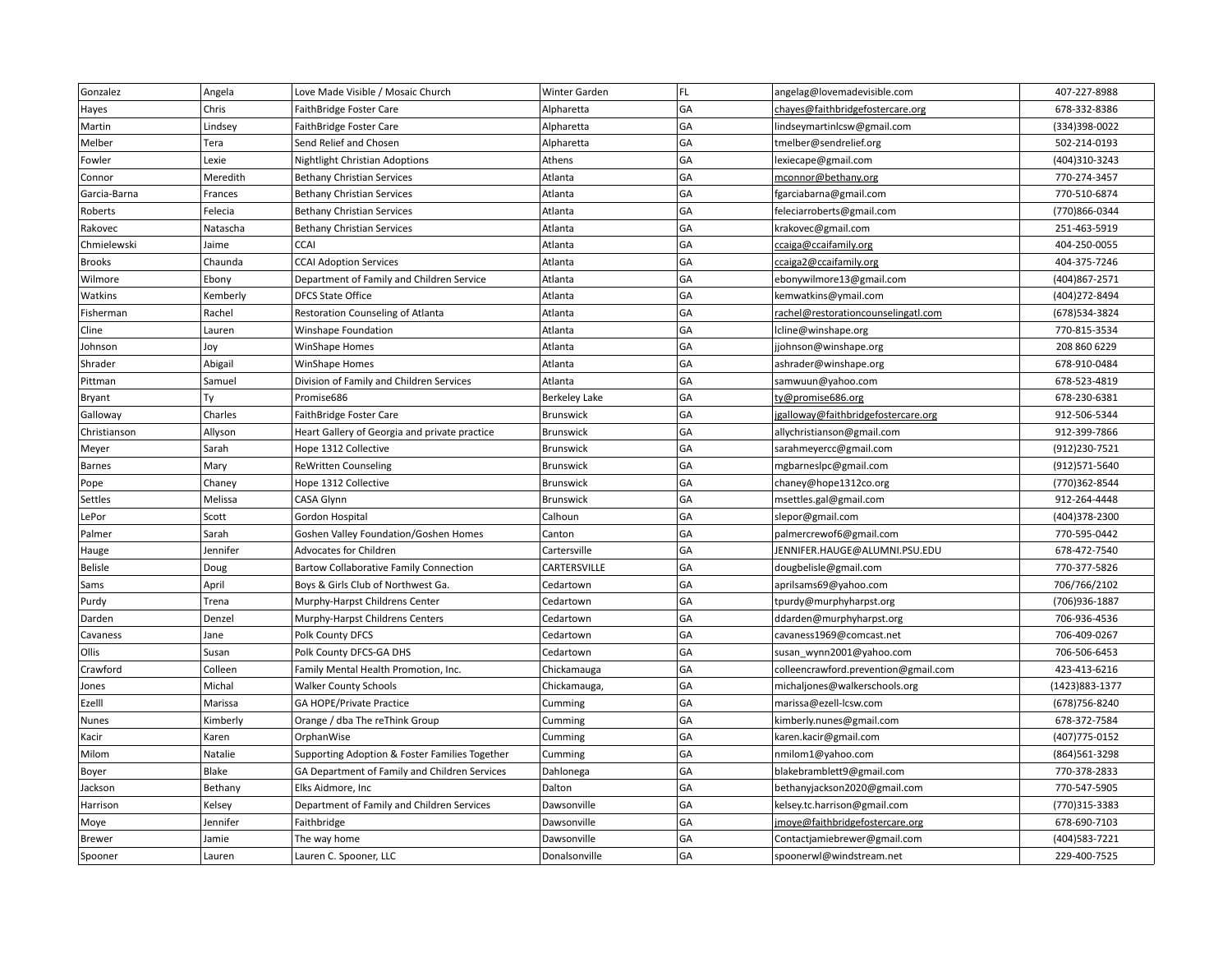|                 |           | DFCS - Hall County/ Seeking license for private Foster |                    |    |                                      |                |
|-----------------|-----------|--------------------------------------------------------|--------------------|----|--------------------------------------|----------------|
| Toombs          | Crystal   | Care Agency named Total Victory Family Services        | Gainesville        | GA | crystalfrazier1@hotmail.com          | 404-414-2554   |
| Fielder         | Sheretta  | Foster 4 Love                                          | Kennesaw           | GA | sdwfielder@gmail.com                 | 770-547-6184   |
| Shields         | Jordann   | Foster4Love Inc.                                       | Kennesaw           | GA | jordannshields@foster4love.com       | (404)993-5742  |
| Gabriel         | Jason     | Legacy Strategy, Inc                                   | Kennesaw           | GA | jason@legacystrategy.com             |                |
| Hood            | Diane     | America World Adoption Association                     | Lawrenceville      | GA | diane.hood@awaa.org                  | (706) 625-0022 |
| Arant           | Erin      | International Leadership Development Center            | Loganville         | GA | erinarant@gmail.com                  | (404)455-9640  |
| Ward            | Stephanie | Uniting Hope 4 Children                                | Loganville         | GA | sward@uh4c.org                       | 678-438-6133   |
| Jones           | Eryn      |                                                        | Marietta           | GA | Eryn.eliz@yahoo.com                  |                |
| Williams        | Amanda    | Menlo School in the Chattooga County School District   | Menlo              | GA | amandahaulk@gmail.com                | 770-324-5890   |
| Andrews         | Mark      | Adoptive Family Resources, Inc.                        | Newnan             | GA | adoptiveresourcesnow@gmail.com       | (530)210-7722  |
| Stein           | Johnna    | Promise686                                             | Norcross           | GA | Johnnastein@bellsouth.net            | (770)570-2239  |
| <b>Broyles</b>  | LaQuinta  | ICF/Head Start                                         | Riverdale          | GA | broylaq14@gmail.com                  | 615-877-8445   |
| Reeves          | Adrienne  | Georgia Division of Family and Children Services       | <b>Rock Spring</b> | GA | reeves.adrienne@gmail.com            | (770)826-6279  |
| Ayers           | Stephanie | Alto Park Elementary School                            | Rome               | GA | stephanieayers@floydboe.net          | (706)266-6129  |
| Stallings       | Heather   | Babies Can't Wait                                      | Rome               | GA | heatherbcw@bellsouth.net             | (706) 676-7676 |
| Gates           | Whitney   | <b>Bethany Christian Services</b>                      | Rome               | GA | wgates@bethany.org                   | 863-257-9763   |
| Roberts         | Shemika   | <b>Exchange Club Family Resource Center</b>            | Rome               | GA | smroberts1@live.com                  | 706-266-0216   |
| Harber          | Katherine | Floyd County Division of Family and Children Services  | Rome               | GA | katherine.harber@dhs.ga.gov          | (404)788-9790  |
| Henderson       | Suzie     | Floyd County Schools-Alto Park Elementary School       | Rome               | GA | suziehenderson728@gmail.com          | 770-547-9280   |
| Estes           | Kelsee    | Georgia Hope                                           | Rome               | GA | kestes@gahope.org                    | (706) 766-0137 |
| Plant           | Tonya     | Northwest Ga RESA                                      | Rome               | GA | tonyaplant@gmail.com                 | (770) 548-1867 |
| Drobisch        | Jodi      | Restoration Rome and Haven Health                      | Rome               | GA | Jdrobisch@gmail.com                  | (706) 676-6364 |
| Huskins         | Rebecca   | Restoration Rome/Global Impact International           | Rome               | GA | reba@restorationrome.org             | (706) 766-1757 |
| Hamilton        | Claudia   | Restoration Rome/Hope Village                          | Rome               | GA | claudia.reneehamilton@yahoo.org      | 706-844-2188   |
| Jolly           | Jennifer  | Restoration Rome/Three Rivers Church                   | Rome               | GA | jolly1291@gmail.com                  | 706-766-0952   |
| Willerson       | Dale      | Rome City Schools                                      | Rome               | GA | hamby3067@gmail.com                  | (706) 767-2420 |
| Uldrick         | Jennifer  | Rome City Schools - West Central Elementary            | Rome               | GA | jenniferuldrick76@gmail.com          | (706) 766-0403 |
| Walley          | Laura     | Rome City Schools: Elm Street Elementary               | Rome               | GA | laurawalley@hotmail.com              | 706-346-9145   |
| McElhone        | Stephanie | YMCA of Rome & Floyd County                            | Rome               | GA | smcelhone@ymcarome.org               | (706) 766-8845 |
| Farrelly        | Danielle  | Cobb DFCS/Foster4Love                                  | See above          | GA | daniellefarrelly07@gmail.com         | 765-729-0602   |
| Whitfield       | Ashley    | Axios                                                  | Summerville        | GA | ashleywhitfield320@gmail.com         | 706-978-9083   |
| Covington       | Ashley    | First Step to Freedom Ministries Inc.                  | Summerville        | GA | ashleyking2484@gmail.com             | (706)506-4527  |
| Lawrence        | Becky     | First Step to Freedom Ministries, Inc.                 | Summerville        | GA | beckphilkels@gmail.com               | (706) 676-1225 |
| Collins         | Jeremy    | <b>Three Circles Foundation</b>                        | Summerville        | GA | jeremy@threecirclesfoundation.org    | (706)506-5753  |
| luther          | pattie    | Three Circles Foundation                               | Summerville        | GA | pjluther@yahoo.com                   | (706) 857-8805 |
| Smith           | Candy     | Three Circles Foundation                               | Summerville        | GA | candylsmith77@gmail.com              | (706)263-6581  |
| Bass            | Margaret  | An Open Door Adoption Agency                           | Thomasville        | GA | <u>margaret@opendooradoption.com</u> | 850-228-3182   |
| Lamb            | Haley     | An Open Door Adoption Agency                           | Thomasville        | GA | haleylamb1111@gmail.com              | (706)284-1880  |
| Childs          | Amber     | An Open Door Adoption Agency                           | Thomasville        | GA | amber@opendooradoption.org           | 229-228-6339   |
| Walker          | Michele   | Michele L. Walker, LCSW, LLC                           | Tifton             | GA | michelewalkerlcsw@gmail.com          | 229-392-1047   |
| Tanner          | Alexia    | Wholistic Therapeutic Services, LLC                    | Tifton             | GA | atanner.wts@outlook.com              | 229-560-3599   |
| Evans           | Julie     | Pathways Transition Programs, INC.                     | Tyrone             | GA | jevans@pathwaystp.com                | 404-305-7694   |
| Guthrie         | Michaela  | Christian City Inc.                                    | <b>Union City</b>  | GA | michaelasguthrie@gmail.com           | (205) 529-4707 |
| Harp            | Tierra    | Christian City's Children and Family Program           | <b>Union City</b>  | GA | tharp@christiancity.org              | (770) 853-6963 |
| <b>Bradshaw</b> | Susan     | <b>Enspire Counseling and Wellness</b>                 | Valdosta           | GA | brads12@bellsouth.net                | (229)300-0217  |
|                 |           |                                                        |                    |    |                                      |                |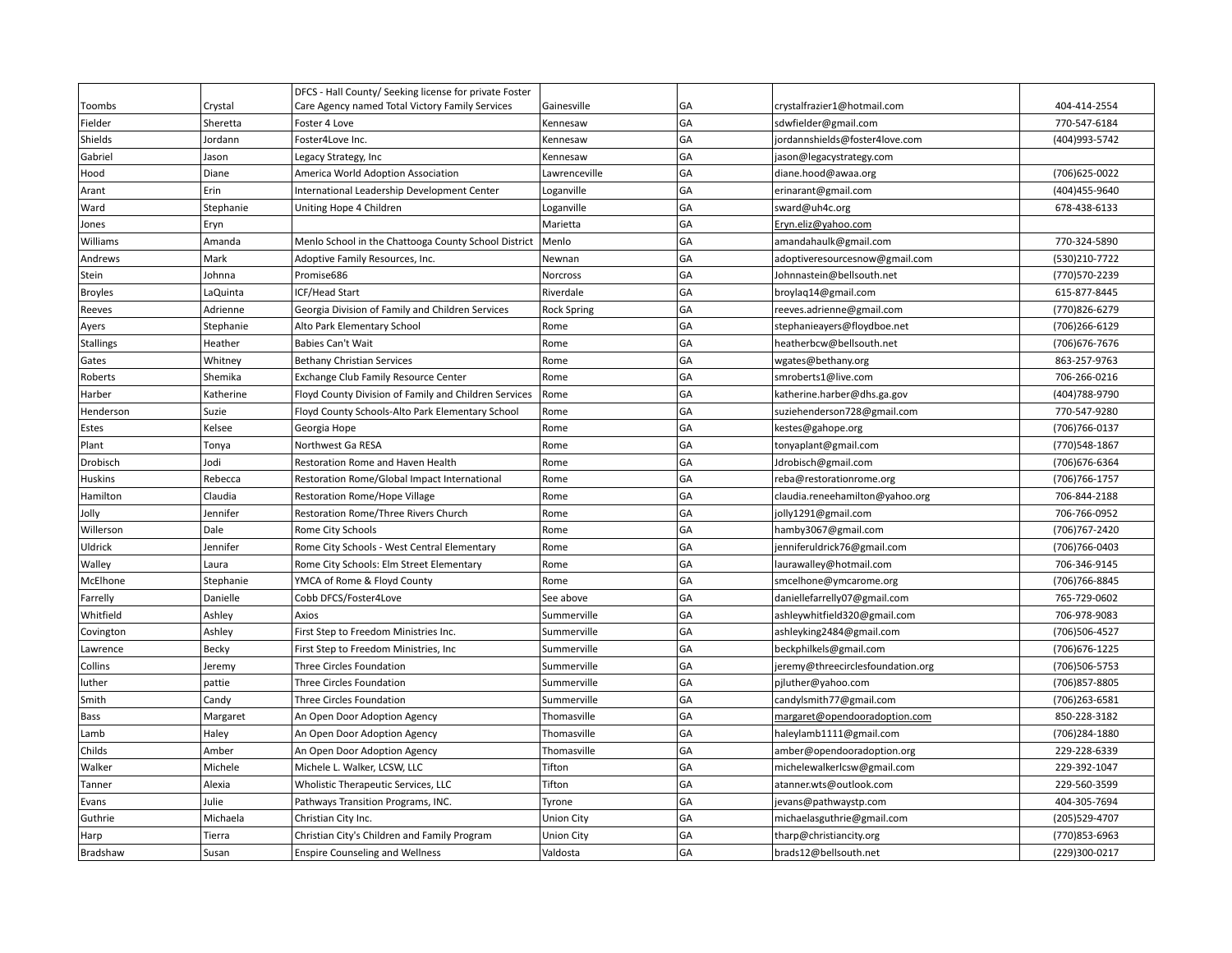|               |           | Goshen Valley Foundation/Anchor Counseling                                                                |                    |    |                                     |                |
|---------------|-----------|-----------------------------------------------------------------------------------------------------------|--------------------|----|-------------------------------------|----------------|
| Cash          | Jennifer  | <b>Associates</b>                                                                                         | Waleska            | GA | jennicash17@gmail.com               | (770)856-8514  |
| <b>Brooks</b> | Kelly     | <b>Chosen for Life Ministries</b>                                                                         | Watkinsville       | GA | kbrooks@chosenforlifeministries.org | 706-248-2082   |
| Williams      | Jessica   | Chosen for Life Ministries                                                                                | Watkinsville       | GA | jessdw18@gmail.com                  | 912-293-4324   |
| Cossel        | Shelli    | Hillside Counseling Center                                                                                | Woodstock          | GA | scossel@hillsideumc.org             | (770)924-8517  |
| Thornante     | Kirsten   | Rome City Schools                                                                                         | Woodstock          | GA | kthornante@rcs.rome.ga.us           | (770)596-3376  |
| Effland       | Karin     | Ho'ola Na Pua Pearl Haven                                                                                 | Honolulu           | HI | Pearlhaven@hoolanapua.org           | (412) 913-9457 |
| Montgomery    | Dawn      | Dawn Montgomery, PsyD, LLC                                                                                | Honolulu           | HI | dawnmontgomerypsyd@gmail.com        | (808) 492-0296 |
| Laube         | Kim       | <b>AWAA</b>                                                                                               | Altoona            | IA | kim.laube@awaa.org                  | (515)669-5187  |
| Walker        | William   | <b>Bethany Christian Services</b>                                                                         | Des Moines         | IA | Wwalker@bethany.org                 | (515)864-6969  |
| Schumacher    | Kiersten  | <b>School District</b>                                                                                    | Dubuque            | IA | kschumacher@dbqschools.org          | 563-581-9133   |
| Schuman       | Cynthia   | Holt International Children's Services                                                                    | Johnston           | IA | cindys@holtinternational.org        | (217) 898-1158 |
| Weber         | Leah      | <b>Avalon Center</b>                                                                                      | Mason City, IA     | IA | leah@avaloncenter.us                | 641-512-8870   |
| Pausley       | Shantel   | Cherish Center                                                                                            | Milford            | IA | shantel.pausley@cherishcenter.org   | (712)363-2358  |
| Rees          | Kimberly  | Journey Counseling Services                                                                               | North Liberty      | IA | kim@journeycounselingservices.net   | 319-512-9951   |
| Valentine     | Rachel    | <b>Bethany Christian Services</b>                                                                         | Orange City        | IA | rvalentine@bethany.org              | (712) 737-4831 |
| Hibma         | Marlene   | <b>Bethany Christian Services</b>                                                                         | Palla              | IA | mhibma@bethany.org                  | (515) 729-3112 |
| Van Ginkel    | Nikki     | <b>Holt International</b>                                                                                 | <b>Rock Valley</b> | IA | nicolev@holtintl.org                | (712)470-0303  |
| Tripp         | Carla     | About A Child                                                                                             | WestDesMoines      | IA | carla@aboutachild.org               | (515) 221-2231 |
| Gratton       | Molly     | A New Beginning Adoption Agency                                                                           | <b>Boise</b>       | ID | tvplaytherapy@live.com              | 208-860-0790   |
| Nogle         | Holly     | A New Beginning Adoption Agency                                                                           | Boise              | ID | holly@adoptanewbeginning.org        | (208)989-2160  |
| Marquez       | Rebecca   | A New Beginning Wellness Center                                                                           | Boise              | ID | becky@anbwellnesscenter.org         | 208-939-3865   |
|               |           | Roman Catholic Diocese of Boise - Marriage and                                                            |                    |    |                                     |                |
| Goettemoeller | Jodi      | Family Life Office                                                                                        | <b>Boise</b>       | ID | jamwithjc@yahoo.com                 | (208)890-8240  |
| Jordan        | Sarah     | Neurotherapy Northwest                                                                                    | <b>Boise</b>       | ID | manajordan00@aol.com                | (509)230-6582  |
| Reardon       | Navara    | ID Dept of Health & Welfare Children's Mental Health                                                      | Coeur D alene      | ID | nreardon@24hourelectricinc.com      | (208) 651-0604 |
| Johnson       | Heather   | Idaho Child Welfare Research and Training Center                                                          | Coeur d Alene      | ID | hjohns14@ewu.edu                    | (208)660-9332  |
|               |           | Idaho Department of Health and Welfare Child                                                              |                    |    |                                     |                |
| West          | Andrea    | Protection                                                                                                | Coeur d'Alene      | ID | westa@dhw.idaho.gov                 | 208-699-1220   |
|               |           | Idaho Department of Health and Welfare Children                                                           |                    |    |                                     |                |
| Williams      | Lindsay   | and Family Services                                                                                       | Coeur d'Alene      | ID | williaml@dhw.idaho.gov              | 208-819-5426   |
| Taylor        | Laura     | Anchored Support                                                                                          | Coeur d'Alene      | ID | ltaylorlcsw@gmail.com               | 773-270-0469   |
| Printz        | Roxanne   | Idaho Children and Family Services                                                                        | Coeur d'Alene      | ID | printzr@dhw.idaho.gov               | (208) 818-2619 |
| White         | Stacy     | Idaho Department of Health & Welfare                                                                      | Coeur d'Alene      | ID | stacy.white@dhw.idaho.gov           | 208-665-8951   |
| Loken         | Raelynn   | Idaho Department of Health and Welfare                                                                    | Coeur d'Alene      | ID | raelynn.loken@dhw.idaho.gov         | 208-704-3849   |
| Sines         | Audrey    | Kootenai Heatlh                                                                                           | Coeur d'Alene      | ID | audreyannie@gmail.com               | 208-625-4803   |
| Larson        | Shaura    | NIC Head Start                                                                                            | Coeur d'alene      | ID | shaura.larson@nic.edu               | 208-660-2383   |
| Heath         | Shawna    | The Children's Village                                                                                    | Coeur d'alene      | ID | SHeath@thechildrensvillage.org      |                |
| Wenzel        | Amy       | Family Resource and Training Center-Fostering Idaho                                                       | Coeur d'Alene      | ID | awenzel3@ewu.edu                    | (208)512-7986  |
|               |           | Redefined Counseling and Consulting, PLLC. I also<br>work at Cherry Gulch,; However I am not representing |                    |    |                                     |                |
| Smith         | Stephanie | this agency.                                                                                              | Emmett             | ID | 7sksmith7@gmail.com                 | (208) 794-8778 |
| Allman        | Cheryl    | RiverPlace Counseling & Wellness, PLLC                                                                    | Lewiston           | ID | cmga2013@aol.com                    | 208-553-9241   |
| Moroge        | Andrea    | Sensory Bin Pediatric Therapy Clinic                                                                      | Meridian           | ID | andrea@sensorybin.com               | 208-580-9525   |
| Loyd          | Elizabeth | Idaho Behavioral Health and The Pursuit                                                                   | Mountain Home      | ID | BethL@idahobehavior.com             | 208-659-2465   |
| Sheri         | Weistaner | Cornerstone Cottage/Lewis-Clark State College                                                             | Post Falls         | ID | sweistaner@gmail.com                | 208-777-4179   |
| Greiner       | Michelle  | Clearview Horizon, Inc.                                                                                   | Sandpoint          | ID | michelleg@clearviewhorizon.com      | (208) 217-2677 |
|               |           |                                                                                                           |                    |    |                                     |                |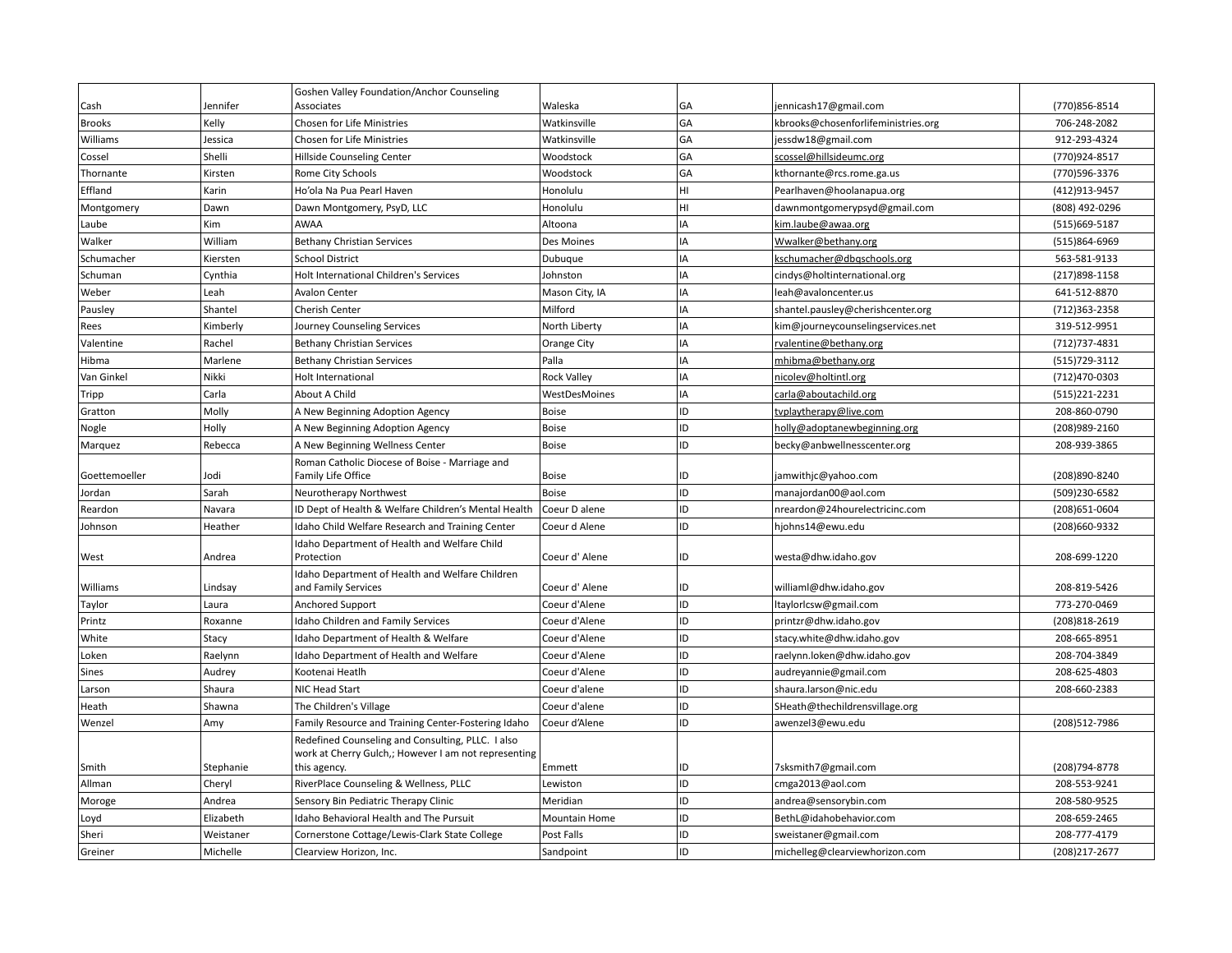| Stinson          | Katie        | Family Resource and Training Center                  | Troy                 | ID    | mstinson2@ewu.edu                      | (208)596-5921  |
|------------------|--------------|------------------------------------------------------|----------------------|-------|----------------------------------------|----------------|
| Harris           | Shavon       | Idaho Department of Health and Welfare               | Coeur d'Alene        | ID    | shavon.harris@dhw.idaho.gov            | 208-660-3759   |
| Zylstra          | Dana         | Jump Start Pediatric Therapy                         | Coeur d, ÄôAlene     | ID    | dana@jumpstartpediatrictherapy.com     | (208) 664-2468 |
| Hibbard          | Kindra       | Kindra J Hibbard, MS, ED.S/Clarkston School District | Lewiston/Clarkston   | ID/WA | hibbardk@csdk12.org                    | 208.305.2534   |
| Walsh            | Linda        | University of Chicago Adoption Center                | Alsip                | IL    | lwalsh@peds.bsd.uchicago.edu           | 773-402-1876   |
| Ellenby-Bergeron | Dana         | Lifelink International Adoption                      | Bensenville          | IL    | dellenby-bergeron@lifelinkadoption.org | 847-648-4810   |
| Harmon           | Hallie       | <b>Agape Counseling</b>                              | Bloomington          | IL    | bmharmon@frontier.com                  |                |
| Shepard          | Pam          | Holt International Children's Services               | Bolingbrook          | IL    | pshepard@sunnyridge.org                | 708-712-9700   |
| Self             | Mary Alice   | River Valley Christian Fellowship & Success by 6     | Bourbonnais          | IL    | lms491@comcast.net                     | 815-955-6882   |
| Cooper           | Amanda       | Illini Christian Ministries, Inc.                    | Champaign            | IL    | adopt@icmfamily.org                    | 217-370-4191   |
| Englund          | Kate         | Center for Law and Social Work                       | Chicago              | IL    | kmenglund@gmail.com                    | 503-830-7101   |
| Neely            | Julianne     | Individual and Family Connection                     | Chicago              | IL    | julianne@ifccounseling.com             | (630)854-9100  |
| Dyer             | Heather      | Park Community Church (Lincoln Park)                 | Chicago              | IL    | heatherbdyer@gmail.com                 | (956)793-3300  |
| Witt             | Sarah        | private practice                                     | Chicago              | IL    | switt@witthouse.com                    |                |
| Jakus            | Samantha     | <b>Reborn Ministries</b>                             | Chicago              | IL    | samanthajoejakus@gmail.com             | 920-980-1425   |
| Einerson         | Liesl        | The Cradle                                           | Chicago              | IL    | leinerson@gmail.com                    |                |
|                  |              | Youth Outreach/Illois Dept of Children's & Family    |                      |       |                                        |                |
| Lattanzi         | Tara         | Services                                             | Chicago              | IL    | tara.j.lattanzi@gmail.com              | 302-668-7410   |
| Holler           | Kay          |                                                      | Chicago              | IL    | kayholler@hotmail.com                  |                |
| Roosevelt        | Patricia     | Dare to Hope Counseling                              | Columbia             | IL    | prosvlt@htc.net                        | 618-977-0734   |
| Bravo            | Ximena       | <b>Metropolitan Family Services</b>                  | DOWNERS GROVE        | IL    | x.melobravo@gmail.com                  | 765-714-8279   |
| Krusey           | Ashley       | Freeport School District                             | Freeport             | IL    | ashley.krusey@fsd145.org               | (815) 238-9504 |
| McDanel          | Linsey       | Freeport School District 145                         | Freeport             | IL    | linsey.mcdanel@fsd145.org              | (815) 238-3467 |
| Szarzynski       | Katie        | Freeport School District #145                        | Freeport             | IL    | klszarzynski@yahoo.com                 | (815) 262-7390 |
| Ranter           | Jennifer     | Youth Service Bureau of Illinois Valley (YSB)        | Glen Ellyn           | IL    | jennr@ysbiv.org                        | 630-474-9603   |
| Piscikaite       | Daiva        | Catholic Charities of Chicago                        | <b>Hickory Hills</b> | IL    | dpiscikaite@catholiccharities.net      | (312) 655-7090 |
| Welsh            | Cheryl       | Kid Matters Counseling                               | Hinsdale             | IL    | cheryl@kidmatterscounseling.com        | 312-286-7333   |
| Fisher           | Andrew       | Catholic Charities - Caregiver Connections           | Joliet               | IL    | afisher@caregiverconnections.org       | 815-450-9288   |
| Bentsen          | Jason        | Love Moves Us                                        | Joliet               | IL    | jason@lovemoves.us                     |                |
| Gates            | Donna        | David L.Gates and Associates                         | Libertyville         | IL    | donna@davidlgates.com                  |                |
| Esterling        | Jessi        | Lifesong / Faithbridge Foster Care                   | Morton               | IL    | jesterling@faithbridgefostercare.org   | 309-696-3992   |
| Yelovich         | Janet        | Bethany Christian Services of Illinois               | Palos Heights        | IL    | jyelovich@bethany.org                  | (630)935-1916  |
| MacDougall       | Rebecca      | Bethany Christian Services of Illinois               | Palos Heights        | IL    | becky.macd@yahoo.com                   | (630)890-3902  |
| Ebbert           | Daniel       | Antioch Group                                        | Peoria               | IL    | debbert@antiochgroup.com               | 309-692-6622   |
| Hopson           | Corey        | Antioch Group                                        | Peoria               | IL    | chopson@antiochgroup.com               | 309-692-6622   |
| Tyler            | Jonna        | Antioch Group                                        | Peoria               | IL    | jonnatyler@yahoo.com                   | 309-251-0317   |
| Campbell         | Levi         | Chaddock                                             | Quincy               | IL    | lcampbell@chaddock.org                 | (217) 592-0478 |
| Finn             | Kristi       | Centennial Counseling Center                         | Sandwich             | IL    | kfinn728@yahoo.com                     | 708-612-6367   |
| Blandford        | $\mathbf{H}$ | Replanted                                            | Warrenville          | IL    | jjblandford@gmail.com                  | 312-806-3021   |
| MacDougall       | Rebecca      | <b>Bethany Christian Services</b>                    | Wheaton              | IL    | rmacdougall@bethany.org                | (630)890-3902  |
| Roecker          | Katelyn      | Evangelical Child and Family Agency                  | Wheaton              | IL    | kateroecker@gmail.com                  | 630-846-4604   |
| Rivas            | Nancy        | Meier Clinic                                         | Wheaton              | IL    | nancy.rivasphd@gmail.com               | (630) 653-1717 |
| Ball             | Hollee       | Replanted Ministry/Wheaton Academy                   | Wheaton              | IL.   | hollee.stubenrauch@gmail.com           | (631) 275-4310 |
| Friesen          | Julia        | Private Practice                                     | Winfield             | IL    | juliafriesen@sbcglobal.net             |                |
| Truelove         | Vickie       | Hand in Hand International Adoptions                 | Albion               | IN    | hihiadopt@frontier.com                 | (260) 636-3566 |
| Bordeau          | April        | America World Adoption                               | Avon                 | IN    | april.bordeau@awaa.org                 | 317-431-9979   |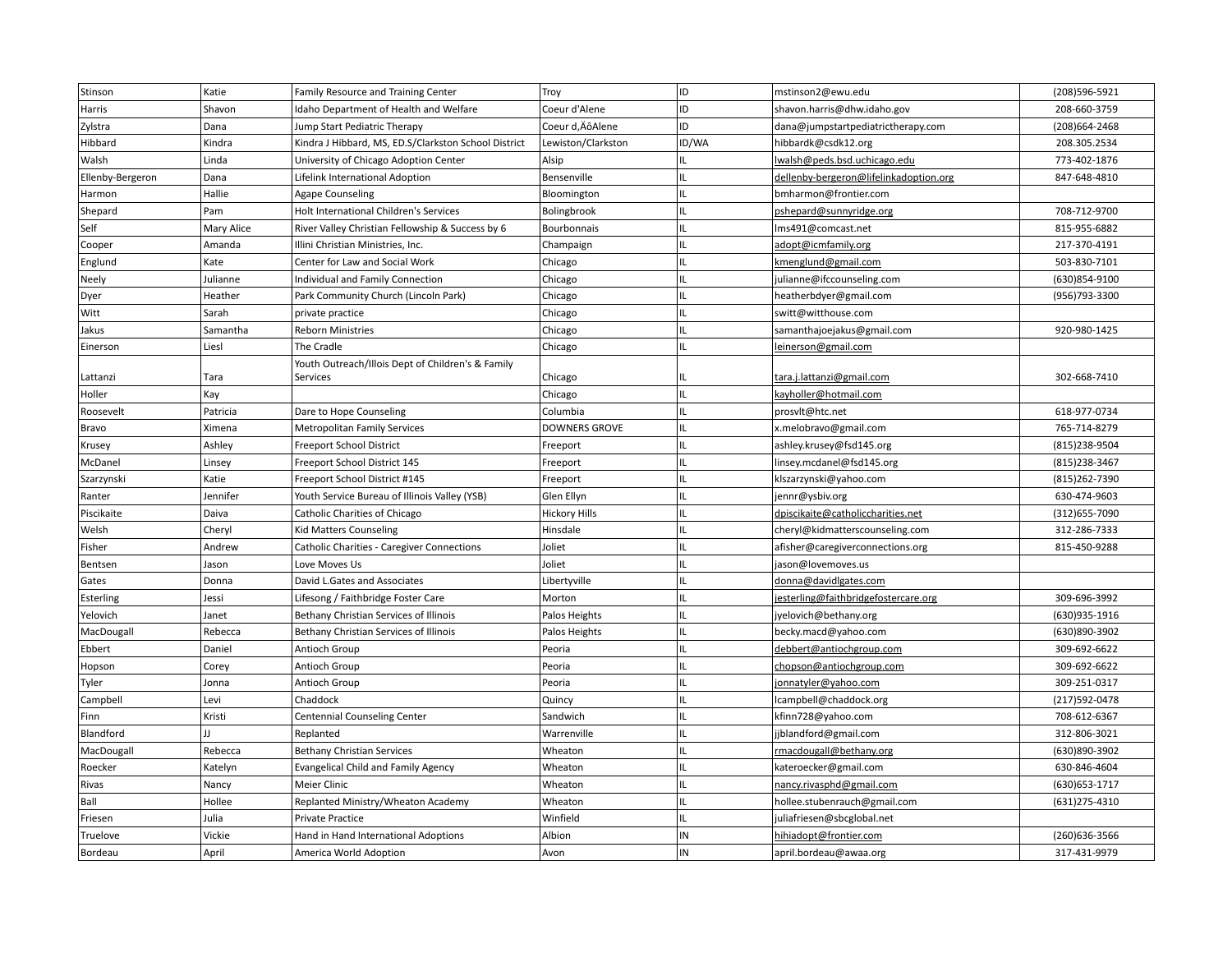| Hoskins          | Denise         | National Youth Advocate Program                       | <b>Beech Grove</b>   | IN       | dhoskins@nyap.org                  | (317) 475-9294                |
|------------------|----------------|-------------------------------------------------------|----------------------|----------|------------------------------------|-------------------------------|
| Spencer          | Michael        | Biblical Counseling Center of Central Indiana         | Carmel               | IN       | MikeSpencer@bccci.org              | 317-790-9396                  |
| Gillenwater      | Lynn           | SAFY                                                  | Crawfordsville       | IN       | lynnfpt@att.net                    | 765-366-7033                  |
| Troyer           | Anthony        | Village To Village International                      | Elkhart              | IN       | anthony@villagetovillageintl.com   | (574) 358-2148                |
| Borst            | Matt           | Village to Village Intl. and Elkhart Co CASA          | Elkhart              | IN       | matt@villagetovillageintl.com      | (515)419-1369                 |
| Wahlstrom        | Susan          | The Villages of Indiana                               | Evansville           | IN       |                                    |                               |
| Burton           | Julie          | Initiative for Vulnerable Children, Saddleback Church | Evansville           | IN       | juliemarieburton@gmail.com         | (812)480-1932                 |
| Skellenger       | Nicole         | <b>MLJ Adoptions</b>                                  | Fishers              | IN       | nicole@mljadoptions.com            | 317-875-0058                  |
| Hill             | Rebekah        | <b>SAFY</b>                                           | Fort Wayne           | IN       | hillre@safy.org                    | 765-437-5524                  |
| Gallup           | Kathy          | Harvest Counseling/FTIA                               | Ft. Wayne            | IN       | pkgallup@frontier.com              | (260)246-5811                 |
| Quillen          | Sonia          | Center Grove Community School Corporation             | Greenwood            | IN       | quillens@centergrove.k12.in.us     | (317) 796-1696                |
| Chance           | Alli           | Center Grove Community Schools                        | Greenwood            | IN       | chancea@centergrove.k12.in.us      | 317-966-2380                  |
| Tarr             | Lydia          | <b>MLJ Adoptions</b>                                  | Greenwood            | IN       | lydia@mljadoptions.com             | 317-332-9411                  |
| Neumann          | Lindsay        | <b>Bethany Christian Services</b>                     | Indianapolis         | IN       | Ineumann@bethany.org               | (317)416-9096                 |
| Jewell           | Patty          | Center for Family Connection                          | Indianapolis         | IN       | ptrcjewell@gmail.com               | (317) 429-0725                |
| Creason          | Kate           | <b>Creason Counseling</b>                             | Indianapolis         | IN       | Katemcreason@gmail.com             | (317) 721-9585                |
| Randolph         | <b>Brooke</b>  | <b>MLJ Adoptions</b>                                  | Indianapolis         | IN       | brooke@mljadoption.com             | 317-875-0058                  |
| Smith            | Brittany       | <b>MLJ Adoptions</b>                                  | Indianapolis         | IN       | brittnicole4414@gmail.com          | 515-570-9907                  |
| Brantingham      | Alecia         | Strengthening Families, LLC                           | Indianapolis         | IN       | asbrantingham@gmail.com            | 317-363-6335                  |
| <b>Briles</b>    | Amanda         | The Villages of Indiana, Inc.                         | Indianapolis         | IN       | abriles@villages.org               | 317-508-5630                  |
| Winzeler         | Courtney       | Gifts of Grace Adoption Support Center                | Lafayette            | IN       | courtney@giftsofgraceadoption.com  | (317) 875-0058                |
|                  |                | Safe Families for Children, Pediatric Associates of   |                      |          |                                    |                               |
| Heath            | Abigail        | Lafayette                                             | Lafayette            | IN       | heath.abigail@gmail.com            | (317) 580-9062                |
| Sampson          | Daniel         | T.C. Harris Academy                                   | Lafayette            | IN       | danno2004@yahoo.com                | (812) 201-7516                |
| Bloom            | Amber          | Centerstone                                           | Muncie               | IN       | bloom.amber@gmail.com              | 765.702.9577                  |
| Pogue            | Shawn          | Christopher & Assoc                                   | Seymour              | IN       | shawn@christopherandassociates.com | (812)523-0386                 |
| Kampa            | Barbara        | American World Adoption                               | South Bend           | IN       | barbara.kampa@awaa.org             | 574-855-0203                  |
|                  |                | Village to Village International and Oaklawn          |                      |          |                                    |                               |
| Lantz            | Kalyn<br>Kaela | <b>Psychiatric Center</b>                             | South Bend           | IN<br>IN | kalynlantz@gmail.com               | (574)807-9383<br>829-771-4840 |
| Precourt         |                | Kids Alive International                              | Valparaiso           | IN       | Kaela.Precourt@gmail.com           |                               |
| Baker            | Anne Peyton    | Kids Alive International                              | Valparaiso           | IN       | annepeyton.baker@kidsalive.org     | 1-829-742-3476                |
| Nancy            | Fisher         | <b>Malta Consulting Services</b>                      | Warsaw               | IN       | nlfisher56@gmail.com               | 260-901-9232                  |
| McDannald        | Shelby         | CASA                                                  | Washington           | IN       | casa.daviess.martin@gmail.com      | 812-698-2861                  |
| Donaldson        | Kara           | Kids Alive International                              | Valparaiso           | IN       | kara.donaldson@kidsalive.org       | 219-464-9035                  |
| Kochon           | Carol          | <b>ETC Parent Trainer</b>                             | West Lafayette       |          | kochonmom@hotmail.com              | 765-427-8204                  |
| <b>Breshears</b> | Julie          | Gathered, Inc.                                        | Derby                | KS       | jbreshears@emberhope.org           | 316-617-0258                  |
| Dohm             | Abbey          | Gathered, Inc                                         | Derby                | KS       | dohmabbey@gmail.com                | (316)734-0948                 |
| Klutts           | Natasha        | Natasha klutts, Imsw                                  | Edgerton             | KS       | Nklutts.asap@gmail.com             | (210)325-9823                 |
| Dumler           | Jodi           | Hoxie Medical Clinic                                  | Hoxie                | KS       | jdumler@schcmed.com                | 785-675-3018                  |
| Vance            | Kate           | Horizon's Mental Health Center                        | Hutchinson           | KS       | vancek@hmhc.com                    | 620-200-5009                  |
| Zicker           | Pam            | Fields of Promise/Connect                             | Lawrence             | KS       | pam@fieldsofpromise.org            | (785) 550-5179                |
| Campbell         | Amanda         | Private Practice/Self-Employed                        | Manhattan            | KS       | amazouch@gmail.com                 | (785) 410-5859                |
| Dentler          | Alicia         | <b>KVC</b>                                            | <b>Overland Park</b> | KS       | alicia.dentler.lmft@gmail.com      | 913-488-2341                  |
| Knight           | Vanessa        | Secure Counseling Clinic, LLC                         | Overland Park        | KS       | vanessa.w.knight@gmail.com         | (913) 568-9845                |
| Webb             | Sascha         | The Well                                              | <b>Overland Park</b> | KS       | svlwebb@me.com                     | (214)649-0703                 |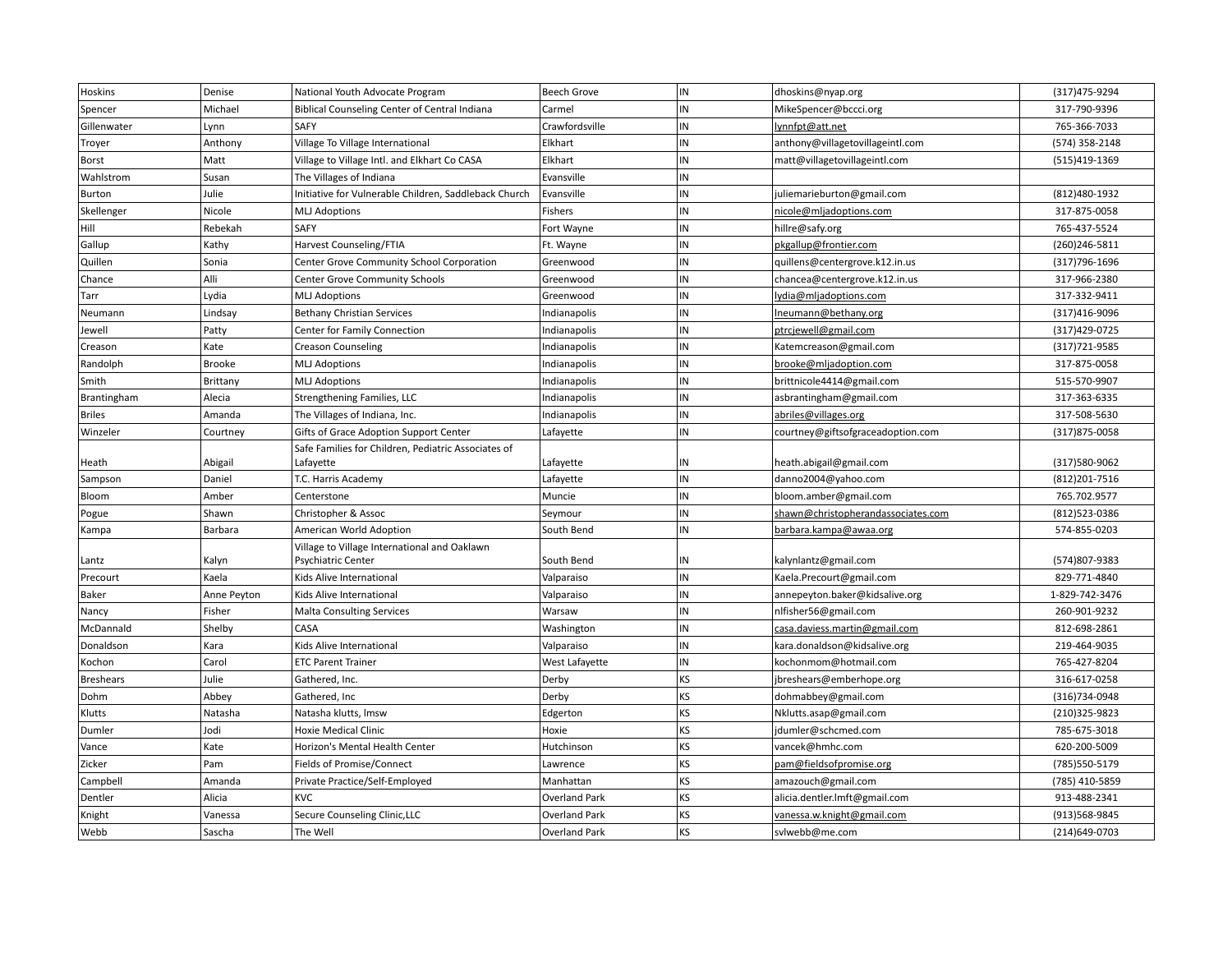|                       |              | Domestic Violence Association of Central Kansas                          |                      |    |                                      |                     |
|-----------------------|--------------|--------------------------------------------------------------------------|----------------------|----|--------------------------------------|---------------------|
| Train                 | Courtney     | (DVACK) and Kansas Post Adoption Resource Center<br>(K-PARC)             | Salina               | KS | courtneyt@dvack.org                  | (785) 827-5862      |
| Dominick              | Debbie       | Blue Dove Counseling, LLC                                                | <b>Spring Hill</b>   | KS | debbiedominickmsw@gmail.com          | 913-708-1643        |
| Tacey                 | Janeen       | Pathway Family Services                                                  | Topeka               | KS | jtacey@tfifamily.org                 | 785-608-1805        |
| Jewell                | Amber        | Children's Alliance of Kansas (and KFAPA)                                | Topeka               | KS | amber.jewell777@gmail.com            | 620-364-9179        |
| Lundeen               | Sarah        | Christ First Counseling Center                                           | Topeka               | KS | sarah@counselingtopeka.com           | 816-808-2335        |
| Gossard               | Melissa      | CPLS, Young Life and NetReach                                            | Topeka               | KS | gmelsmail@gmail.com                  | 785.554.2164        |
| Dixon                 | Katie        | <b>K-PARC</b>                                                            | Topeka               | KS | katiegrimes36@gmail.com              | 913-558-6830        |
| Jones                 | Shane        | Shane M. Jones & Assoc                                                   | Topeka               | KS | shane@shanemjones.com                | (785) 266-7732      |
|                       |              | USD 345, Seaman Public Schools and Sharon Stuewe,                        |                      |    |                                      |                     |
| Stuewe                | Sharon       | <b>Clinical Social Worker</b>                                            | Topeka               | KS | Sharonstuewe@gmail.com               | 785-224-5729        |
| Stewart               | Chris        | The Bridge of Topeka, Inc.                                               | Topeka               | KS | topekastew@gmail.com                 | (1785) 215-7735     |
| Vail                  | Jessica      | <b>Hopepoint Connections Therapy</b>                                     | Wichita              | KS | jessnmft@gmail.com                   | (316) 755-6679      |
|                       |              | Jane L. Kaufman, LLC, and soon to be a part of                           |                      |    |                                      |                     |
| Kaufman               | Jane         | HopePoint Therapy Center                                                 | Wichita              | KS | ksujane@gmail.com                    | (316) 651-3958      |
| Maddy                 | Clairissa    | Kansas Children's Service League                                         | Wichita              | KS | cmaddy@kcsl.org                      | 316-210-4367        |
| Leon                  | Valerie      | Saint Francis Community Services                                         | Wichita              | KS | valerie.leon@st-francis.org          | 316-831-0330        |
| <b>Kennedy Cordes</b> | Marcia       | Wichita Public Schools                                                   | Wichita              | KS | marcia@adoptionsocialworkservice.com | 316-371-7226        |
|                       |              | am an independently contracted therapist at Hope                         |                      | KS |                                      |                     |
| Gillett               | Carrie       | Point Therapy Group<br>HopePoint Therapy Group and Ascension Via Christi | Wichita              |    | Carrie@HopePointTherapy.com          | 316-778-8001 ext 56 |
| Otis                  | Jennifer     | Behavioral Health Outpatient Program                                     | Wichita              | KS | jennifer@hopepointtherapy.com        | $(316)$ 477-2363    |
| Teeter                | Erin         | Wichita Children's Home                                                  | Wichita              | KS | eteeter@wch.org                      | (316)281-5958       |
| Hedrick               | Jae          | Gathered                                                                 | Wichita              | KS | jhedrick@cacsckansas.org             | (316)660-9208       |
| Hawkins               | Michelle     | New Pathways for Children                                                | Benton               | KY | mhawk@npfc.net                       | (1270)519-3821      |
| Townsend              | Crystal      | Necco                                                                    | <b>Bowling Green</b> | KY | Cmagley950@gmail.com                 | (270) 792-9210      |
| Homer                 | Amy          | <b>Benchmark Family Services</b>                                         | Florence             | KY | amy.homer@icloud.com                 |                     |
| Troyer                | <b>Brian</b> | <b>Dockside Services</b>                                                 | LaGrange             | KY | brianjtroyer@gmail.com               | (859) 576-5775      |
| Charles               | Candice      | A Helping Hand                                                           | Lancaster            | KY | candice@worldadoptions.org           |                     |
| Woods                 | Dana         | A Helping Hand                                                           | Lancaster            | KY | dana@worldadoptions.org              | (859)263-9934       |
| Prather               | Lisa         | A Helping Hand                                                           | Lexington            | KY | lisa@worldadoption.org               | (859)263-9964       |
| Olsen                 | Alicia       | A Helping Hand Adoption Agency                                           | Lexington            | KY | alicia@ahelpinghandadoption.org      | 859-421-0326        |
| Colston               | Robert       | Bluegrass.org                                                            | Lexington            | KY | racolston@bluegrass.org              | (859)358-3742       |
| <b>McKindles</b>      | Jennie       | The Provision School                                                     | Lexington            | KY | jennieandherjays@gmail.com           | 602-908-2166        |
|                       |              | The Provision School and Family Counseling Center,                       |                      |    |                                      |                     |
| Host                  | Becky        | Inc.                                                                     | Lexington            | KY | Beckyhost@gmail.com                  | (859)948-7223       |
| Gocke                 | Maria        | All Blessings International, Inc.                                        | Louisville           | KY | maria@allblessings.org               | 504-816-8004        |
| Colwick               | <b>Brent</b> | James Kassel & Assoc                                                     | Louisville           | KY | brentcolwick@yahoo.com               | (502)339-4511       |
| Haygood               | Sarah        | Lifeline Children's Services                                             | Louisville           | KY | sarah.haygood@lifelinechild.org      | 270-705-3447        |
| Washausen             | Darren       | Orphan Care Alliance                                                     | Louisville           | KY | darrenwashausen@gmail.com            | 502 759 3681        |
| <b>Butler</b>         | Jonathan     | Orphan Care Alliance                                                     | Louisville           | KY | jonathan.a.butler1@gmail.com         | (615)838-9383       |
| Graves                | Kimber       | Orphan Care Alliance                                                     | Louisville           | KY | kimber.graves@orphancarealliance.org | 812-786-1236        |
| Washausen             | Stacia       | Orphan Care Alliance                                                     | Louisville           | KY | staciawashausen@gmail.com            | 502-500-3028        |
| Somerville            | Stephanie    | Orphan Care Alliance                                                     | Louisville           | KY | stephanie@impactbattery.com          | (541) 761-8437      |
| Joseph                | Williams     | New Pathways for Children                                                | Mayfield             | KY | td@npfc.net                          | (270)247-5667       |
| Fusco                 | Lydia        | All Blessings International                                              | Owensbor             | KY | lydia@allblessings.org               | (270)314-3011       |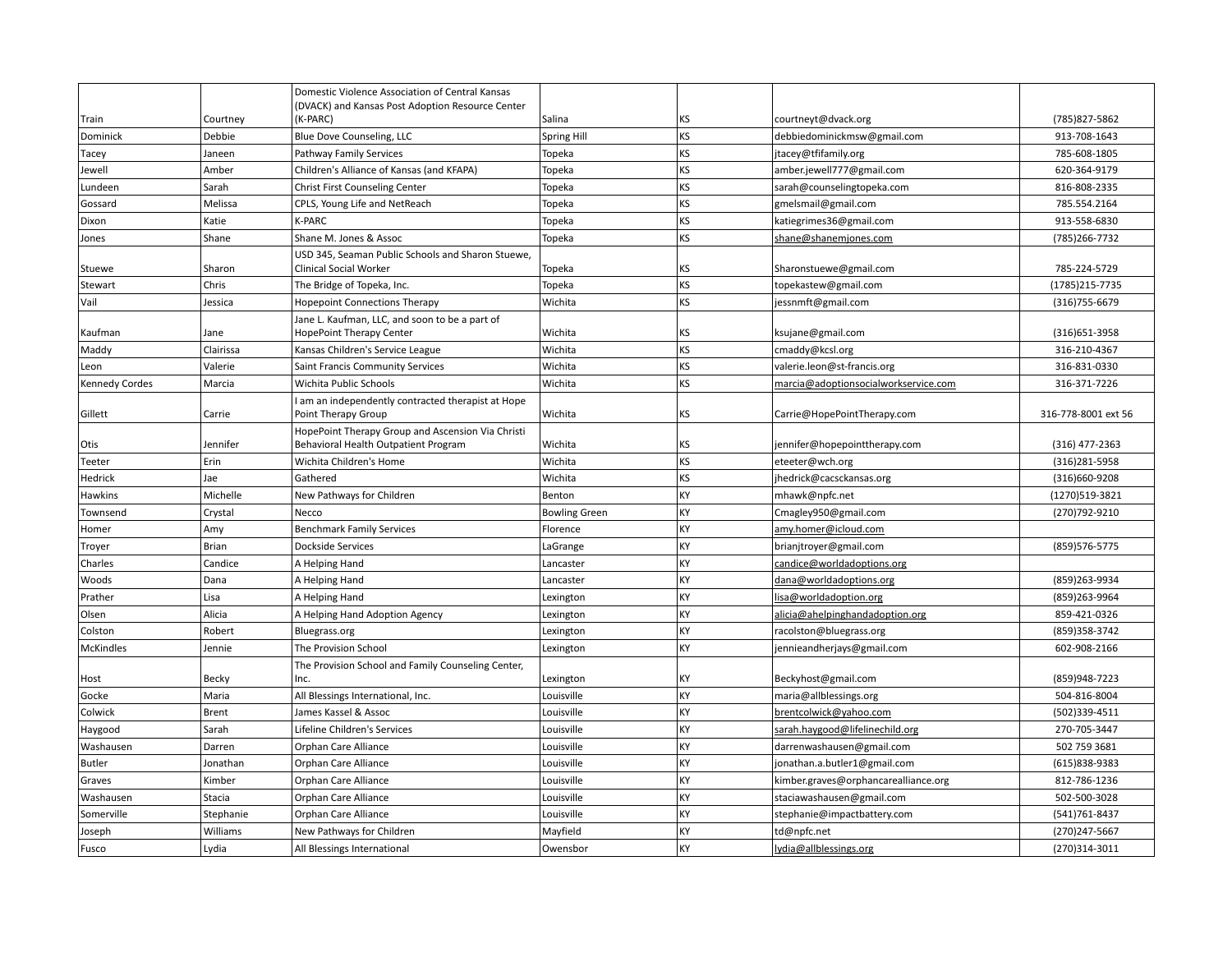| Montgomery    | Stephanie    | Lighthouse Counseling Services, Inc.                                             | Owensboro           | KY | stephmontgomery@lcsinc.org          | (812) 629-7447  |
|---------------|--------------|----------------------------------------------------------------------------------|---------------------|----|-------------------------------------|-----------------|
| Ward          | Danielle     | All Blessings International                                                      | Owensboro           | KY | danielle@allblessings.org           | 270-903-9762    |
| Darling       | Sara         | All Blessings International                                                      | Paducah             | KY | darlingbydesign@gmail.com           | 270-994-5350    |
| Williams      | Andrew       | Christian counseling Center                                                      | Paducah             | KY | pectopahaw@gmail.com                |                 |
| Killeen       | Susan        | Arise For Children                                                               | West Linn           | KY | susanckilleen@gmail.com             |                 |
| Fontenot      | Andria       | <b>Fostering Community</b>                                                       | Alexandria          | LA | andriafontenot@gmail.com            | (318)446-0403   |
| Fatula        | Destiny      | <b>Fostering Community</b>                                                       | Alexandria          | LA | destiny@fosteringcommunity.org      | 318.321.8562    |
| Miller-Scott  | Monica       | <b>DCFS</b>                                                                      | Amite               | LA | monica.miller-scott@la.gov          | 985-507-5100    |
| Edwards       | Blair        | State of Louisiana 21st Judicial District Court                                  | Amite               | LA | bedwards@21stjdc.org                | 985-517-0910    |
| Wilson        | Shelby       | Capital Area Human Services                                                      | <b>Baton Rouge</b>  | LA | wilsonsh6@yahoo.com                 | (318) 237-5818  |
| Jones         | Dalene Joy   | Doug White & Associates                                                          | <b>Baton Rouge</b>  | LA | joy@dwacounseling.com               | (504)356-1665   |
| Erno          | Cole         | Providence Road Outreach Mission                                                 | <b>Baton Rouge</b>  | LA | Cole.erno36@gmail.com               | (206)920-0826   |
| Stubbs        | Kristin      | N/A                                                                              | Benton              | LA | kristinstubbs@aol.com               | (870) 668-0017  |
| Law           | Amanda       | Volunteers for Youth Justice, CASA, Judge Matlock's<br><b>TBRI Committee</b>     | <b>Bossier City</b> | LA | pixiedustmagic@suddenlink.net       | (318)423-0069   |
| Voth          | Jamie        | DCFS/ Child Welfare                                                              | Covington           | LA | jvoth79@gmail.com                   | 985-295-9288    |
| Goodman       | Kristi       | Foster Parent / CASA                                                             | Frierson            | LA | kristisueg3@yahoo.com               | 318-205-2166    |
| Warren        | Tanya        | CAS                                                                              | HAmmond             | LA | twarren@childadv.net                | 985-969-2437    |
| Pevey         | Jerri        | <b>Child Advocacy Services</b>                                                   | Hammond             | LA | jpevey@childadv.net                 | 985-969-0702    |
| Delchamps     | Amanda       | <b>Choices Coordinated Care Solutions</b>                                        | Hammond             | LA | Amandaeyes@gmail.com                | (203)644-2239   |
| Shaw          | Melissa      | Southeastern Louisiana University/Renew Family<br>Resource Project               | Hammond             | LA | melissa.shaw-2@selu.edu             | 985-543-4720    |
| <b>MORRIS</b> | <b>DARIA</b> | <b>DCFS</b>                                                                      | Harvey              | LA | daria.morris.dcfs@la.gov            | 504.361.6273    |
| Cox           | Joshua       | <b>DCFS Foster Parent: TBRI Advocate</b>                                         | Haughton            | LA | joshcox9292@gmail.com               | (1318) 278-5594 |
| Hrabovsky     | Teri         | Crossroads Nola                                                                  | Jefferson           | LA | hrab@cox.net                        | 504.957.9224    |
| Duhon         | Heather      | Foster the Love Louisiana                                                        | Lafayette           | LA | heather.duhon@fosterthelovela.org   | 337-714-9018    |
| Boagni        | Alyshia      | Lafayette Parish School System                                                   | Lafayette           | LA | alyshiaboagni@gmail.com             | 337-351-4861    |
| Este-McDonald | Julie        | Salt and Light Collaborative, Inc.                                               | Lake Charles        | LA | julie@saltandlightcollaborative.com | (337) 426-1144  |
| Bolden        | Jada         | <b>Opportunity Now</b>                                                           | Laplace             | LA | jbolden@oppnow.com                  | 504-892-1833    |
| Woods         | Laura        | Tri Parish Counseling Services                                                   | Livingston          | LA | lwoodsaae@gmail.com                 | 985-474-9902    |
| Ingram        | Tiffany      | Livingston Parish Public Schools (LPPS)/Pupil Appraisal<br>Center (PAC) and CASA | Livingston          | LA | tiffany.ingram@lpsb.org             | (225)369-5853   |
| Smith Polley  | Sonja        | <b>Integrity Counseling</b>                                                      | Logansport          | LA | sspolley@gmail.com                  | 318 469 6925    |
| Smith         | Jerry        | St. Charles Parish Public Schools                                                | Luling              | LA | jsmith3@stcharles.k12.la.us         | 504-722-0096    |
| Carver        | Kim          | CrossroadsNOLA                                                                   | Mandeville          | LA | kimcarver@gulfbank.com              | 774-218-0007    |
| Ott           | Kaci         | <b>Celebration Hope Center</b>                                                   | Metairie            | LA | kacio@celebrationhopecenter.org     | (504)421-5406   |
| Michel        | Ellen        | First Hope Christian Ministries                                                  | Metairie            | LA | ellen@firsthopecm.com               | 504-813-8894    |
| Cortes        | Maria        | CASA Jefferson, Inc.                                                             | Metairie            | LA | mcortes@hotmail.com                 | 504-533-8757    |
| Mills         | Candice      | Volunteers for Youth Justice                                                     | Minden              | LA | candice.mills@vyjla.org             | 318-425-4413    |
| Carroll       | Janna        | Firm Foundations Counseling                                                      | Monroe              | LA | carroll_janna@yahoo.com             | (318) 267-8381  |
| Green         | Beth         | Louisiana Baptist Children's Home & Family Ministries                            | Monroe              | LA | beth@lbch.org                       | 318.381.2065    |
|               |              | Louisiana Baptist Children's Home and Family                                     |                     |    |                                     |                 |
| Karamanis     | Melody       | Ministries                                                                       | Monroe              | LA | melody@lbch.org                     | (318) 237-1696  |
| Lewis         | Courtney     | Courtney A. Lewis, PhD                                                           | New Orleans         | LA | yokocourt@gmail.com                 | (504)444-2160   |
| Palmer        | Anna         | Crossroads NOLA                                                                  | <b>New Orleans</b>  | LA | anna@crossroadsnola.org             | 504-539-7320    |
| Martinez      | Erica        | Crossroads NOLA                                                                  | New Orleans         | LA | emartinez@collegebeyond.org         | (603)867-8464   |
| Norris        | Carrie       | Crossroads Nola                                                                  | New Orleans         | LA | carrie@onehopechurch.com            | 251-680-7944    |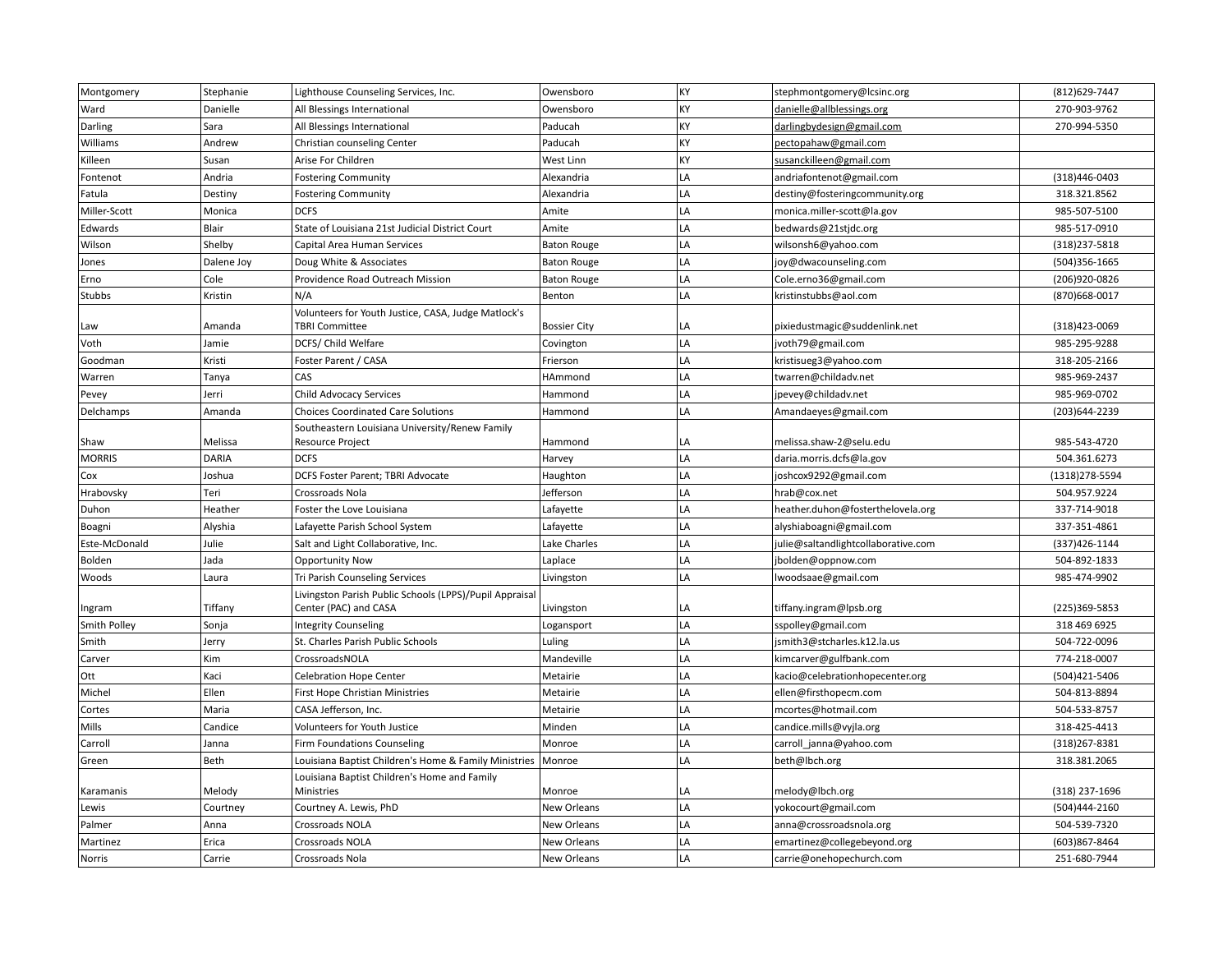| Vogel               | Aaron                    | Crossroads NOLA                                                                   | New Orleans        | LA       | aaronvogel1@gmail.com            | (504)231-1041                         |
|---------------------|--------------------------|-----------------------------------------------------------------------------------|--------------------|----------|----------------------------------|---------------------------------------|
| Vogel               | Ashley                   | Crossroads NOLA                                                                   | New Orleans        | LA       | allaboutash@hotmail.com          | (504) 723-7839                        |
| Slessinger          | Toni                     | Crossroads NOLA                                                                   | <b>New Orleans</b> | LA       | tjpurvis@gmail.com               | (919)270-5561                         |
| Sandifer            | Rachel                   | Crossroads Nola                                                                   | New Orleans        | LA       | rachsandifer@gmail.com           | 229-392-1712                          |
| Crenshaw            | Dru                      | Louisiana Baptist Children's Home/ Crossroads NOLA                                | New Orleans        | LA       | drucrenshaw@gmail.com            | 504-482-9135                          |
| Carver              | Kristyn                  | New Orleans Baptist Seminary & Crossroads NOLA                                    | New Orleans        | LA       | kcarver@nobts.edu                | 504-450-9903                          |
|                     |                          | New Orleans Baptist Theological                                                   |                    |          |                                  |                                       |
| Osborn              | <b>Brooke</b>            | Seminary/Crossroads NOLA                                                          | <b>New Orleans</b> | LA       | mrs.osborn@hotmail.com           | 504-482-9135                          |
| Powell              | Katelyn                  | New Orleans Family Justice Center                                                 | New Orleans        | LA       | kpowell@nofjc.org                | (860) 966-9387                        |
| VANDERHORST         | <b>JOSEPHINE</b>         | Southeast Louisiana Legal Services                                                | New Orleans        | LA       | josephine.vanderhorst@gmail.com  | (415) 645-3623                        |
| Horton              | Ivey                     | New Orleans Baptist Theological Seminary                                          | New Orleans        | LA       | ljhorton96@gmail.com             | 504-816-8004                          |
| Lewis               | Megan                    | Crossroads NOLA                                                                   | New Orleans        | LA       | megan.lewis@crossroadsnola.org   | 205-504-3317                          |
|                     |                          | Brookwood Baptist Church/Caddo Parish School                                      |                    |          |                                  |                                       |
| Gordo               | Jennifer                 | Board                                                                             | Shreveport         | LA       | jgordo@caddoschools.org          | (318) 465-5595                        |
| Sanders             | Courtney                 | <b>DCFS</b>                                                                       | Shreveport         | LA       | courtney.sanders.dcfs@la.gov     | 318-655-5568                          |
| Smith               | Rebecca                  | Louisiana Department of Children and Family Services                              | Shreveport         | LA       | dsmith80@centurytel.net          | 1-318-426-9428                        |
| Kelly               | Doris                    | Volunteers for Youth Justice/Caddo Parish FINS                                    | Shreveport         | LA       | doris.kelly@vyjla.org            | (318) 564-9278                        |
| Banks               | Kimberly                 | Word of God Ministries                                                            | Shreveport         | LA       | kimbanks1105@gmail.com           | 903-824-1786                          |
| See Tai             | Jade                     | Volunteers for Youth Justice                                                      | Shreveport         | LA       | jade.seetai@vyjla.org            | 318-425-4413 ext 109                  |
| Vinson-Carey        | Conseuela                | Volumteers for Youth Justice                                                      | Shreveport         | LA       | conseuela.vinson-carey@vyjla.org | (318) 425-4413                        |
| Todd                | Kelli                    | Volunteers for Youth Justice                                                      | Shreveport         | LA       | kelli.todd@vyjla.org             | 318-425-4413                          |
| McCarty             | Jacob                    | Volunteers for Youth Justice                                                      | Shreveport         | LA       | jacob.mccarty@vyjla.org          | 318-425-1883                          |
| Richardson          | Allison                  | Volunteers for Youth Justice                                                      | Shreveport         | LA       | allison.richardson@vyjla.org     | 318-425-4413                          |
| George              | Demetrius                | Volunteers for Youth Justice                                                      | Shreveport         | LA       | demetrius.george@vyjla.org       | (318) 425-1883                        |
| Dent                | Amber                    | Volunteers for Youth Justice                                                      | Shreveport         | LA       | amber.dent@vyjla.org             | 318.470.9976                          |
| Gruntz              | Katie                    | CASA                                                                              | Slidell            | LA       | klgruntz@hotmail.com             | (504)432-0766                         |
| McLane              | Sharon                   | Youth Service Bureau CASA                                                         | Slidell            | LA       | Smclane@ysbworks.com             | 985-649-4082                          |
| Duchesne            | Keitha                   | Melanie Massey Physical Therapy                                                   | Sterlington        | LA       | keithaloe@yahoo.com              | 318-355-1185                          |
| Shaw                | Tiffany                  | <b>DCFS</b>                                                                       | Sunset             | LA       | tiffany.shaw.dcfs@la.gov         | (337) 351-7071                        |
| Dickson             | <b>Bridget</b>           | Denham Springs Addictive Disorders                                                | Walker             | LA       | bridget10@hotmail.com            | 225-281-8115                          |
| McLellan            | Elizabeth                | New Chapel Hill Baptist Church                                                    | <b>West Monroe</b> | LA       | emclellan227@gmail.com           | (318) 294-2379                        |
|                     |                          | State of Louisiana, Department of Children and Family                             |                    |          |                                  |                                       |
| Hoggatt             | Tracy                    | Services                                                                          | Winnsboro          | LA       | tracyhoggattlcsw@aol.com         | 318.729.2607                          |
|                     |                          | Factor Care, LLC (Medical Advocacy for Patients with                              |                    |          |                                  | 615-495-3802 (direct line) /          |
| Hawkins<br>Isabella | Mary (Missie)<br>Jillian | <b>Bleeding Disorders)</b><br>Jillian Isabella, LMHC                              | Youngsville        | LA<br>MA | missiehawkins@yahoo.com          | 337-451-8120 (office)<br>410-308-0928 |
|                     |                          |                                                                                   | Beverly            |          | jillianisabella@gmail.com        |                                       |
| Sheehan             | Melisa                   | n/a                                                                               | Boston             | MA<br>MA | msheehan0930@gmail.com           | 860-803-2086                          |
| <b>STRAUGHAN</b>    | Hope Haslam              | <b>Boston University</b>                                                          | Boston             |          | hopehs@bu.edu                    | $(617)797-6363$                       |
| Williamson          | Ashley                   | City on a Hill Church                                                             | <b>Brookline</b>   | MA       | ashley@coahchurch.org            | (214)906-8836                         |
| Paine               | Julie                    | <b>Bethany Christian Services</b>                                                 | Franklin           | MA       | jpaine@bethany.org               | 978-794-9800                          |
| Ryder               | Jennifer                 | <b>Bethany Christian Services</b>                                                 | Franklin           | MA       | jryder@bethany.org               | 978-273-5887                          |
| Galipeau            | Bertine                  | Kiononia Services                                                                 | Montgomery         | MA       | counsser@aol.com                 | (413)568-0200                         |
| Joyal               | Elizabeth                | Fostering Hope New England /// Massachusetts<br><b>Adoption Resource Exchange</b> | Newton             | MA       | lizj@mareinc.org                 | 508-566-7619                          |
| Davis               | Amy                      | Fostering Hope & JRI: Meadowridge Academy                                         | Swansea            | MA       | aedavis@jri.org                  | 508-677-0304 X3516                    |
| Rosario             | Jennifer                 | Koinonia Christian Counseling                                                     | Westfield          | MA       | jennrosario@comcast.net          | (413)568-0200                         |
| Woodruff            | Meg                      | Y.O.U. Inc.                                                                       | Worcester          | MA       | woodruffmeg@gmail.com            | 508.241.1558                          |
|                     |                          |                                                                                   |                    |          |                                  |                                       |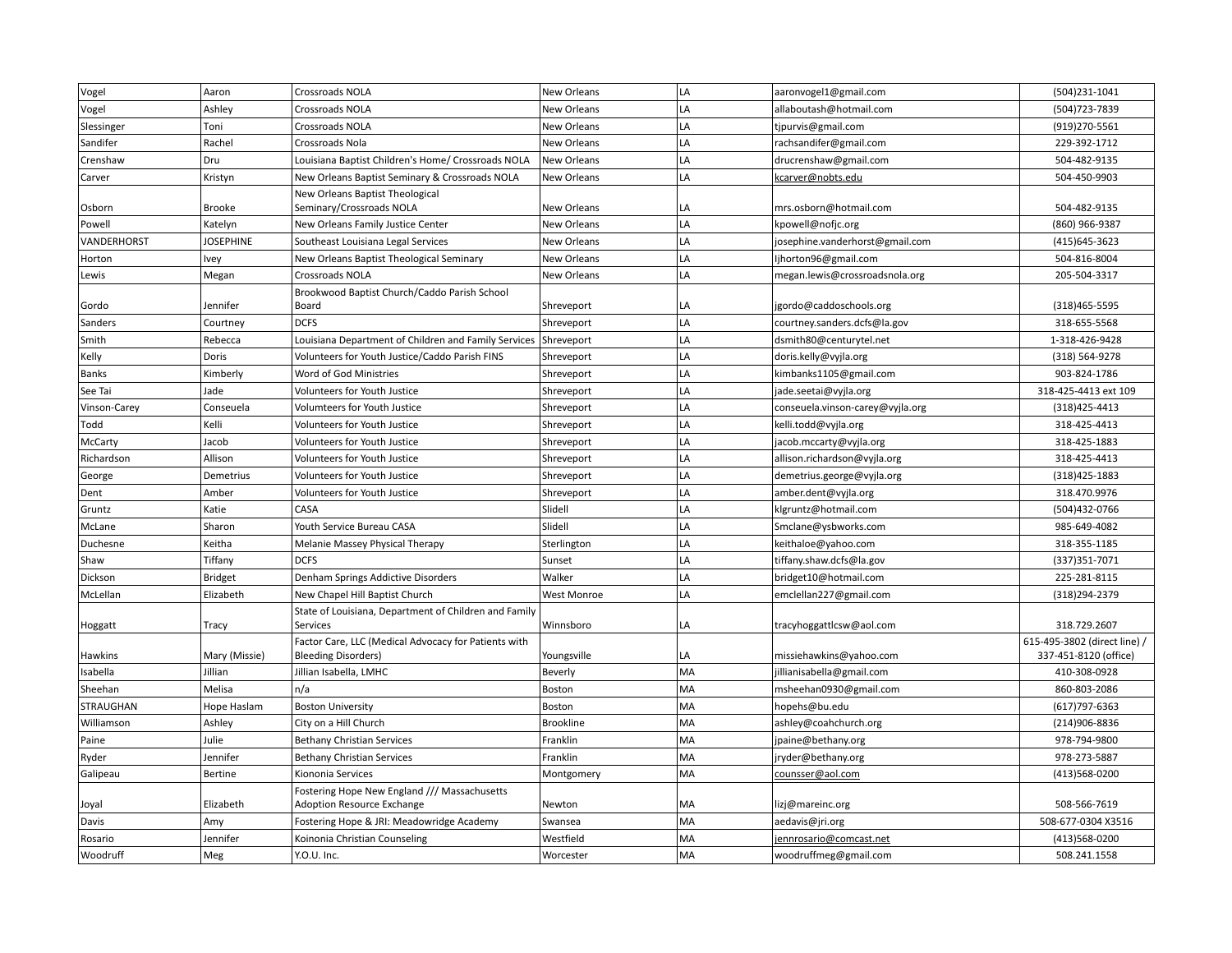| Good               | Mark       | Bayshor Counseling & Psy. Services, LLC            | Annapolis              | <b>MD</b> | enjoyhim@earthling.net                  | (410) 266-3747   |
|--------------------|------------|----------------------------------------------------|------------------------|-----------|-----------------------------------------|------------------|
| Brand              | Jordan     | N/A                                                | Baltimore              | MD        | jordan.brand173@gmail.com               | (256) 577-3646   |
| Oliver             | Kate       | A Healing Place                                    | Columbia               | <b>MD</b> | kolivermsw@yahoo.com                    | (410)707-5008    |
| Renderos Callaghan | Emily      | <b>Building Families for Children</b>              | Columbia               | <b>MD</b> | emily@buildingfamiliesforchildren.org   | 240-472-3048     |
| Corpuz             | Jacqueline | <b>Building Families for Children</b>              | Columbia               | <b>MD</b> |                                         |                  |
| Jackson            | Kwajera    | <b>Building Families for Children</b>              | Columbia               | MD        |                                         |                  |
| Fuller             | Hannah     | <b>Building Families for Children</b>              | Columbia               | <b>MD</b> | hannah.fuller94@gmail.com               | (410)916-4154    |
| Painter            | Amanda     | Children's Home Society                            | Columbia               | MD        | amandapainter1@gmail.com                | 443-864-7661     |
| Norris             | Julia      | AWAA                                               | Easton                 | MD        | Julia. Norris@awaa.org                  | (800)429-3369    |
| Munyan             | Sara       | American World Adoption                            | Ft Washington          | MD        | sara.munyan@gmail.com                   | 856-649-9048     |
| Blauvelt           | Melissa    | <b>AWAA</b>                                        | Gaithersburg           | <b>MD</b> | melissa.blauvelt@awaa.org               | (703)356-8447    |
| Rodriguez          | Sara       |                                                    | Gaithersburg           | <b>MD</b> | creativecounselingconnections@yahoo.com | 410-274-4337     |
| Starnes            | Sabra      | Next Place Therapy Services                        | Largo                  | MD        | sabrastarnes@yahoo.com                  | 301-404-3761     |
| Adair              | Jeanine    | <b>Healing Touch</b>                               | Timonium               | <b>MD</b> | jeanineadair4@gmail.com                 | 410-309-0909     |
| Fuller             | Sharon     | The Attachment Place, LLC                          | <b>Tracys Landing</b>  | <b>MD</b> | sfuller@theattachmentplace.com          | 616-224-7505     |
|                    |            | Western Maryland Health System/ Mountain State     |                        |           |                                         |                  |
| Peterson           | Mariah     | <b>Psychological Services</b>                      | Cumberland             | MD        | mariahjopeterson@gmail.com              | (301) 697-5271   |
| <b>Briggs</b>      | Marie      | BeLoved                                            | Acton                  | <b>ME</b> | marie@belovedchildren.org               | 207-651-3537     |
| Abbott             | Meagan     | Maine Children's Home for Little Wanderers         | Waterville             | ME        | mmclaughlin@mainechildrenshome.org      | 207-877-9435     |
| Bragdon            | Lindsay    | The Maine Children's Home For Little Wanderers     | Waterville             | ME        | lbragdon@mainechildrenshome.org         | 207-873-4253     |
| Levenseller        | Debra      | The Maine Children's Home for little Wanderers     | Waterville             | ME        | dlevenseller@mainechildrenshome.org     | 207-873-4253     |
| Merrill            | Stacey     | The Maine Children's Home for Little Wanderers     | Waterville             | ME        | happyfeetsp08@gmail.com                 | 207-776-4443     |
|                    |            | Andrews University-International Center for Trauma |                        |           |                                         |                  |
| Garcia             | Charity    | <b>Education &amp; Care</b>                        | <b>Berrien Springs</b> | MI        | garcia@andrews.edu                      | 269-471-3436     |
| Murin              | Jacqueline | GPS                                                | <b>Byron Center</b>    | MI        | jrmurin@sbcglobal.net                   | 616-437-3771     |
| O'Berry            | Pam        | <b>Bethany Christian Services</b>                  | Clarkston              | MI        | poberry@bethany.org                     | (248)414-4080    |
| Deale              | Erin       | Freedom Center, Clara's Hope                       | Fenton                 | MI        | erin@clarashope.org                     | 734-904-5048     |
| Soulia             | Jess       |                                                    | Flushing               | MI        | isoulia@att.net                         | (810) 732-6111   |
| Glass              | Julie      | <b>Bethany Christian Services</b>                  | <b>Grand Rapids</b>    | MI        | jglass@bethany.org                      | $(616)$ 254-7722 |
| Horton-Bobo        | Sarah      | <b>Bethany Christian Services</b>                  | <b>Grand Rapids</b>    | MI        | sbobo@bethany.org                       | (616) 284-3268   |
| Magnuson           | Angela     | <b>Bethany Christian Services</b>                  | <b>Grand Rapids</b>    | MI        | amagnuson@bethany.org                   | 616-446-6528     |
| <b>Brace</b>       | Amy        | <b>Bethany Christian Services</b>                  | <b>Grand Rapids</b>    | MI        | abrace@bethany.org                      | (616) 217-8612   |
| Lafler             | Catherine  | Bethany Christian services Global                  | <b>Grand Rapids</b>    | MI        | clafler@bethany.org                     | 616.350.8064     |
| Gibbie             | Ashley     | <b>Bethany Global</b>                              | <b>Grand Rapids</b>    | MI        |                                         |                  |
| Criffield          | Chandra    | <b>Families Forever Counseling</b>                 | <b>Grand Rapids</b>    | MI        | chandracriffield@gmail.com              | 507-446-0431     |
| Van Manen          | Aaron      | <b>Families Forever Counseling</b>                 | <b>Grand Rapids</b>    | MI        | aaron@familiesforevercounseling.com     | 616-217-8612     |
| DeWitt             | Dan        | Psychologyn Assic. Of Grand Rapids                 | <b>Grand Rapids</b>    | MI        | ddwpsyd@juno.com                        | (616) 957-9112   |
| Adamski            | Christina  | <b>Bethany Christian Services</b>                  | Holland                | MI        | cadamski@bethany.org                    | 616-396-0623     |
| Baker              | Lana       | <b>Bethany Christian Services</b>                  | Holland                | MI        | lbaker@bethany.org                      | $(616)$ 283-2645 |
| Lantz              | Matt       | <b>Bethany Christian Services</b>                  | Holland                | MI        | mlantz@bethany.org                      | 517-862-6959     |
| McGowan            | Julie      | <b>Bethany Christian Services</b>                  | Holland                | MI        | jmcgowan@bethany.org                    | 616-990-1510     |
| Rozema             | Rebecca    | <b>Bethany Christian Services</b>                  | Holland                | MI        | rrozema@bethany.org                     | 616-490-9240     |
| VanderBent         | Jill       | <b>Bethany Christian Services</b>                  | Holland                | MI        | jvanderbent@bethany.org                 |                  |
| Cary               | Elizabeth  | Freedom Counseling LLC                             | Kalamazoo              | MI        | liz@freedomcounselingkalamazoo.com      | (269)760-2235    |
| Heneveld           | Katelyn    | Santosha Wellness                                  | Kalamazoo              | MI        | katelyn.heneveld@gmail.com              | $(616)260-1615$  |
| Hernandez          | Rebecca    | Santosha Wellness                                  | Kalamazoo              | MI        | rebecca@santoshawellnesskzoo.com        | (810)360-8161    |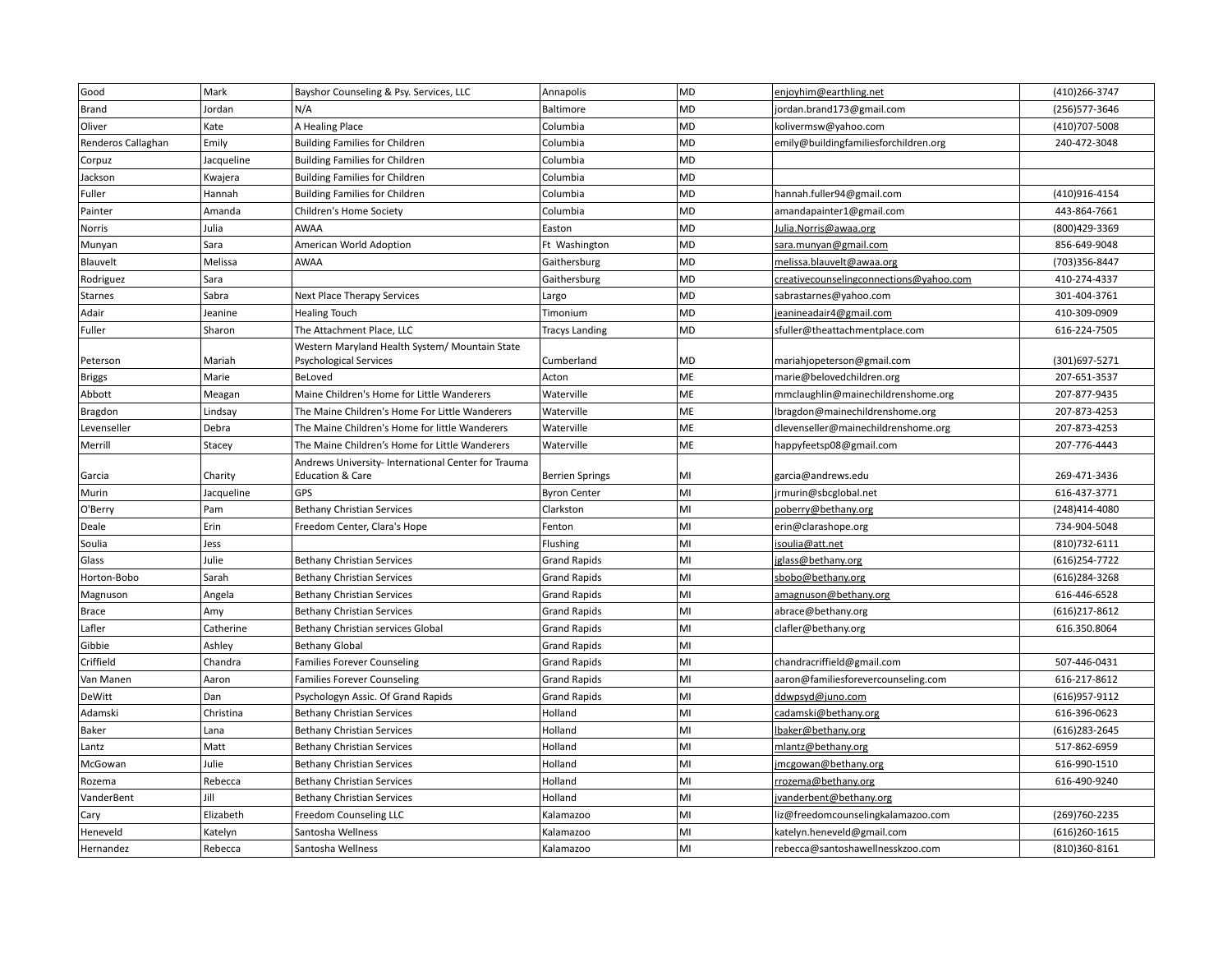| Farris          | Samantha  | Southwest Children's Trauma Assessment Center                                  | Kalamazoo              | MI        |                                         |                |
|-----------------|-----------|--------------------------------------------------------------------------------|------------------------|-----------|-----------------------------------------|----------------|
| England         | Jeff      | River of Faith                                                                 | Metamora               | MI        | jengland@riveroffaith.net               | (248)640-3248  |
| Essenburg       | Wendy     | <b>Agape Family Counseling</b>                                                 | Rochester Hills        | MI        | wendy@agapefamilycounseling.com         | (248) 568-3125 |
| Hobson          | Rebecca   | All God's Children International                                               | Berkley                | MI        | rhobson@allgodschildren.org             | 989-546-2063   |
| Slikkers        | Ingrid    | Center for Trauma Education & Care-Andrews<br>University School of Social Work | <b>Berrien Springs</b> | MI        | ingrids@andrews.edu                     | 269-471-6677   |
| Carl            | Colleen   | House of Providence                                                            | Macomb                 | MI        | colleen.carl@yahoo.com                  | (586)610-7999  |
| Nesbitt         | Ben       | Family Innovations                                                             | Alexandria             | MN        | bnesbitt@familyinnovations.com          | 763-202-3943   |
| Werth           | Kari      | New Horizons Adoption Agency, Inc                                              | <b>Blue Earth</b>      | <b>MN</b> | kariw@newhorizonsadopt.com              | 507-526-3518   |
| Stutsman        | Megan     | New Horizons Adoption Agency, Inc.                                             | <b>Blue Earth</b>      | MN        | megans@newhorizonsadopt.com             | (1507)230-0273 |
| Marker          | Sheila    | Bachmann & Assoc                                                               | <b>Burnsville</b>      | MN        |                                         | (952)892-8495  |
| Gill            | Cynthia   | <b>Northland Counseling</b>                                                    | Chanhassen             | MN        | cynthiagill1972@yahoo.com               | (952)974-3999  |
| Spinner         | Amy       | Great River Area Faith in Action                                               | Clear Lake             | MN        | amy@gra-fia.com                         | (612) 978-2646 |
| Lerum           | Stacie    | American World Adoption                                                        | Coon Rapids            | MN        | stacie.lerum@awaa.org                   | 763-923-4159   |
| Meyers          | Rebekah   | United1Front                                                                   | Coon Rapids            | MN        | rebekah.meyers@united1front.org         | 651-592-0228   |
| Deiss           | Bethany   | United1Front                                                                   | Coon Rapids            | MN        | beth.deiss@united1front.org             | 612-910-7798   |
| Deiss           | Trina     | United1Front                                                                   | Coon Rapids            | MN        | deisstrina@gmail.com                    | 612-251-3688   |
| Galbari         | Meagan    | <b>Bethany Christian Services</b>                                              | Eagan                  | <b>MN</b> | mgalbari@bethany.org                    | (763)248-8507  |
| Paulson         | Nancy     | Fernbrook Family Center                                                        | Faribault              | MN        | Npaulson@fernbrook.org                  | 417-619-9989   |
| Goodreau        | Kristin   | God's Children Adoption Agency                                                 | Farmington             | <b>MN</b> | kristin.goodreau@gmail.com              | (651)460-2298  |
| Johnson         | Tim       | Bachmann & Assoc                                                               | Lake Elmo              | MN        | timram26@aol.com                        | (920) 983-8563 |
| Lorraine (Lori) | Kendall   | Western Mental Health Center                                                   | Marshall               | MN        | lori.m.kendall@gmail.com                | 507-637-3340   |
|                 |           | Integrative Therapy, LLC, Health Dimensions                                    |                        |           |                                         |                |
| Van Horne       | Kiah      | Rehabilitation, and Foster the Future                                          | Minneapolis            | MN        | kiahvanhorne@gmail.com                  | (941) 773-1098 |
| <b>Ness</b>     | Lindsey   | God's Children Adoptions Agency                                                | Moorhead               | MN        | lindsey.ness@hotmail.com                | (701)361-9734  |
| Lindsey         | Donnelly  | <b>Bethany Christian Services</b>                                              | Plymouth               | MN        | Idonnelly@bethany.org                   | 763-553-0344   |
| McAfee          | Karen Joy | MN Child Welfare Training System                                               | Rochester              | MN        | joy@mcafeehome.net                      | 612-695-4490   |
| Goodmanson      | Allie     | Children's Home Society & Family Services                                      | Rogers                 | MN        | agoodmanson@chsfs.org                   |                |
| Link            | Karin     | Hand In Hand International Adoptions                                           | Saint Paul             | MN        | minnesota@hihiadopt.org                 | 651-230-8122   |
| Johnson         | Stacy     | Family Innovations                                                             | Savage                 | <b>MN</b> |                                         |                |
| CheccoDeSouza   | Angie     | Children's Home Society & Family Services                                      | St. Paul               | MN        | desouzaangie@yahoo.com                  | (651)280-8704  |
| Sanow           | Kim       | Hope Harbor MN                                                                 | Tracy                  | MN        | kim.sanow10@gmail.com                   | 507-530-3833   |
| James           | Charles   | <b>Back2Back Ministries</b>                                                    | Waterville             | <b>MN</b> | cjames@back2back.org                    | (847) 830-9795 |
| James           | Melissa   | Back2Back                                                                      | Waterville             | MN        | mjames@back2back.org                    | 982-065-5323   |
| Bonnett         | Sharon    | <b>Greater Minnesota Family Services</b>                                       | Willmar                | MN        | bnsbonnett@hotmail.com                  | 507-822-5561   |
| Remole          | Nathan    | OakRings Christian Counseling LLC                                              | Atlanta                | MO        | nathanremole@gmail.com                  | 660-346-9055   |
| Nicholson       | Donna     | <b>Bethany Christian Services</b>                                              | Bloomsdale             | MO        | dnicholson@bethany.org                  | 314-315-7645   |
| Helms           | Amber     | Orphan Justice Center                                                          | Grandview              | MO        |                                         |                |
| Webster         | Leonie    | Orphan Justice Center                                                          | Grandview              | MO        |                                         |                |
| Cabrejos-Ramos  | Claudia   | Orphan Justice Center                                                          | Grandview              | MO        | claudiacabrejos@orphanjusticecenter.com | (417) 231-6673 |
| Demaray         | Danielle  | Orphan Justice Center                                                          | Grandview              | MO        | danielledemaray@ojc.us                  | 406-855-5264   |
| Priddy          | Michael   | Turning American Families Around                                               | Harrisonville          | MO        | tafacare@yahoo.com                      | (913)449-3696  |
| Moore           | Shirley   | Love Basket                                                                    | Hillsboro              | MO        | shirley.moore@lovebasket.org            | (636) 797-4100 |
| Wegman          | Lisa      | Missouri Alliance for Children and Families                                    | Jefferson City         | MO        | lisajonar@yahoo.com                     | 573-680-6763   |
| Brownfield      | Jennifer  | Missouri Alliance for Children and Families                                    | lefferson City         | MO        | jbrownfield@ma-cf.org                   | (573)338-3796  |
| Alberty         | Jennifer  | <b>Applied Psychological Services</b>                                          | Joplin                 | <b>MO</b> | jennifer.alberty@apsjoplin.com          | 417/621-5085   |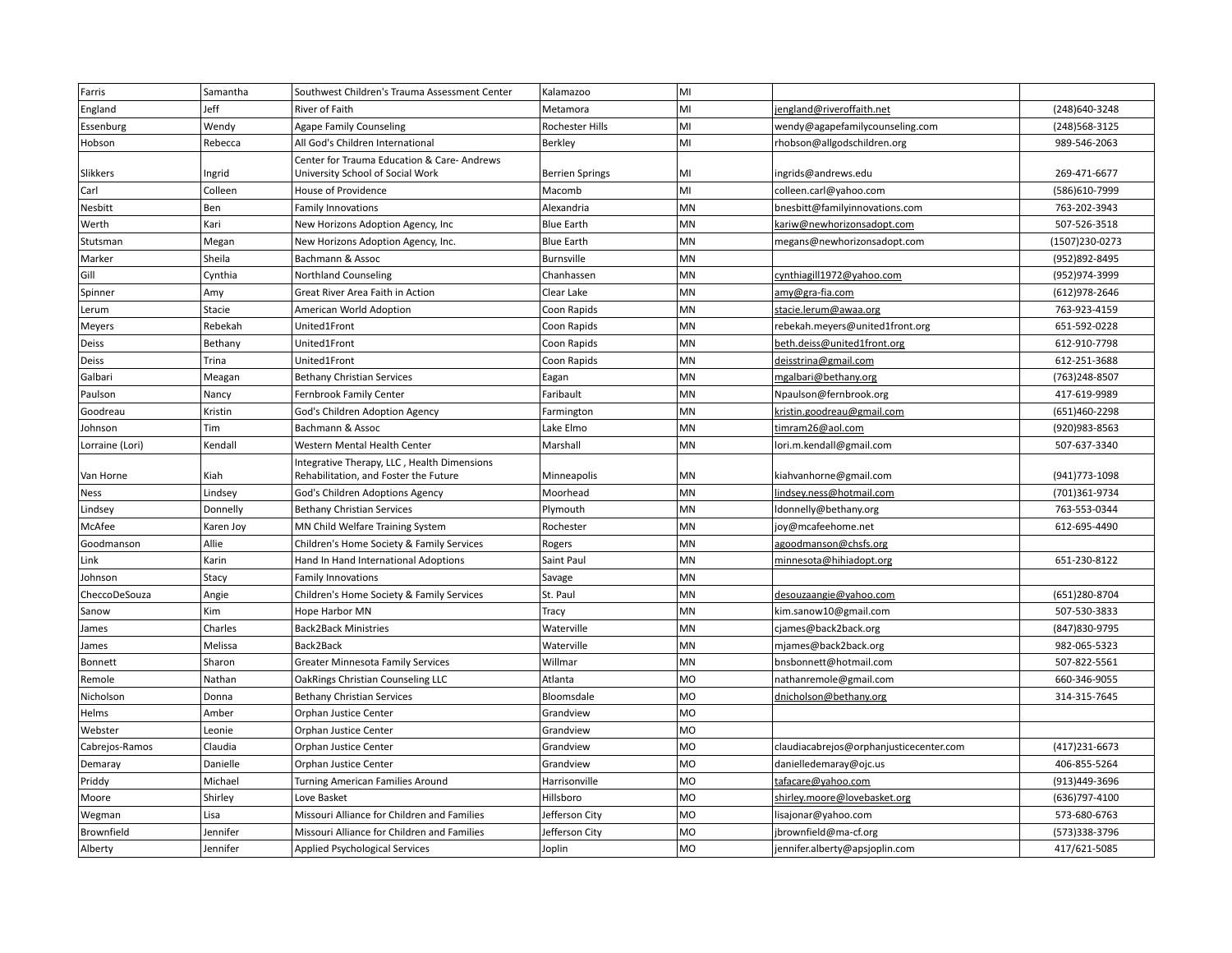| Mindy        | Miller      | Applied Psychological Services, P.C.                                 | Joplin                 | <b>MO</b> | mindy.miller@apsjoplin.com          | 417-627-9601   |
|--------------|-------------|----------------------------------------------------------------------|------------------------|-----------|-------------------------------------|----------------|
| Gardner      | Judy        | New Hope Counseling, LLC                                             | Lee's Summit           | <b>MO</b> | gardnercounseling@gmail.com         | 816-524-5572   |
| Nicholson    | Melinda     | Family Matters Training & MFCAA                                      | Nixa                   | MO        | marvandmelinda@yahoo.com            | (417) 766-5124 |
| Puellman     | Louis Keith | <b>Restoration Counseling</b>                                        | O'Fallon               | MO        | lkp1962@sbcglobal.net               | (314) 537-1615 |
| Mathews      | Emily       | All Blessings Internationa                                           | Ozark                  | <b>MO</b> | emily@allblessings.org              |                |
| Place        | Steven      | <b>Epic Life Ministries</b>                                          | Republic               | <b>MO</b> | splace73@gmail.com                  | (417) 291-3377 |
| Magueja      | Cherie      | Open Arms Ministry/ Calvary Church                                   | Saint Charles          | MO        | cmagueja@psdr3.org                  | (314) 443-4142 |
| Weatherholtz | Ivette      | <b>Bilingual International Assistant Services</b>                    | Saint Louis            | MO        | ivetteweatherholtz@gmail.com        | (314) 378-1760 |
| Callen       | Jennifer    | Special School District of St. Louis County                          | Saint Louis            | <b>MO</b> | callenjl@gmail.com                  | 314-504-5646   |
| Salmo        | Suzanne     | United Services for Children                                         | Saint Peters           | MO        | ssalmo@unitedsrvcs.org              | 636-485-3193   |
| Dohrman      | Martha      | Missouri Alliance for Children and Families                          | Sedalia                | MO        | mdohrman@ma-cf.org                  | (660) 631-3311 |
| Elmore       | Sarah       | Free To Be Me Healing Services                                       | Springfield            | MO        | sarah@freetobemehealingservices.com | (417) 862-1972 |
| Farmer       | Laura       | Lutheran Family and Children's Services of Missouri                  | Springfield            | <b>MO</b> | lauraf@lfcs.org                     | 662.423.3332   |
| Satterfield  | Kendi       | Missouri alliance for children and families                          | Springfield            | MO        | ksatterfield@ma-cf.org              | 417-207-1602   |
| Weber        | Rebecca     | Missouri Alliance for Children and Families                          | Springfield            | <b>MO</b> | rweber@ma-cf.org                    | 417-770-4380   |
| Hoffman      | Angie       | Angie Hoffman, LPC LLC                                               | St. Louis              | MO        | angiehoffmanlpc@sbcglobal.net       | 314-302-9102   |
| Weiler       | Amy         | <b>Christian Family Services</b>                                     | St. Louis              | <b>MO</b> | aweiler@cfserve.org                 | (314) 229-1119 |
| Karigan      | Kathleen    | <b>CrossRoads Counseling Centers</b>                                 | St. Louis              | <b>MO</b> | kathykarigan@stl-ccc.org            | 314-378-5411   |
| Hodges       | Rachel      | Karis House Comm. Counseling Center                                  | St. Louis              | <b>MO</b> | rhodges@karishouse.org              | 630-533-1595   |
| Berttucci    | Ally        | Karis Kids                                                           | St. Louis              | MO        | aberttucci@karishouse.org           | 570-350-3508   |
| Munger       | Kelley      | Karis Kids/Karis House                                               | St. Louis              | MO        | kmunger@karishouse.org              | 205-482-5896   |
| Oberle       | Jill        | Killeen Counseling and Associates, LLC                               | St. Louis              | <b>MO</b> | oberle.jill@gmail.com               | 314.604.5861   |
| Counts       | Courtney    | Presbyterian Children's Homes and Services                           | St. Louis              | <b>MO</b> | courtney.counts@pchas.org           | (573)701-4798  |
| Kues         | Shelley     | Private Practice                                                     | St. Louis              | MO        | shelleykues@gmail.com               | 614-610-1300   |
| Picklesimer  | Ellen       | Sejong Cultural Education Inc.                                       | St. Louis              | MO        | empickles@gmail.com                 | 217-417-1546   |
| Lehman       | Sarah       | Special School District of St. Louis County                          | St. Louis              | MO        | SLehman@ssdmo.org                   | 314-477-4767   |
|              |             | The Journey West County/CrossRoads Christian                         |                        |           |                                     |                |
| Thomas       | Spencer     | Counseling                                                           | St. Louis              | MO        | srhthomas@gmail.com                 | (309)532-2364  |
| Pirrie       | Kristin     | The Freedom School                                                   | <b>University City</b> | <b>MO</b> | kpirrie@tfsstl.org                  | 314-725-2261   |
| Strawhorn    | Naomi       | <b>CASA of Hancock County</b>                                        | Bay St. Louis          | <b>MS</b> | naomi@casahancockcounty.org         | 808-870-1823   |
| Bonner       | Jay         | The Hope Connection/OCJ Kids                                         | Biloxi                 | <b>MS</b> | jaybonner.pnqd@yahoo.com            | 706-888-3067   |
| Bonner       | Alicia      | The Hope Connection/OCJ Kids                                         | Biloxi                 | <b>MS</b> | allybonn@yahoo.com                  | (706)315-0098  |
| Cates        | Karen       | French Camp Academy                                                  | French Camp            | <b>MS</b> | kcates@frenchcamp.org               | 662-582-6502   |
| Paladino     | Audrey      | French Camp Academy                                                  | French Camp            | <b>MS</b> | Apaladino@frenchcamp.org            | 662-582-5478   |
| Grall        | Tara        | Region IV Mental Health                                              | luka                   | <b>MS</b> | ichoose_joy@yahoo.com               | 601-750-7759   |
| Redding      | Angie       | Life Steps                                                           | Jackson                | <b>MS</b> | aeredding@icloud.com                | 406-219-1778   |
| Nielsen      | Angie       | Lifesteps Inc                                                        | Jackson                | <b>MS</b> | anielsenlcsw@hotmail.com            | 601-201-3822   |
|              |             | Southern Christian Services for Children and Youth,                  |                        |           |                                     |                |
| Himes        | Jamie       | Inc.                                                                 | Jackson, Ms.           | <b>MS</b> | scscyjamie@att.net                  | 601-594-3931   |
| Fason        | Angel       | Mississippi State University                                         | Mississippi State      | <b>MS</b> | apf2@msstate.edu                    | (662)312-9924  |
|              |             | New Beginnings International Children's & Family                     |                        |           |                                     |                |
| Taylor       | Cori        | Services                                                             | Tupelo                 | <b>MS</b> | cori@newbeginningsadoptions.org     | 662-401-5823   |
| Strickland   | Jerri       | New Beginnings International Children's and Family<br>Services, Inc. | Tupelo                 | <b>MS</b> | jerri@newbeginningsadoptions.org    | 601-927-2871   |
| Wanner       | Bailey      | Child Bridge                                                         | Bigfork                | MT        | bwanner@childbridgemontana.org      | 406-210-7945   |
| Bergren      | Jacqueline  | Child Bridge Montana                                                 | Bigfork                | MT        | jbergren@childbridgemontana.org     | (406) 837-2247 |
|              | Ray         | Child Bridge                                                         | Bigfork                | MT        | rbiggerstaff@childbridgemontana.org | (406) 837-2247 |
| Biggerstaff  |             |                                                                      |                        |           |                                     |                |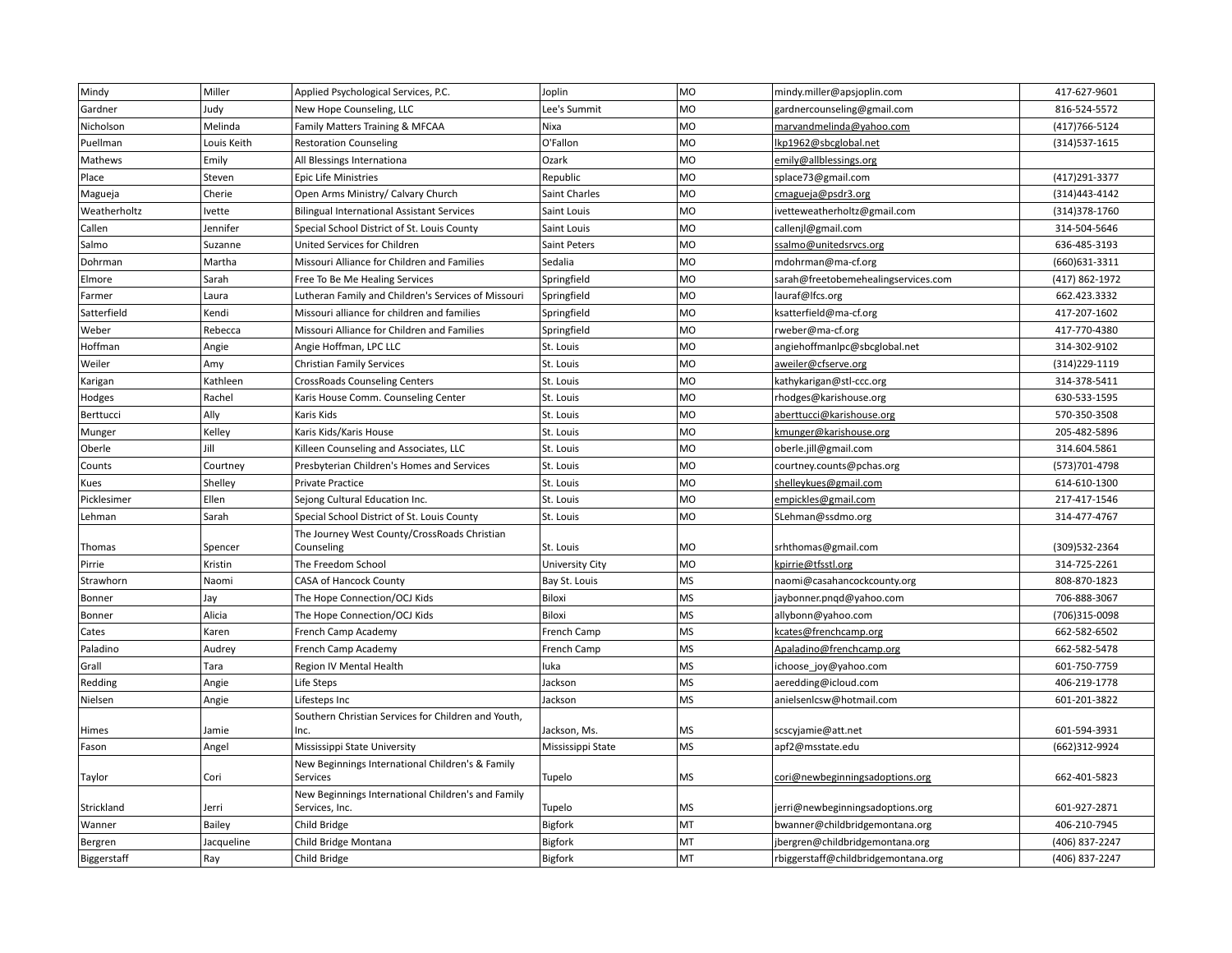| Houlihan       | Tasha          | Community Leadership and Development Inc           | Billings           | MT        | tashahoulihan@me.com                            | 406-861-5668            |
|----------------|----------------|----------------------------------------------------|--------------------|-----------|-------------------------------------------------|-------------------------|
| Samsel         | Doug           | <b>Great Oaks Counseling</b>                       | Bozeman            | MT        | doug@gocmt.org                                  | 903-399-3110            |
|                |                | Hawthorne School - Bozeman School District and     |                    |           |                                                 |                         |
| Bertram        | Casey          | <b>FACES</b>                                       | <b>BOZEMAN</b>     | MT        | casey.bertram@bsd7.org                          | (406)600-2281           |
| Woodson        | Melissa        | Private practice                                   | Bozeman            | MT        | Missywoodson@me.com                             | 406-457-4774            |
| Larsen         | Cindy          | Child Bridge                                       | Glendive           | MT        | clarsen@childbridgemontana.org                  | (406)781-9641           |
| Rossmiller     | Willow         | Encouragement Counseling Center, Ilc               | Great falls        | MT        | Willow@encouragementcounseling.org              | (406) 453-3384          |
| Morrow         | Andrew         | Child Bridge                                       | <b>Great Falls</b> | MT        | amorrow@childbridgemontana.org                  | (406)598-6289           |
| Browne         | Ashley         | Intermountain                                      | Helena             | MT        | ashleyb@intermountain.org                       | 919-851-1527            |
| Papp           | Jessica        | Child Bridge                                       | Missoula           | MT        | jpienaar@childbridgemontana.org                 | (406)598-6322           |
| Greene         | Jennifer       | Mt. Vernon Counseling Ministry                     | Boone              | <b>NC</b> | <u>Jgreene@mtvernonchurch.org</u>               |                         |
| Morrow         | Jana           | <b>Mallard Creek Counseling</b>                    | Charlotte          | <b>NC</b> | jbmorrow12@gmail.com                            | (704)902-4232           |
| Kepley         | Rebecca        | <b>AWAA</b>                                        | Clayton            | $NC$      | rebecca.kepley@awaa.org                         | (919)934-6751           |
| Johnson        | Renee          | Davidson Family Therapy PLLC                       | Davidson           | <b>NC</b> | rjohnson@davidsonfamilytherapy.com              | (336) 209-2884          |
| Lloyd          | Becky          | Signs for Hope                                     | Fairview           | <b>NC</b> | beckyblloyd@gmail.com                           | 828-691-2581            |
| Auel           | Jennifer (Jen) | Signs for Hope                                     | Fairview           | <b>NC</b> | jen@ilacounseling.com                           | 828-407-7161            |
| Henderson      | Vandora        | Signs for Hope and Trinity of Fairview Academy     | Fairview           | NC        | vandora.henderson@signsforhope.org              | (828) 778-6442          |
| Looney         | Jesse          | Signs for Hope/Trinity of Fairview Baptist Church  | Fairview           | <b>NC</b> | jesse.looney@trinityoffairview.org              | 828-628-1188 ext202     |
| Ramsey         | Carole         | Signs for Hope                                     | Fairview           | $NC$      | carole.ramsey@signsforhope.org                  | 828-448-1537            |
| Russell        | Angela         | Signs For Hope                                     | Fairview           | <b>NC</b> | angela.russell@signshope.org                    | 828-448-1537            |
| Brettschneider | Tammie         | Mt. Vernon Counseling Ministry                     | Fleetwood          | <b>NC</b> | tbrettschneider@mtvernonchurch.org              | 828.266.9703 ex.993     |
|                |                |                                                    |                    |           | jthomas@acisupport.com or kellysthomas13@gmail. | 919-880-8015 / 423-676- |
| Thomas         | Jennifer Kelly | <b>ACI Support Specialists</b>                     | Garner             | NC        | com                                             | 8534                    |
| Smith          | Levacy         | Lifeline Children's Services                       | Gastonia           | <b>NC</b> | levacy.smith@lifelinechild.org                  | 704 813 8821            |
| Moore          | Amy            | <b>MLJ Adoptions</b>                               | Gastonia           | <b>NC</b> | amy.mljadoptions@gmail.com                      | (704)813-5691           |
| Jerry          | Guy            | The Groves Counseling Center                       | Gastonia           | <b>NC</b> | jerry.guy910@gmail.com                          | 980-522-8247            |
| Still          | Heather        | Seven Homes Inc.                                   | Greensboro         | <b>NC</b> | heather.still@7homes4kids.com                   | (336)813-1436           |
| Rhodus         | Debbie         | <b>Cornerstone Counseling Center</b>               | Hickory            | <b>NC</b> | ccc.drhodus@gmail.com                           | (828)322-4941           |
| White          | Courtney       | Cornerstone Counseling Center                      | Hickory            | <b>NC</b> | ccc.courtneycwhite@gmail.com                    |                         |
| Struble        | Karen          | Karen D. Struble, Ph.D., PLLC                      | Hillsborough       | <b>NC</b> | drkarenstruble@gmail.com                        | 828-337-5648            |
| Holbrook       | Lisa           | Caroline's Promise                                 | Kernersville       | <b>NC</b> | lisaholbrook@carolinespromise.net               | (336)669-7340           |
| Lee            | Min            | <b>MPAK</b>                                        | Marvin             | <b>NC</b> | mpakeast@gmail.com                              | 201-294-7976            |
| Skenderi       | Wendy          | Carmel Counseling Center and Carmel Baptist Church | Matthews           | <b>NC</b> | wendys@carmelbaptist.org                        | 701-751-0443            |
| Letteer        | Kimberly (Kim) | <b>Christian Adoption Services</b>                 | Matthews           | $NC$      | adoption@letteer.us                             | 704-607-6203            |
| Kent           | Vanessa        | Lifecare Counseling                                | Raleigh            | <b>NC</b> | vanessa.kent@lifecarecc.com                     | (919) 851-1527          |
| Bland          | Erin           | <b>LifeCare Counseling</b>                         | Raleigh            | <b>NC</b> | erin.bland@lifecarecc.com                       | 704-849-0686            |
| Edgerton       | Pat            | Patricia Edgerton, Inc.                            | Raleigh            | <b>NC</b> | patedge2002@yahoo.com                           | (919) 781-2669          |
| Wood           | Maria          | Peter B. VanDyck MD& Assoc                         | Raleigh            | <b>NC</b> | mariawood7@gmail.com                            | (919)280-8095           |
| Sanders        | Dawn           | <b>Treasured Places Counseling</b>                 | Raleigh            | $NC$      | dawnfsanders@aol.com                            | (919)521-0975           |
| Taylor         | Pam            | Mercy for America's Children                       | Wake Forest        | <b>NC</b> | pam@mac-cares.org                               | 919-610-2521            |
| Taylor         | Trent          | Watch Me Rise, LLC                                 | Wake Forest        | NC        | watchmerise919@gmail.com                        | 919-630-7495            |
| <b>Bradley</b> | Matthew        | <b>Beatitude House</b>                             | Waynesville        | <b>NC</b> | counseling@beatitudehouse.org                   | (828)926-5591           |
| <b>Boles</b>   | Paula          | Salem Baptist Christian School                     | Winston-Salem      | $NC$      | paula.boles71@gmail.com                         | 336-926-9364            |
| Brough         | Marina         | Salem Baptist Christian School                     | Winston-Salem      | <b>NC</b> | marinabrough@salemvikings.org                   | (336) 473-2707          |
| De Coteau      | Tami           | DeCoteau-Trauma Infomed Care & Practice, PLLC      | <b>Bismarck</b>    | <b>ND</b> | tamidecoteau@yahoo.com                          | 402-474-2500            |
| Kliewer        | Luke           | Miriam's Hope and Royal Family Kids Camps          | Hastings           | <b>NE</b> |                                                 |                         |
|                |                |                                                    |                    |           |                                                 |                         |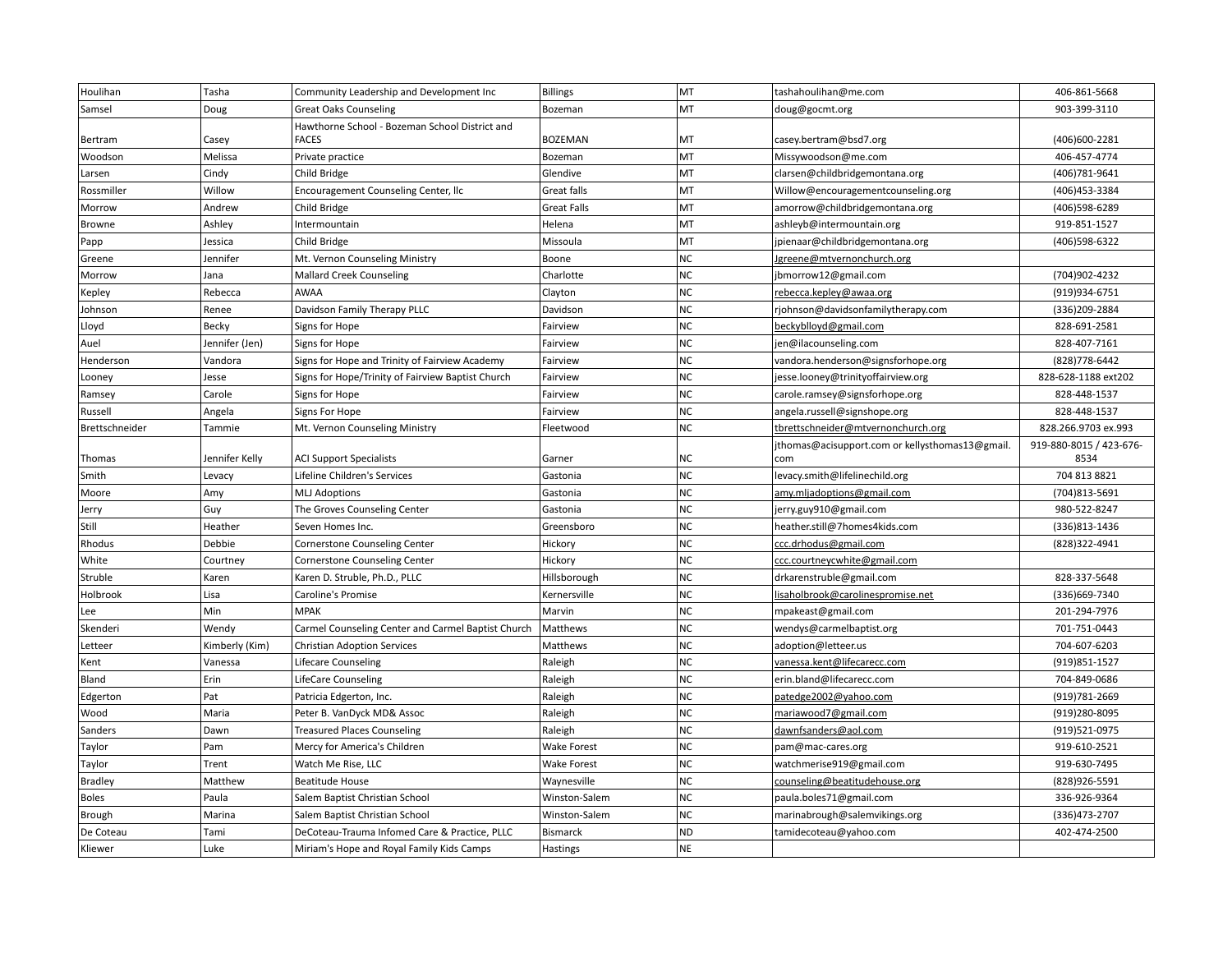| Davis          | Ashley      | Ashley J. Davis Counseling                                       | Kearney               | <b>NE</b> | ajdcounseling@yahoo.com                    | 308-293-0441      |
|----------------|-------------|------------------------------------------------------------------|-----------------------|-----------|--------------------------------------------|-------------------|
| Cook-Fong      | Sandy       | Royal Family Kids'                                               | Kearney               | <b>NE</b> | scookfong@unomaha.edu                      | 308-293-6758      |
|                |             | Journeys Comprehensive and Collaborative                         |                       |           |                                            |                   |
| Sievers        | Jenny       | Counseling                                                       | Lincoln               | <b>NE</b> | jenchichi@windstream.net                   | 402-981-2120      |
| Karen          | Gutherless  | Karen L Gutherless                                               | North Platte          | <b>NE</b> | Kayhay33@yahoo.com                         | (308)530-3622     |
| Snodgrass      | Celeste     | <b>Holt International</b>                                        | Omaha                 | <b>NE</b> | celestes@holtintl.org                      | 402-934-5031      |
| Gunn           | Tina        | Success 4 Kids Therapy                                           | Omaha                 | <b>NE</b> | tinagunn@hushmail.com                      | 402.681.5181      |
| Armstrong      | Stefanie    | The Attachment and Trauma Center of Nebraska                     | Omaha                 | <b>NE</b> | Stefanie!atcnebraska.com                   | 402-651-5095      |
| Sarton Mierau  | Bonnie      | The Attachment and Trauma Center of Nebraska                     | Omaha                 | <b>NE</b> | bonnie@atcnebraska.com                     | 402-203-6856      |
| Schweitzer     | Cathy       | The Attachment and Trauma Center of Nebraska                     | Omaha                 | <b>NE</b> | cathy@atcnebraska.com                      | 856-985-9091      |
| Varouh         | Stacy       | <b>Right Turn</b>                                                | Omaha                 | <b>NE</b> | svarouh@nchs.org                           | 402.889.8366      |
| Randolph-Elgin | Tanya       | <b>Foundations Counseling</b>                                    | Stromsburg            | <b>NE</b> | foundations@windstream.net                 | (402)336-3411     |
| Brown          | <b>Brad</b> | Christian Heritage                                               | Walton                | <b>NE</b> | bradb@chne.org                             | (402) 450-7774    |
| Opfer          | Laura       | Christian Heritage                                               | Walton                | <b>NE</b> | laurao@chne.org                            | 402-430-8014      |
|                |             | Granite State College Education and Training                     |                       |           |                                            |                   |
| Lamontagne     | Jennifer    | Parnership                                                       | Concord               | <b>NH</b> | jen.l.lamontagne@gmail.com                 | (603) 723-8998    |
| Addario        | Deborah     | Private practice                                                 | Exeter                | <b>NH</b> | daddario@comcast.net                       | 603-661-9848      |
| Heppding       | Christina   | Integrative Wellness Solutions IIc                               | Loudon                | <b>NH</b> | christina@integrativewellnesssolutions.net | (603) 417-4847    |
| <b>Stairs</b>  | Blair       | Webster House                                                    | Manchester            | <b>NH</b> | blair.stairs@websterhousenh.org            | 603-622-8013 ext2 |
| Morra          | Lisa        | Holt International                                               | Annandale             | NJ        | lisamorra@hotmail.org                      | 908-421-4143      |
| Yang           | Emily       | Matthew J Sable, LLC and Miriam's Heart, Inc                     | East Brunswick        | NJ        | emilyireneyang@gmail.com                   | 732-829-4729      |
| An             | Joanne      | Grace Redeemer Church                                            | Glen Rock             | NJ        | joanne@graceredeemer.com                   | 201-351-1777      |
| Willey         | Adriana     | Center for Christian Counseling & Relationship<br>Development    | <b>Haddon Heights</b> | NJ        | adriana.willey@gmail.com                   | (312)804-1503     |
| Lynn           | Libby       | Journeys Counseling                                              | Hopewell              | <b>NJ</b> | lynn.journeys@gmail.com                    | (609)333-8588     |
| Hutchinson     | Danielle    | <b>HG Counseling Associates</b>                                  | Medford               | NJ        | Danielleahutchinson@msn.com                | 856-266-2394      |
| Santamaria     | Gail        | The Center for Counseling and Education, LLC                     | Medford               | NJ        | missgailmsw@aol.com                        | 505-412-1817      |
| Ivashenko      | Katrina     | Caring for His Children through Calvary Chapel Old<br>Bridge, NJ | Old Bridge            | NJ        | katrinaivashenko@gmail.com                 | (908)616-7102     |
| Occhipinti     | Elizabeth   | Miriam's Heart                                                   | Somerset              | NJ        | elizabeth@miriamsheart.org                 | (937)344-3980     |
| Badger         | Michelle    | Mountain View Counseling LLC                                     | Somerset              | NJ        | mbadger@mountainviewlpc.com                | (908) 229-6293    |
| Muehlenweg     | Christine   | <b>Christian Therapy Services</b>                                | Albuquerque           | <b>NM</b> |                                            | (505)345-2778     |
| Willhelm       | Jennifer    | La Familia-Namaste (NM Fiesta Project)                           | Albuquerque           | <b>NM</b> | jenniferwillhelm@gmail.com                 | (575) 513-1166    |
| Eastin         | Stan        | <b>Private Practice</b>                                          | Albuquerque           | <b>NM</b> | seastin71@gmail.com                        | (505)345-2778     |
| Hoxworth       | Betsy       | Independent Educational Intervention for Christian<br>Schools    | Las Cruces            | <b>NM</b> | betsyhox@yahoo.com                         | (575)312-1217     |
| Parsons        | LeAnne      | The Walk Your Talk Coach at Legacy Now Lived™                    | Los Alamos            | <b>NM</b> | legacynowlived@gmail.com                   | 732-875-3183      |
| Wagner-Ortiz   | Lauren      | Attach Children's Services of NV                                 | Las Vegas             | <b>NV</b> | lauren@attachofnv.org                      | (712) 589-6335    |
| Nordine        | Janet       | Healthy Minds (employer)                                         | Las Vegas             | <b>NV</b> | experiencecourage@gmail.com                | (702)630-8848     |
| Harris         | Julie       | <b>Healthy Minds LV</b>                                          | Las Vegas             | <b>NV</b> | jnjharris03@cox.net                        | (702)348-4208     |
| Sclafani       | Keren       | Healthy Minds/First Spanish Baptist Church                       | Las Vegas             | <b>NV</b> | Keren-19@hotmail.com                       | (702) 823-8822    |
| Mosley         | Kelli       | State of Nevada-Division of Child & Family Services              | North Las Vegas       | <b>NV</b> | mosley.pk@gmail.com                        | 916-708-2308      |
| Grubb          | Jamie       | Compassionate Reach Intl; American World Adoption                | Argyle                | <b>NY</b> | jamie@compassionatereach.org               | (518)570-9807     |
| Belanger       | Laurie      | Christian Counseling Ministries of Western New York              | Clarence Center       | NY        | enna16@roadrunner.com                      | (716)361-6161     |
| McCann         | Chelsea     | Nightlight Christian Adoptions                                   | Loveland              | <b>NY</b> | chelsea@nightlight.org                     | 716-597-5838      |
|                |             | Redeemer Counseling Services (Redeemer                           |                       |           |                                            |                   |
| Lee            | Jison Ellen | Presbyterian Church)                                             | New York              | NY        | ellen.lee@redemer.com                      | 612-532-9100      |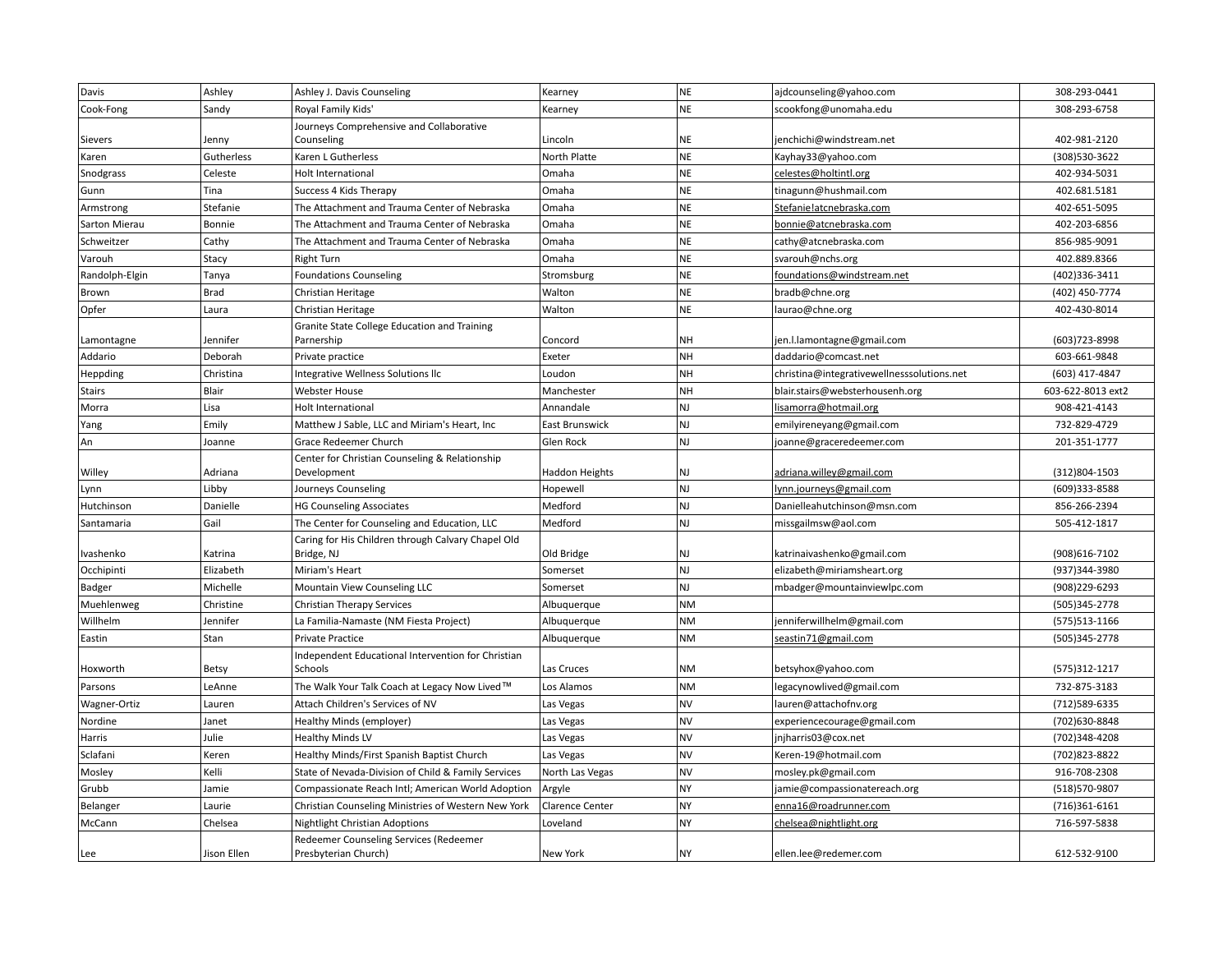| Krull                 | Laurie    | <b>Stonelea Family Counseling</b>                   | North Tonawanda  | <b>NY</b> | ljswker@gmail.com                   | 716-390-6095   |
|-----------------------|-----------|-----------------------------------------------------|------------------|-----------|-------------------------------------|----------------|
| Clayton               | Melissa   | <b>JCCA</b>                                         | <b>NY</b>        | <b>NY</b> | melis.clayton@gmail.com             | 304 281 9911   |
| Ferguson              | Richard   | Pathways Mental Health Counseling                   | Rochester        | <b>NY</b> | pathwaysofrochester@frontiernet.net | (585)292-6070  |
| Doody                 | Amber     | New Hope Family Services                            | Syracuse         | NY        | doodyamber@gmail.com                | (716)550-0834  |
|                       |           | New Hope Family Services, a Christian pregnancy and |                  |           |                                     |                |
| Jones                 | Chanelle  | adoption center                                     | Syracuse         | <b>NY</b> | cnpeart11@gmail.com                 | (617) 645-0591 |
| Cardine               | Jennifer  | Nourish Your Mind & Grace Community Church          | Warwick          | NY        | jennifer.cardine@gmail.com          | 845-545-2215   |
| Wheeler               | Katherine | <b>River St Treasures</b>                           | Waterloo         | <b>NY</b> | Wheeler.katherine@gmail.com         | 315-945-0587   |
| Metzler               | Jennifer  | Rubenzahl, Knudsen & Associates                     | Watertown        | <b>NY</b> | emjen2@frontiernet.net              | (440) 413-1591 |
| <b>Budwine</b>        | Amanda    | <b>Christian Counseling Ministries</b>              | West Seneca      | <b>NY</b> | amandapb818@yahoo.com               | (716)870-1489  |
| Riznyk                | Kate      | Ashtabula County Children's Service                 | Ashtabula        | OH        | riznyk@odjfs.state.oh.us            | 440-344-8783   |
| Campbell              | Tara      | Ohio Dept. of Job and Family Services               | Bainbridge       | OH        | campbellta09@gmail.com              | 937-403-1709   |
| Winkler               | Tame      | Self employed sub contractor of Physical Therapy    | Carroll          | OH        | winkfam9@sbcglobal.net              | 614-746-4259   |
| Lang                  | Donna     | <b>Butler County Children's Service</b>             | Cincinnati       | OH        | langd01@odjfs.state.oh.us           | 513-235-9396   |
| Maiorano              | Linda     | St. Aloysius Orphanage                              | Cincinnati       | OH        | Imaiorano@stalsorphanage.org        | 513-302-9953   |
| Pendleton             | Brandy    | <b>Bair Foundation</b>                              | Cincinnati       | OH        | bpendleton@bair.org                 |                |
| <b>Harper Stross</b>  | Elizabeth | <b>Directions Counseling Group</b>                  | Columbus         | OH        | kiwieliz@gmail.com                  | 614-716-8144   |
| Rothacker             | Jade      | Live Wellness Center                                | Columbus         | OH        | jadecf@gmail.com                    | 614-284-2808   |
| Ameling               | Pat       | Caring For Kids                                     | Cuyahoga Falls   | OH        | pat@cfkadopt.org                    | 330-807-6718   |
| Centa                 | Maureen   | Caring For Kids, Inc.                               | Cuyahoga Falls   | OH        | maureen@cfkadopt.org                | 216-288-1442   |
| Hagen                 | Traci     | Caring For Kids, Inc.                               | Cuyahoga Falls   | OH        | traci@cfkadopt.org                  | 330-730-2884   |
| Snyder                | Danielle  | Caring For Kids, Inc.                               | Cuyahoga Falls   | OH        | danielle@cfkadopt.org               | 330-802-3419   |
| Gingerich             | Faith     | PC & LSW College First Church of God                | Findlay          | OH        | fegingerich@gmail.com               | 419-422-7365   |
| Miller                | Amy       | <b>Butler County Children's Service</b>             | Hamilton         | OH        | millea01@odjfs.state.oh.us          | 513-887-4021   |
| Foreman               | Rhonda    | Back2Back                                           | Liberty Township | OH        | rlf1259@gmail.com                   | 513-256-2712   |
| Boddie                | Ericka    | Allen County children's Services/OHIO               | Lima             | OH        | boddie@odjfs.state.oh.us            | (419) 227-8590 |
| Powers                | Jennifer  | Tried & True Parenting                              | Loveland         | OH        | jen@triedandtrueparenting.com       | 513-884-6474   |
| Ewing                 | Courtney  | Tried & True™                                       | Loveland         | OH        | courtney@triedandtrueparenting.com  | (330)933-8381  |
| Hodges                | Christine | <b>Butler County Children's Service</b>             | Maineville       | OH        | ausowen@yahoo.com                   | 210-216-7392   |
| Hellyer               | Julie     | Tried and True Parenting                            | Maineville       | OH        | julie@triedandtrueparenting.com     | (513) 581-1620 |
| Cooper                | Julie     | <b>Back2Back Ministries</b>                         | Mason            | OH        | jcooper@back2back.org               | 513-754-0300   |
| Siemer                | Diane     | <b>Back2Back Ministries</b>                         | Mason            | OH        | dsiemer@back2back.org               | (513)312-8443  |
| <b>Maglich Garcia</b> | Hope      | <b>Back2Back Ministries</b>                         | Mason            | OH        | hgarcia@back2back.org               | (849) 876-9405 |
| Mullet                | Cheryl    | Geauga county JFS                                   | Middlefield      | OH        | Cherylmullet@gmail.com              | (440)313-7235  |
| Hatte                 | Stacey    | <b>Butler County Children's Service</b>             | Morrow           | OH        | stacey.hatte@yahoo.com              | 513-833-4320   |
| Steiner               | Beverly   | Spring Haven                                        | Mt. Eaton        | OH        | beverly@steiner7.com                | (330)359-6100  |
| Steiner               | Rhoda     | Private practice                                    | Orrville         | OH        | rhoda@steiner7.com                  | (330) 465-8808 |
| McOwen                | Therese   | AWAA                                                | Pandora          | OH        | therese.mcowen@awaa.org             | (419)969-0592  |
| Bouquet               | Sherry    | <b>Fostering Family Ministry</b>                    | Savannah         | OH        | sbouquet@bethelchapel.com           | 419-651-4230   |
| Schooler              | Jayne     | Back 2 Back, LAMB International                     | Springsboro      | OH        |                                     |                |
| Schooler              | David     | Shelter Community Church                            | Springsboro      | OH        | davschooler@aol.com                 | (937) 902-9434 |
| Young                 | Rachel    | House of New Hope                                   | St. Louisville   | OH        | ryoung@houseofnewhope.org           | 740-345-5437   |
| Yoder                 | Amanda    | Pure Gift of God                                    | Sugarcreek       | OH        | amanda@puregiftofgod.org            | (330) 795-4948 |
| Richards              | Julie     | New Creation Counseling Center and Visiting Orphans | <b>Tipp City</b> | OH        | chinabyfaith@gmail.com              | 937-667-4678   |
| MacKenzie             | Alana     | <b>NOAS</b>                                         | warren           | OH        | asahli@noas.com                     | (330)360-7368  |
| Bagnoli-Brown         | Gia       | Northeast Ohio Adoption Services                    | Warren           | OH        | gbagnoli-brown@noas.com             | (330) 719-3360 |
|                       |           |                                                     |                  |           |                                     |                |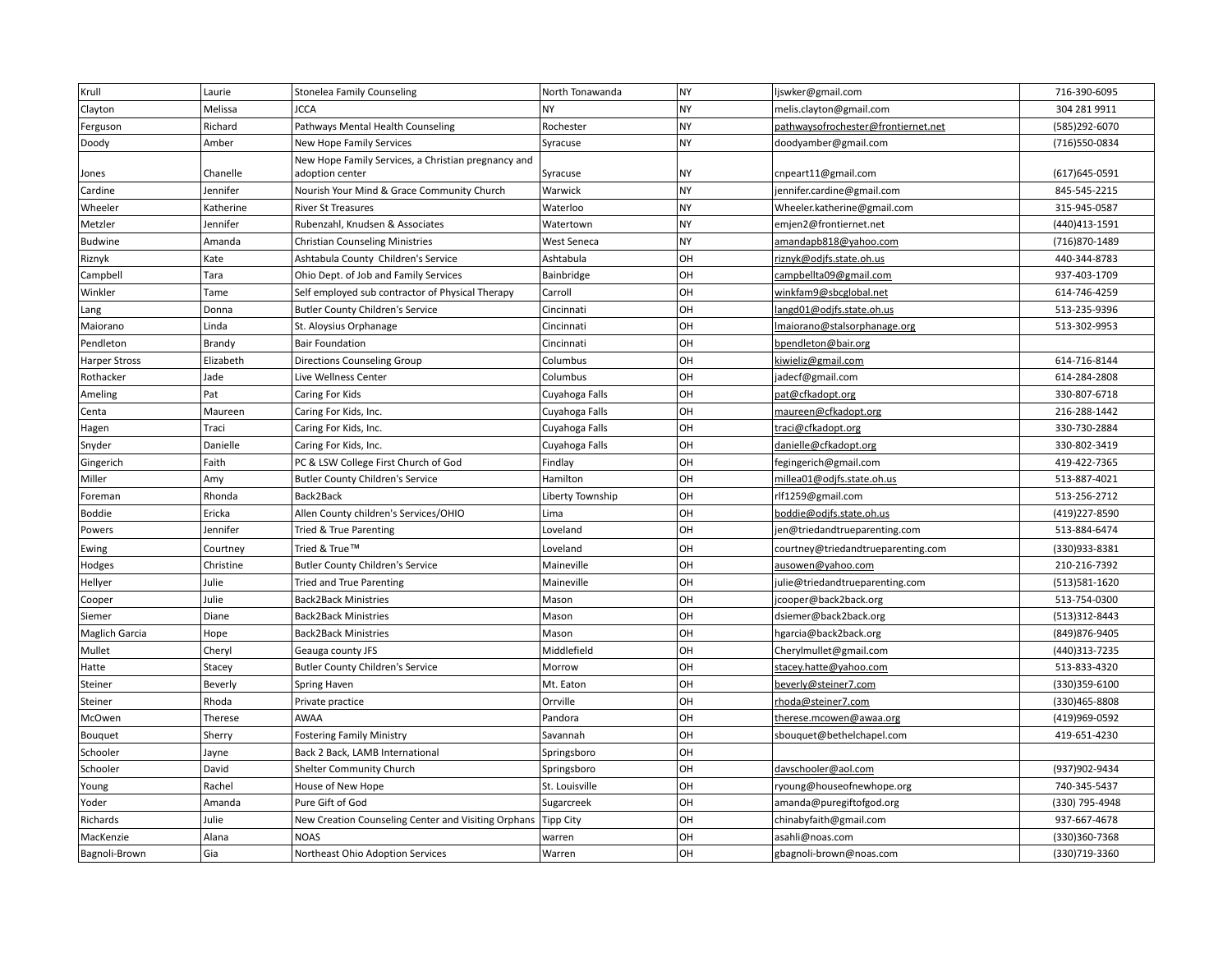| Allison            | Bethany       | Catalyst Counseling, LLC                            | <b>West Chester</b> | OH | bethanyallison@catalystcounselingllc.org | 513-857-2407   |
|--------------------|---------------|-----------------------------------------------------|---------------------|----|------------------------------------------|----------------|
| Capuria            | Emily         |                                                     | Willoughby          | OH | wyerej@sbcglobal.net                     | (216)403-3211  |
|                    |               | Community Children's Shelter and Family Service     |                     |    |                                          |                |
| <b>Weldon Gary</b> | Kaylyn        | Center, Inc.                                        | Ardmore             | OK | kweldongary@childrenshelter.org          | (580)226-1838  |
| Bernhard           | Kali          | <b>Bethany Public Schools</b>                       | Bethany             | OK | kbernhard@bethanyschools.com             | (405) 204-9201 |
|                    |               | Christian Family Institute / Southern Hills Baptist |                     |    |                                          |                |
| Giles              | Chris         | Church                                              | <b>Broken Arrow</b> | OK | chrisgiles@cfitulsa.com                  | 918-852-9584   |
| Hills              | Heidi         | William W. Barnes Children's Advocacy Center        | Claremore           | OK | heidihillslpc@gmail.com                  | 918-636-5234   |
| Gillett            | Sandi         | Angels Foster Family Network                        | Edmond              | OK | sgillett@angelsfosterokc.org             | 405-285-6193   |
| Hord               | Jillian       | Angels Foster Family Network                        | Edmond              | OK | Jillian.Hord@angelsfosterokc.org         | 541 686-6000   |
| Lenhart            | Tiffanie      | Angels Foster Family Network                        | Edmond              | OK | tlenhart@angelsfosterokc.org             | 405-285-6193   |
| Hartman            | Whitney       | Angels Foster Family Network OKC                    | Edmond              | OK | whitney.hartman@angelsfosterokc.org      | (405) 285-6193 |
| Franklin           | NaTasha       | Anna's House Foundation                             | Edmond              | OK | Natasha@annashousefoundation.org         | 405-568-5225   |
| Henrici            | Shelby        | Anna's House Foundation                             | Edmond              | OK | shelby@annashousefoundation.org          | (405)306-9403  |
| Stinnett           | Sheila        | <b>Edmond Family Counseling</b>                     | Edmond              | OK | sstinnett@edmondfamily.org               | 405-202-6946   |
|                    |               | First Baptist Church Edmond, Ok Mercy Ministries/   |                     |    |                                          |                |
| Hale               | Candi         | Foster and Adoptive ministry                        | Edmond              | Ok | chaleblessed@gmail.com                   | 405-248-0020   |
| Hayes              | <b>Brook</b>  | <b>HALO Project</b>                                 | Edmond              | OK | bdabernathy@hotmail.com                  |                |
| Askew              | Heather       | <b>HALO Project</b>                                 | Edmond              | OK | Heather.Askew@gmail.com                  | 405-517-5627   |
| Hayden             | Katie         | HALO/Katie Hayden                                   | Edmond              | OK | katiehayden@me.com                       | 405-650-9769   |
| Towers             | Holly         | Lilyfield                                           | EDMOND              | OK | hollystowers@gmail.com                   | (405)408-3386  |
| Orr                | Brittany      | Lilyfield Christian Adoption & Foster Care          | Edmond              | OK | borr@lilyfield.org                       | 405-216-5240   |
| Sanchez            | Jordan        | Lilyfield Christian Adoption and Foster Care        | Edmond              | OK | jsanchez@lilyfield.org                   | 405-650-4822   |
| Cargill            | <b>Brooke</b> | Lilyfield Inc.                                      | Edmond              | OK | bcargill@lilyfield.org                   | 405-408-1228   |
| Ramirez            | Tiffany       | Lilyfield, Inc                                      | Edmond              | OK | tramirez@lilyfield.org                   | (405)508-7874  |
| Sokoff             | Rhonda        | The Anna's House Foundation                         | Edmond              | OK | rhonda@annashousefoundation.org          | 405-408-4843   |
| Ledford            | Allie         | The Anna's House Foundation                         | Edmond              | OK | allie@annashousefoundation.org           | (405) 420-5238 |
| Gonzalez           | Samantha      | Angels Foster Family Network                        | Edmond              | OK | samantha.gonzalez@angelsfosterokc.org    | 405-285-6193   |
| Jones              | Mary          | Youth & Family Services, Inc.                       | El Reno             | OK | mejones75@cox.net                        | 405-760-2117   |
| Odell              | Talena (Tina) | Youth and Family Services - El Reno                 | El Reno             | OK | tina.odell@yfsok.org                     | 405-875-8587   |
| Smith              | Lexie         | Integris                                            | Guthrie             | OK | Lexie.garis@integrisok.com               | (918)399-1727  |
| Prescott           | Jennifer      | Jenks Public Schools                                | Jenks               | OK | jennifer.prescott@jenksps.org            | (918) 845-5192 |
| Figueroa           | Deisy         | Palomar                                             | midwest city        | OK | deisy.figueroa@palomarokc.org            | (405)397-4621  |
| Caplinger          | Andrea        | Family Legacy Therapeutic Services                  | Moore               | OK | caplingerlcsw@gmail.com                  | 405-760-6706   |
| Deardorf           | Emily         | Deardorf Family Services, Inc.                      | Norman              | OK | edeardorflpc@gmail.com                   | 405-286-3131   |
|                    |               | University of Oklahoma National Resource Center for |                     |    |                                          |                |
| Davenport          | Velina        | Youth Services                                      | Norman              | OK | vdavenport@ou.edu                        | 405-823-3766   |
| Anderson           | Melissa       | Bethesda, Inc.                                      | Norman              | OK | melissa@bethesdaok.org                   | (405)701-2178  |
| Pritchard          | Michelle      | Bethesda Inc.                                       | Norman              | OK | michelle@bethesdaok.org                  | 405-701-2185   |
| Smith              | Jessica       | Assessment Inc.                                     | Norman              | OK | jesssmithlpb@gmail.com                   | (405) 623-3081 |
| Barnett            | Taylor        | Pivot- A Turning Point for Youth                    | ОКС                 | OK | taylor.barnett@pivotok.org               | (405)249-4011  |
| Given              | Amber         | Private Practice                                    | ОКС                 | OK | amber.lotusokc@gmail.com                 | 405-949-4200   |
| Burchette          | Stephanie     | Circle of Care                                      | Oklahoma City       | OK | Stephanie.burchette@circleofcare.org     | 405-593-5309   |
| Shelly             | Collins       | Concepts Integrated Behavioral Health               | Oklahoma City       | OK | scollins@conceptscounseling.com          | (405) 702-9032 |
| Lauren             | Labeth        | Deaconess Pregnancy & Adoption                      | Oklahoma City       | OK | llabeth@deaconessadoption.org            | 405-949-4200   |
| Hails              | Heather       | Deaconess Pregnancy & Adoption Services             | Oklahoma city       | OK | hhails85@gmail.com                       | 405-249-4663   |
| Goodwin            | Bonni         | Deaconess Pregnancy and Adoption Services           | Oklahoma City       | OK | bgoodwin@deaconessadoption.org           | 405-548-4686   |
|                    |               |                                                     |                     |    |                                          |                |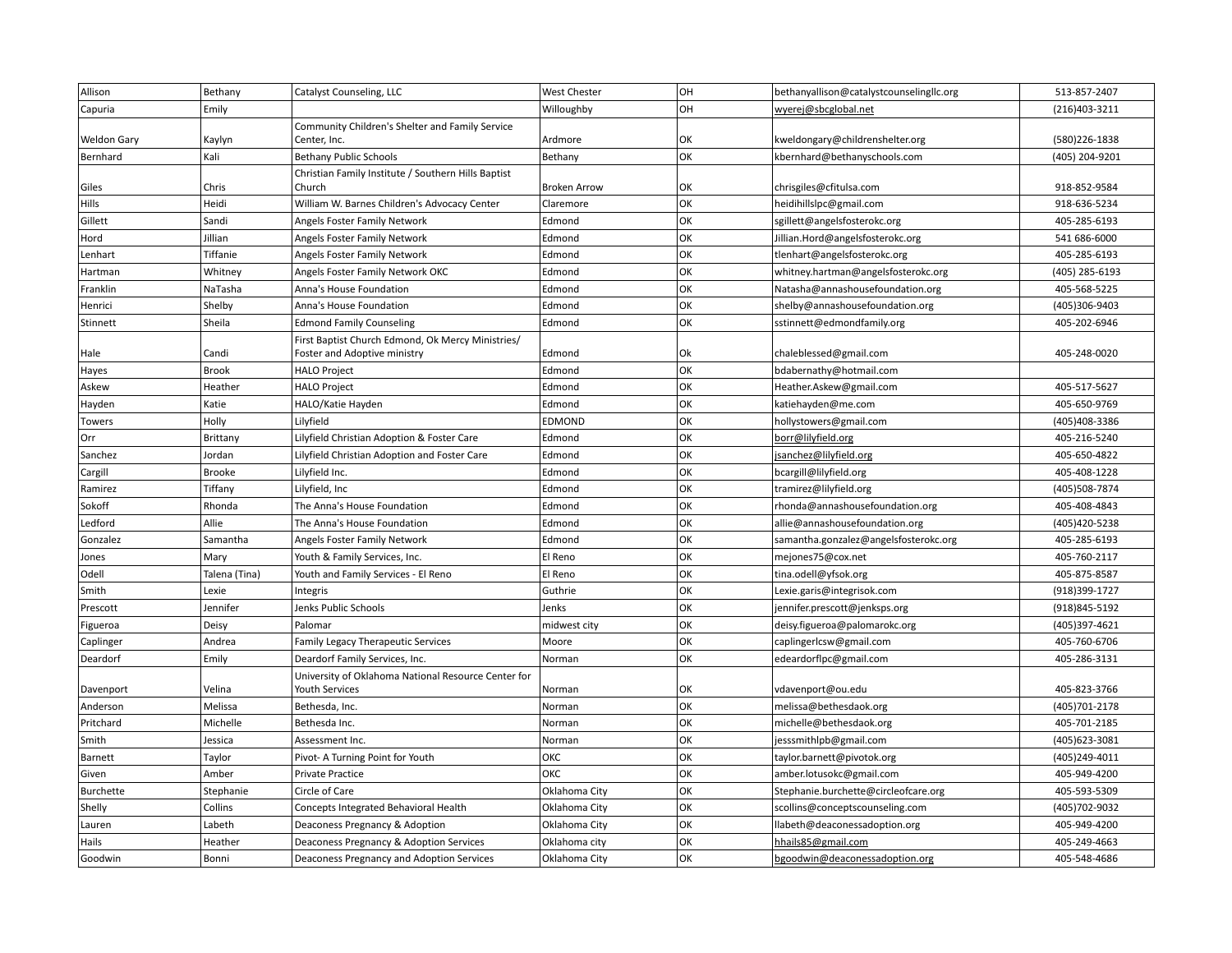| Howard         | Holly       | Deaconess Pregnancy and Adoption Services                               | Oklahoma City | OK | hhoward@deaconessadoption.org       | 405-949-4200          |
|----------------|-------------|-------------------------------------------------------------------------|---------------|----|-------------------------------------|-----------------------|
| Howe           | Catherine   | Deaconess Pregnancy and Adoption Services                               | Oklahoma City | OK | chowe@deaconessadoption.org         | 405-630-8714          |
| Green          | Lindy       | Deaconess Pregnancy and Adoption Services (DPAS)                        | Oklahoma City | OK | Lgreen@deaconessadoption.org        | 405-285-6193          |
| Stoops         | Jessica     | Halo Project                                                            | Oklahoma City | OK | jessica0124@outlook.com             | (918) 533-6916        |
| Crank          | Ashley      | Integris                                                                | Oklahoma City | OK | ashleynennig@gmail.com              | (469) 774-7437        |
| Ellegard       | Kiley       | Kiley Ellegard, PLLC                                                    | Oklahoma City | OK | kiley.lotusokc@gmail.com            | 405-229-9514          |
| Bryant         | Kris        | Kris Bryant, MA, LPC, PLLC / The HALO Project                           | Oklahoma City | OK | contact@krisbryantlpc.com           | (405) 701-6012        |
| Pearsall       | Kim         | Oklahoma State University - Oklahoma City                               | Oklahoma City | OK | pkimie@osuokc.edu                   | 405-301-0560          |
| Gaglione       | Julie       | Positive Outcomes Program at SSM Behavioral Health                      | Oklahoma City | OK | julie.gaglione@gmail.com            | (405) 227-6127        |
| Atkinson       | Brandon     | Private Practitioner (Collaborate with HALO Project)                    | Oklahoma City | OK | brandon.atkinson.lcsw@gmail.com     | 405-456-9760          |
| Puckett        | Heather     | Purposeful Play Family Enrichment Center/ Heather<br>Puckett, LPC, PLLC | Oklahoma City | OK | HeatherPuckettLPC@gmail.com         | (405)406-8022         |
| Bell           | Stephanie   | ReMerge of Oklahoma County                                              | Oklahoma City | OK | snchilvers@gmail.com                | 405-630-7766          |
| Lowe           | Kristy      | Saint Anthony                                                           | Oklahoma City | OK | kristy.lowe@ssmhealth.com           | 405-850-8047          |
| Park           | Christina   | SSM Health St Anthony Hospital                                          | Oklahoma city | OK | headrn0107@yahoo.com                | 405-795-3066          |
| Perry          | Frances     | SSM Health-Saint Anthony's Hospital                                     | Oklahoma City | OK | fperry4506@gmail.com                | 405-772-3337          |
| Young          | Todd        | SSM St. Anthony Hospital                                                | Oklahoma City | OK | todd.young@ssmhealth.com            | 405-227-9722          |
| Burrell        | Anna        | St. Anthony Hospital                                                    | Oklahoma City | Ok | aburrellgirl@gmail.com              | 405-593-3159          |
| Knuckles       | Jewel       | St. Anthony Hospital- Positive Outcomes                                 | Oklahoma City | OK | jzayedi@hotmail.com                 | (405)822-9981         |
| Clark          | Madison     | Sunbeam Family Services, OKC Educare                                    | Oklahoma City | OK | mclark@sunbeamfamilyservices.org    | 405-605-8232 ext. 151 |
| Newberry       | Nercissa    | The Academy of Classical Christian Studies                              | Oklahoma City | OK | nercissa1@yahoo.com                 | 405-923-2806          |
| Kelley         | Alex        | The Academy of Classical Christian Studies                              | Oklahoma City | OK | akelley@theacademyok.org            | (573)353-3702         |
| Cottier        | Glenda      | Transitions, Inc.                                                       | Oklahoma City | OK | blazerbelle13@yahoo.com             | (405)808-2558         |
| Vadnais        | Andrea      | <b>HALO Project</b>                                                     | Oklahoma City | OK | avadnais@tccokc.org                 | 405-440-6733          |
| <b>Bowles</b>  | Braden      | Lilyfield                                                               | oklahoma city | OK | bbowles@lilyfield.org               | (405) 602-8861        |
| Maloy          | Valli       | Pivot                                                                   | Oklahoma City | OK | valli.maloy@pivotok.org             | 405-920-7507          |
| Grossenbacher  | Lisa        | Fcdc                                                                    | Oklahoma City | Ok | tealbow@gmail.com                   | (405) 659-1610        |
| Mayer          | Tammy       | St. Anthony's Hospital-Behavioral Health                                | Oklaoma City  | OK | tammy.mayer14@gmail.com             | 405-694-6024          |
| Madison        | Rhonda      | Lions Meadows of Hope Foster Care Agency                                | Perkins       | OK | rhonda@lionsmoh.org                 | (405) 614-9814        |
| Tate           | Kinsie      | Kinsie M Tate LPC, LLC                                                  | Shawnee       | OK | Kinsie88@yahoo.com                  | 405-642-7860          |
| Barth          | Susanne     | <b>Stillwater Interfaith Counseling</b>                                 | Stillwater    | OK | susannebarth@yahoo.com              | (405) 743-0139        |
| Christian      | Michelle    | Stillwater Interfaith Counseling Center                                 | Stillwater    | OK | christian5@suddenlink.net           | 75-201-4039           |
| Lewis          | Amber       |                                                                         | Stillwater    | OK | atlewisipc@att.net                  | (405) 742-7191        |
| Vassar         | Christopher | <b>Stillwater Police Department</b>                                     | Stillwater    | OK | Chris.vassar@stillwater.org         | (405)372-4171         |
| Vetter         | AI          | <b>Compassionat Counseling Center</b>                                   | Tulsa         | OK | avetter2@gmail.com                  | (918) 508-2275        |
| Whittington    | Mel         | <b>Counseling Resources</b>                                             | Tulsa         | OK | mwhit@sbcglobal.net                 | (918) 747-8886        |
| Leung          | Lisa        | <b>Dillon International</b>                                             | Tulsa         | OK | lisa@dillonadopt.com                | 918-814-4964          |
| Price          | Karin       | Dillon International, Inc.                                              | Tulsa         | OK | karin@dillonadopt.com               | 918-849-9465          |
| Berryman       | Lindsey     | <b>Family Hope House</b>                                                | Tulsa         | OK | Lindsey41584@yahoo.com              | 918-640-4878          |
| Hale           | Kristen     | Family Hope House                                                       | Tulsa         | OK | kristen@familyhopehouse.com         | 918-381-5927          |
| Miller         | Brittany    | <b>Family Hope House</b>                                                | Tulsa         | OK | brittany@familyhopehouse.com        | 918-694-4169          |
| Fowler         | Brittany    | Family Hope House                                                       | Tulsa         | OK | brittany.fowler@familyhopehouse.com | 918-914-1419          |
| Feeley         | Jessica     | <b>Family Hope House</b>                                                | Tulsa         | OK | jessica.feeley@familyhopehouse.com  | (618) 623-9089        |
| Freeman        | Donna       | Tulsa Hills Youth Ranch                                                 | Tulsa         | OK | mdfreeman@cox.net                   | 918-260-9289          |
| Lincoln        | Kendra      | <b>Family Hope House</b>                                                | Tulsa         | OK | kendra.lincoln@familyhopehouse.org  | (918)488-8002         |
| <b>Bayouth</b> | Leslie      | <b>Family Hope House</b>                                                | Tulsa         | OK | leslie@familyhopehouse.com          | 918-606-1314          |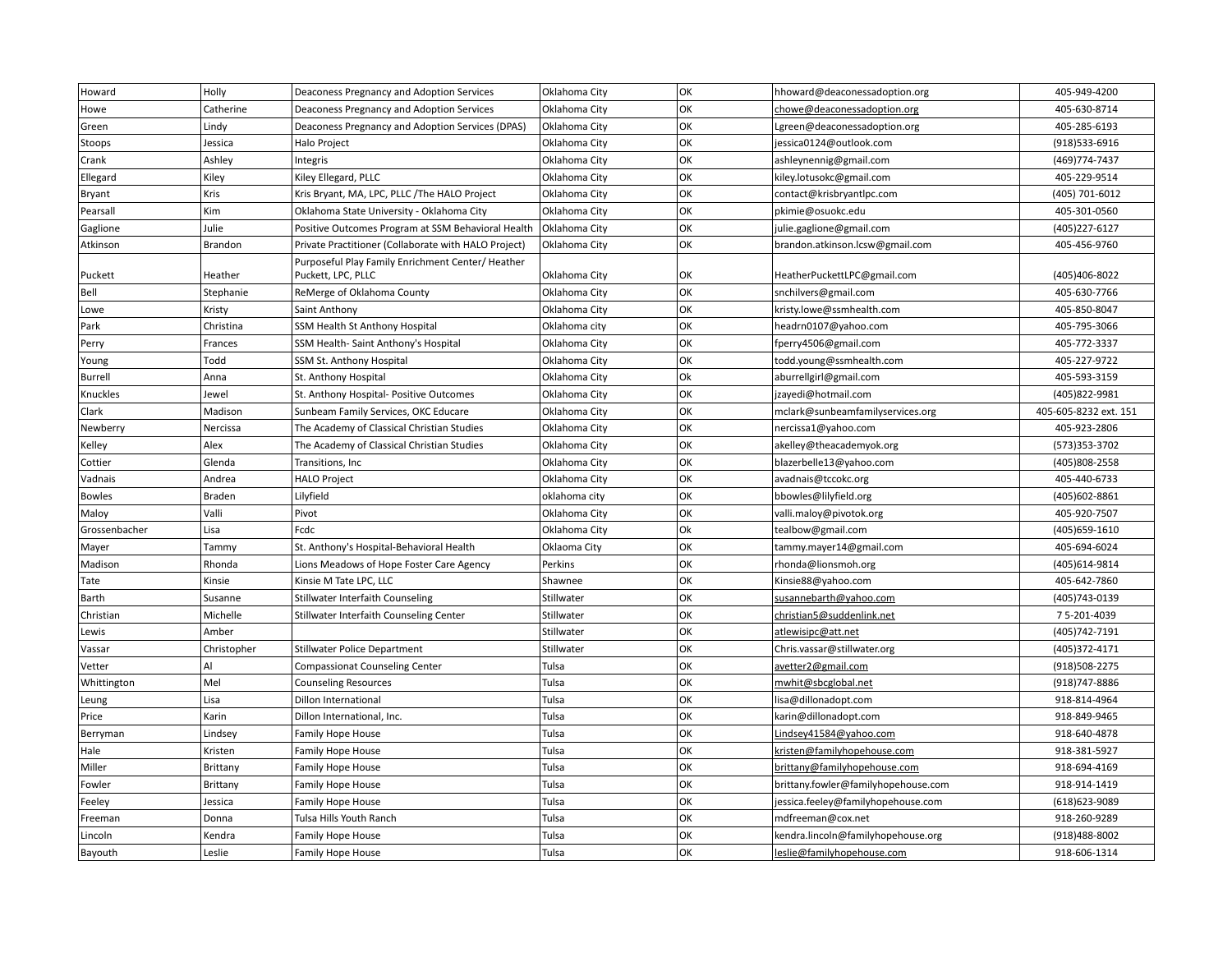| Hines             | Kelsey         | Deaconess Pregnancy and Adoption Services          | Weatherford           | OK        | khines@deaconessadoption.org           | 405-949-4200      |
|-------------------|----------------|----------------------------------------------------|-----------------------|-----------|----------------------------------------|-------------------|
| Razien            | Raquel         | Circle of Care                                     | Woodward              | OK        | raquel.razien@circleofcare.org         | 580-216-3550      |
| Hofer             | Jill           | Jill Hofer M.Ed., LPC,LLC                          | Yukon                 | OK        | jahcounseling@gma.com                  | (405)604-7223     |
| Patterson         | Michaela       | Oklahoma Pediatric Therapy Center                  | Yukon                 | OK        | michaelaoptc@gmail.com                 | (405)324-0961     |
| Giles             | Jennifer       | Christian Family Institute                         | <b>Broken Arrow</b>   | OK        | jennifergiles@cfitulsa.com             | 918-852-9583      |
| Redburn           | Sheryl         | Lutheran Community Services Northwest              | Astoria               | OR        | Sredburn@lcsnw.org                     | 503 468-8622      |
| Gradin            | Sally          | <b>Options Counseling and Family Services</b>      | Beaverton             | OR        | sally.gradin@options.org               | 360.355.6784      |
| Ott               | Margo          | Every Child                                        | Corvallis             | OR        | ott.mj@hotmail.com                     | 541-740-6278      |
| Simmons           | Kim            | Every Child Linn/Benton, Suburban Christian Church | Corvallis             | <b>OR</b> | kim@suburbanchurch.com                 | (541)760-4434     |
| Jennings          | Anna           | Southside Youth Outreach                           | Corvallis             | OR        | acjennings18@gmail.com                 | 541-760-7042      |
| Mathias-Henderson | Jessica        | Southside Youth Outreach                           | Corvallis             | OR        | jessicaelainemathias@gmail.com         | 615-500-9069      |
| Nydigger          | Laura          | Christians as Family Advocates                     | Eugene                | OR        | Lauran@cafaweb.com                     | 541-505-5529      |
| Smith             | Abbie          | Holt International                                 | Eugene                | OR        | abbies@holtintl.org                    | (541)505-5556     |
| Leuallen          | Marissa        | Holt International Children's Services             | Eugene                | OR        | mjadehawaii@yahoo.com                  | 541-513-8514      |
| Stater            | Sharon         | Holt International Children's Services             | Eugene                | OR        | roseofsharon545@hotmail.com            | 541-513-2733      |
| Wharfield Ford    | Angie          | Holt International Children's Services             | Eugene                | <b>OR</b> | angiew@holtinternational.org           | 610-779-7272      |
| Marx              | Lyn            |                                                    | Eugene                | OR        | marx lyn@yahoo.com                     | 541-514-5572      |
|                   |                | Adoption & Family Counseling Services/Chosen       |                       |           |                                        |                   |
| Sheppard          | Linda          | International                                      | Hillsboro             | OR        | linda@aafcs.net                        | 503-648-5260      |
| Daly              | Melissa        | All God's Children                                 | Hillsboro             | OR        | mdaly@allgodschildren.org              |                   |
| Henderson         | Shila          | Oregon DHS Child Welfare                           | Hillsboro             | OR        | shila.a.henderson@gmail.com            | 503-475-6202      |
| <b>Bales</b>      | Kris           | Holt International                                 | Medford               | OR        | kristineb@holtint.org                  | (541)840-3485     |
| Turner            | Shirley        | <b>REACH Northwest</b>                             | Newberg               | OR        | shirley@reachnw.org                    | 503.828.8976      |
| Charlish          | Lori           | <b>ACES</b>                                        | Portland              | OR        | loricharlish@gmail.com                 | 503-407-464       |
| House             | Emily          | All God's Children                                 | Portland              | <b>OR</b> | ehouse@allgodschildren.org             |                   |
| Paulson           | Chance         | All God's Children                                 | Portland              | OR        | c.paulson@allgodschildren.org          |                   |
| Back              | Kathy          | <b>Infocus Counseling</b>                          | Salem                 | OR        | kathy@infocuscounseling.com            |                   |
| Anderson          | Melissa        | Orbus House                                        | Salem                 | OR        | mikeandmoe17@msn.com                   | 503-881-9463      |
| Currey            | <b>Briana</b>  | <b>AWAA</b>                                        | Tualatin              | OR        | briana.currey@awaa.org                 |                   |
| Brown             | Sarah          | Parent Mentor/Coach for Second Chance Adoptions    | Wilsonville           | OR        | Brownie333@juno.com                    | 503.569.7634      |
| Burt              | Johnnie        | Capstone Counseling, LLC                           | Woodburn              | <b>OR</b> | johnnie@capstonecounseling.net         | 503-980-5322      |
| Hubbard           | Robyn          | Salvation Army Children's Services                 | Allentown             | PA        | robyn.hubbard@use.salvationarmy.org    | 509-270-9374      |
| Rooth-Fogel       | Robin          | Salvation Army Children's Services                 | Allentown             | PA        | rrfogel@ptd.net                        |                   |
| Paashaus          | Rachel         | The Salvation Army Children's Services             | Allentown             | PA        | rachel.paashaus@use.salvationarmy.org  | 610-821-7706      |
| Graver            | Kailey         | The Salvation Army Children's Services             | Allentown             | PA        | Kailey.Graver@use.salvationarmy.org    | (610) 704-8868    |
| Oursler           | Laura          | The Salvation Army Children's Services             | Allentown             | PA        | ljo70@aol.com                          | 484-896-8837      |
| Niemira           | Stefanie       | The Salvation Army Children's Services             | Allentown             | PA        | stefanie.niemira@use.salvationarmy.org | (610)217-8779     |
| Jennett           | Trisha         | Salvation Army Children's Services                 | Allentown             | PA        | Trisha.Jennett@use.salvationarmy.org   | 610-821-7706      |
| Hubbard           | Bob            | GraceWay Community Church                          | Bethlehem             | PA        | rbcjbhubbard@gmail.com                 | 509-270-7590      |
|                   |                | KidsPeace Corp / Foundations Christian Counseling  |                       |           |                                        |                   |
| Clymer            | Joy            | Services                                           | Bethlehem / Allentown | PA        | LJClymer@gmail.com                     | (484) 597-1191    |
| McCallister       | Brittany       | <b>Bethany Christian Services</b>                  | <b>Elkins Park</b>    | PA        | miss.b.7712@gmail.com                  | $(215)376 - 6118$ |
| McCallister       | <b>Bradley</b> | <b>Bethany Christian Services</b>                  | <b>Elkins Park</b>    | PA        | meek.mccallister@gmail.com             | (651)319-5769     |
| Hunsley           | Jana           | <b>Bethany Christian Services</b>                  | <b>Elkins Park</b>    | PA        | jana.hunsley@gmail.com                 | 219-508-4849      |
| Ney               | August         | <b>Bethany Christian Services</b>                  | Harrisburg            | PA        | aney@bethany.org                       | (717) 841-2962    |
| Cheryl            | Nitz           | Attachment & Bonding Center of PA                  | Huntingdon Valley     | PA        | cheryIn@safeplace.net                  | (215)443-5060     |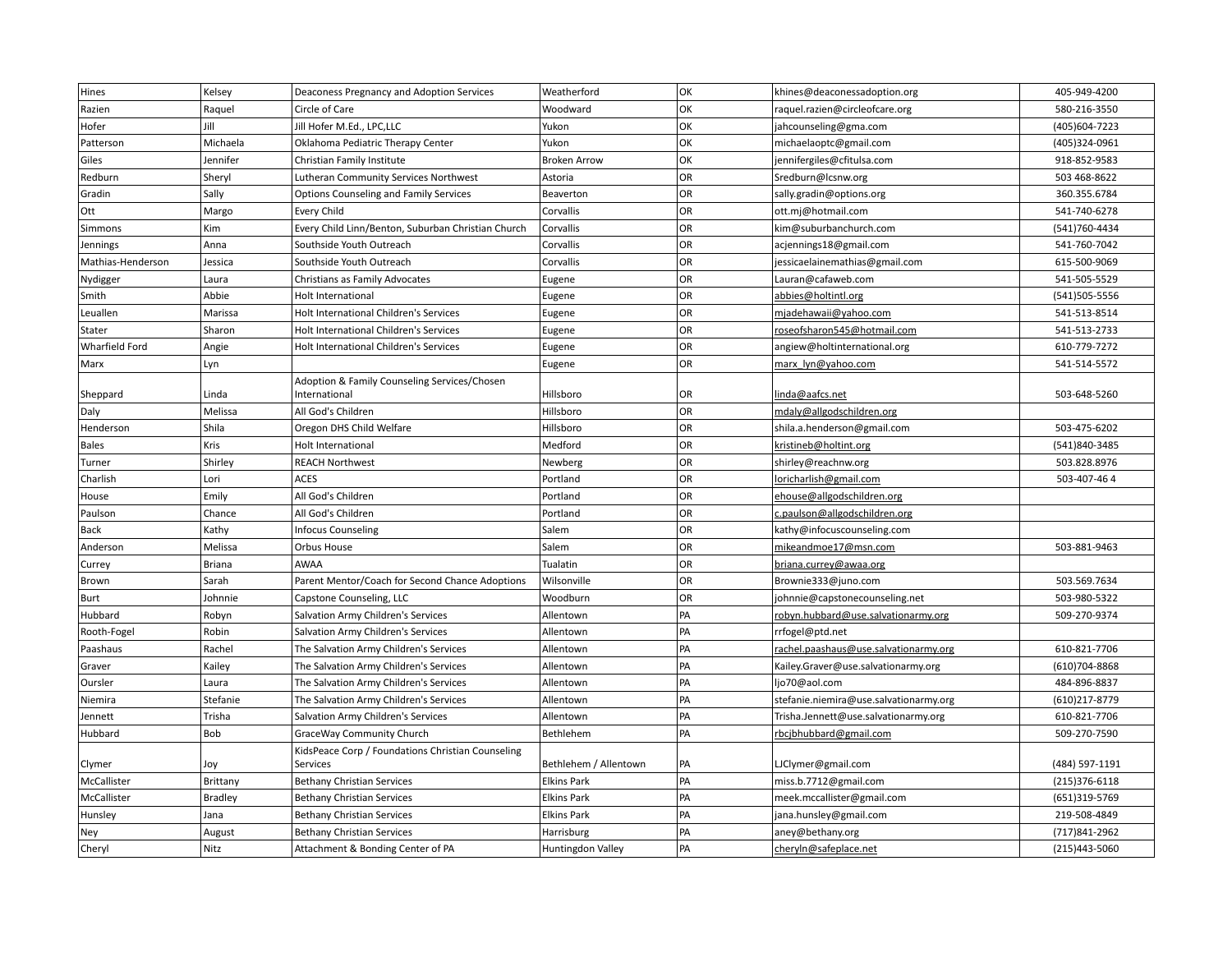| Knudsen       | Jill         | Attachment & Bonding Center of PA                                                       | Huntingdon Valley                                    | PA                                  | theknudsens@verizon.net          | (215) 740-6554                       |
|---------------|--------------|-----------------------------------------------------------------------------------------|------------------------------------------------------|-------------------------------------|----------------------------------|--------------------------------------|
| Curley        | Rachel       | Bethany Christian Services-Greater Delaware Valley                                      | Jenkintown                                           | PA                                  | rcurley@bethany.org              | 215-514-8662                         |
| Mangus        | Lora         | Red Rose Pediatric Associates                                                           | Lancaster                                            | PA                                  | loramangus@yahoo.com             | 215-450-6211                         |
| Powell        | Lesha        | <b>Bethany Christian Services</b>                                                       | Linesville                                           | PA                                  | Impowell@bethany.org             | (814) 795-3544                       |
|               |              | GuideSpring/GuideSpring Post Adoption Support                                           |                                                      |                                     |                                  |                                      |
| Phelps        | Meg          | Services                                                                                | Milton                                               | PA                                  | guidespring.megphelps@gmail.com  | (570)412-8144                        |
| Mills         | Judith       | Clear The Way Christian Counseling                                                      | Myerstown                                            | PA                                  | clearthewaymft@comcast.net       | (717)306-8479                        |
| Mills         | Victor       | Clear The Way Christian Counseling                                                      | Myerstown                                            | PA                                  | clearthewaymft@comcast.net       | (717)306-8479                        |
| Francar       | Jessica      | PATH Inc.                                                                               | Philadelphia                                         | PA                                  | jrfrancar@gmail.com              | (920) 415-3367                       |
| Mahler        | Ann          | Breath of Hope, LLC                                                                     | Pittsburgh                                           | PA                                  |                                  | (412) 770-4064                       |
| Ashman        | Katie        | The Children's Institute                                                                | Pittsburgh                                           | PA                                  | kev@the-institute.org            | 724-816-2288                         |
| Economopoulos | Jacquelyn    | Emotional Wellness, LLC (professional) and Horizon<br>Church (personal)                 | Reading                                              | PA                                  | jacquelyn.econ@gmail.com         | (717) 291-7221                       |
| Snyder        | Andrea       | Bethanna                                                                                | Southhampton                                         | PA                                  | asnyder@bethanna.org             | 201-543-1909                         |
| Lake          | Jennifer     | Dwell Orphan Care                                                                       | Williamsport                                         | PA                                  | dwellorphancare@gmail.com        | (814)330-6804                        |
| Bettencourt   | Anna         | Bloom & Be Mentoring                                                                    | Zelienople                                           | PA                                  | abettencourt7@gmail.com          | (724) 290-5875                       |
| Reid          | Jonathan     | Fostering Hope New England                                                              | Providence                                           | R <sub>l</sub>                      | jonathan@fosteringhope.org       | 401-524-0949                         |
| Brown         | Michael      | Fostering Hope New England                                                              | Providence                                           | <b>RI</b>                           | mike@fosteringhope.org           | $(617)642 - 8531$                    |
| Stavdal       | Jaymie       | Fostering Hope New England                                                              | Providence                                           | R <sub>l</sub>                      | merry.jaymie@gmail.com           | (585)355-5229                        |
| Fortier       | Keith        | Fostering Hope New England and MSPCC/KidsNet                                            | Providence                                           | <b>RI</b>                           | KFortier@MSPCC.org               | 508-331-1866                         |
| Tormes        | Ana Maria    | Fostering Hope New England and the Massachusetts<br>Department of Children and Families | Providence (Fostering Hope)<br>and Boston (Mass DCF) | RI (Fostering Hope)<br>and MA (DCF) | ana.tormes@mass.gov              | (401) 524-0949 and (617)<br>356-6319 |
| Larimer       | <b>Brian</b> | Thornwell                                                                               | Clinton                                              | SC                                  | brian.larimer@thornwell.org      | (863)445-0201                        |
| Williamson    | Tricia       | <b>Bethany Christian Services</b>                                                       | Columbia                                             | SC                                  | twilliamson@bethany.org          | (803)719-0091                        |
| Beaty         | Julia        | SC Youth Advocate Program & USC Center for<br><b>Disability Resources</b>               | Columbia                                             | SC                                  | juliabeaty1@gmail.com            | (803) 270-1643                       |
| Lipscomb      | RaeJean      | Living Stones Family Services                                                           | Cowpens                                              | SC                                  | rtlspring@charter.net            | (864) 205-6039                       |
| Danford       | Jennifer     | Florence 1 Schools and The Jade Bridge                                                  | Florence                                             | SC                                  | KJDanford@aol.com                | (843) 245-1686                       |
| Knight        | Aimee        | Solid Rock Family Counseling Services LLC                                               | Florence                                             | SC                                  | aimeeoknight@gmail.com           | (615) 397-9480                       |
| Tyner         | Faith        | WellSpring Psychology Group                                                             | Florence                                             | SC                                  | ftyner@wellspringflorence.com    | 843-536-1180                         |
| Gonzalez      | Camille      | WellSpring Psychology Group                                                             | Florence                                             | SC                                  | cgonzalez@wellspringflorence.com | (229)300-9991                        |
| Pfahlert      | Mary         | The Jade Bridge                                                                         | Florence                                             | SC                                  | mary.pfahlert@gmail.com          | (443) 827-9227                       |
| Clark         | Megan        | <b>Megan Clark Counseling</b>                                                           | Fort Mill                                            | SC                                  | megan.montgomery.clark@gmail.com | 704-780-3788                         |
| Eudy          | Amy          | Nightlight Christian Adoptions- South Carolina office                                   | Greenville                                           | SC                                  | amy.eudy@nightlight.org          | 864-640-0713                         |
| England       | Katie        | Nightlight Christian Adoptions-SC                                                       | Greenville                                           | SC                                  | katie@nightlight.org             | 843-661-6030                         |
| Moore         | Rebecca      | Thornwell                                                                               | Greenville                                           | SC                                  | rmoore@thornwell.org             | (251) 269-0727                       |
| Childress     | Kelly        | <b>Greenville Counseling Associates</b>                                                 | Greer                                                | SC                                  | kelly.childress@gmail.com        | 864-593-0309                         |
| Head          | Emily        | American World Adoption                                                                 | Leesville                                            | SC                                  | emily.head@awaa.org              | 386-986-0888                         |
| Dukes         | Tana         | Lifeline Children's Services                                                            | Mount Pleasant                                       | SC                                  | Tana.Dukes@lifelinechild.org     | 843-829-0060                         |
| Turner        | Tecie        | <b>Catholic Social Services</b>                                                         | Rapid City                                           | SC                                  | tecieturner@gmail.com            | (620)214-0546                        |
| Donaldson     | Meredith     | Wild Hearts Equine Therapeutic Center Inc                                               | Seneca                                               | SC                                  | donaldsonfam2012@gmail.com       | (828)381-6131                        |
|               |              | Carolina Center for Counseling & behavioral                                             |                                                      |                                     |                                  |                                      |
| Siman         | Suzanne      | interventions                                                                           | Simpsonville                                         | SC                                  | Suzysiman@gmail.com              | (864) 275-4880                       |
|               |              | Carolina Center for Counseling and Behavioral                                           |                                                      |                                     |                                  |                                      |
| Painter       | Cindy        | Interventions                                                                           | Simpsonville                                         | SC                                  | cpainter@cccbi.net               | 864-915-5772                         |
| Bareiter      | Beth         | <b>Bareiter Counseling Center</b>                                                       | Tega Cay                                             | SC                                  | beth@bareitercc.com              | (704)458-9763                        |
| Leggett       | Courtney     | The Jade Bridge                                                                         | Florence                                             | SC                                  | KJDanford@aol.com                | (843) 245-1686                       |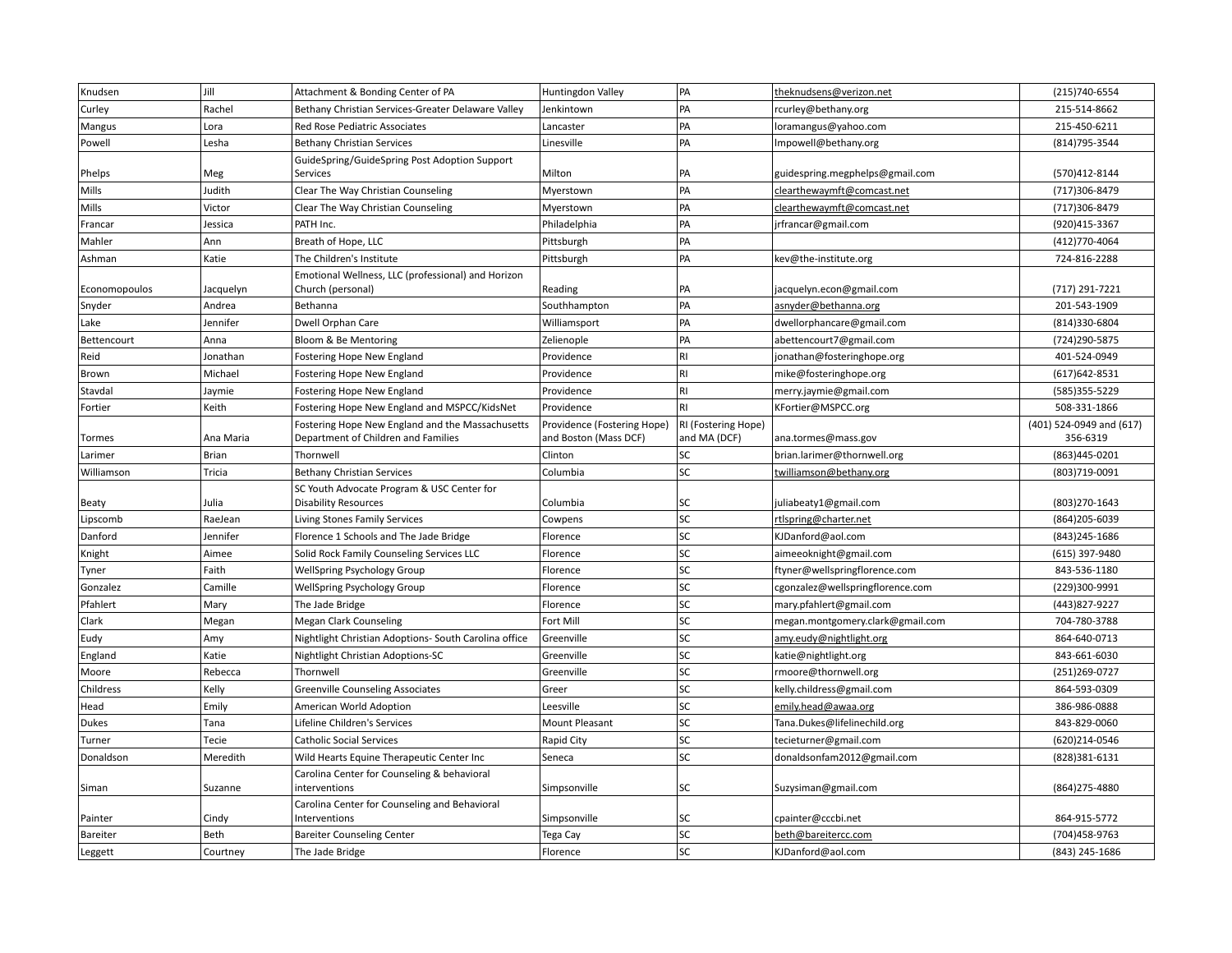| Ditmer          | Sarah    | Abbott House                                     | Mitchell    | SD        | sarahd@abbotthousesd.com             | 605-999-3381      |
|-----------------|----------|--------------------------------------------------|-------------|-----------|--------------------------------------|-------------------|
| Everson         | Debra    | <b>Abbott House</b>                              | Mitchell    | SD        | debe@abbotthousesd.com               | 605-996-2486      |
| Rickett         | Benina   | Abbott House                                     | Mitchell    | SD        | beninar@abbotthousesd.com            | 605-996-2486      |
| Sturdevant      | Deb      | <b>Abbott House</b>                              | Mitchell    | SD        | debs@abbotthousesd.com               | 605-996-2486      |
| Tilberg         | Aaron    | Abbott House                                     | Mitchell    | SD        | Aaront@abbotthousesd.com             | 605-996-2486      |
| Stellinga       | Lisa     | Lighting a New Way Counseling                    | Sioux Falls | SD        | lightinganewway@hotmail.com          | (605)361-0114     |
| Boer            | Tony     | Sioux Empire Christian Counseling                | Sioux Falls | SD        | tonyboer.secc@midconetwork.com       | (605)271-0261     |
| Meester         | Melissa  | <b>Bridgeway Counseling Center</b>               | Watertown   | SD        | bridgewaycouselingcenter@live.com    | (605)886-5262     |
| Ivey            | Sandy    | AWAA                                             | Brentwood   | <b>TN</b> | sandy.ivey@awaa.org                  | (615) 554-4839    |
| Parrot          | Eli      | Currey Ingram Academy                            | Brentwood   | TN        | eli.parrot@curreyingram.org          | 615-294-3234      |
| Pool            | Miranda  | Currey Ingram Academy                            | Brentwood   | <b>TN</b> | miranda.pool@curreyingram.org        | 617-512-4638      |
| Haley           | Bethany  | Exile International                              | Brentwood   | TN        | bethanyphaley@gmail.com              | (615)424-5440     |
| Williams        | Matthew  | <b>Exile International</b>                       | Brentwood   | <b>TN</b> | matthew@exileinternational.org       | (318) 278-0313    |
| Hardy           | Teresa   | Fellowship Bible Church                          | Brentwood   | TN        | Thardy@fbctn.org                     | 615-277-9548      |
| Baird           | Jill     | Fellowship Bible counselor                       | Brentwood   | TN        | jbaird@fellowshipnashville.org       | $(615)283 - 3552$ |
| Powell          | Johanna  | Fellowship Bible counselor                       | Brentwood   | TN        | powell.sojourn@gmail.com             | (615) 335-3328    |
| Newton (Jacobs) | Lane     | From Within Counseling                           | Brentwood   | TN        | lanenewton.counseling@gmail.com      | $(615)714-0402$   |
| Goodyear-Brown  | Paris    | Paris and Me Counseling                          | Brentwood   | TN        | paris@parisandme.com                 | (615)397-9480     |
| Greenman        | Rees     | Tennessee Baptist Children's Home                | Brentwood   | TN        | rgreenman@gmail.com                  | 615-275-7555      |
| Matern          | Jenny    | Jenny Matern Counseling                          | Brentwood   | TN        | jennymaterncounseling@gmail.com      | 615-604-8493      |
| Love            | Deidra   | Siskin Children's Institute                      | Chattanooga | TN        | deidra.love@siskin.org               | 423-648-1761      |
| Addison         | Patrick  | Tennessee Baptist Children's Homes               | Chattanooga | TN        | paddison@tennesseechildren.org       | N/A               |
| Haratine        | Sarah    | <b>AMG International</b>                         | Chattanooga | <b>TN</b> | sarahh@amginternational.org          | 423-894-6060      |
| Love            | Deidra   | Siskin Children's Institute                      | Chattanooga | TN        | deidra.love@siskin.org               | 423-598-0792      |
| Bunner          | Frank    | Omni Visions/Lifeworks                           | Clarksville | <b>TN</b> | frank.bunner@gmail.com               | 615-944-4507      |
| Mohundro        | Cara     | Memphis Family Connection Center                 | Cordova     | TN        | cara@memphisfamilycc.org             | (901)833-7596     |
| Peterman        | Rachel   | <b>Memphis Family Connection Center</b>          | Cordova     | <b>TN</b> | rachel@memphisfamilycc.org           | 901-849-4692      |
| Wantz           | Lauren   | <b>Memphis Family Connection Center</b>          | Cordova     | TN        | lauren@memphisfamilycc.org           | 901-461-0450      |
| Ottinger        | Tona     | MFCC & ETC                                       | Cordova     | <b>TN</b> | tona@memphisfamilycc.org             | (901)289-1932     |
| Chessor         | Jamie    | <b>Memphis Family Connection Center</b>          | Cordova     | TN        | Jamie@memphisfamilycc.org            | 901-614-1902      |
| Faris           | Jesse    | <b>Memphis Family Connection Center</b>          | Cordova     | <b>TN</b> | jesse@memphisfamilycc.org            | 901-614-1902      |
| Johnson         | Lindsay  | Memphis Family Connection Center                 | Cordova     | TN        | lindsay@memphisfamilycc.org          | 901-614-1902      |
| Moore           | George   | <b>Memphis Family Connection Center</b>          | Cordova     | <b>TN</b> | george@memphisfamilycc.org           | 901-833-2891      |
| Ottinger        | Mark     | Memphis Family Connection Center                 | Cordova     | TN        | mo@memphisfamilycc.org               | (901)230-0082     |
| Worthey         | Alisha   | Agape Child and Family Services                  | Enville     | TN        | alisha.worthey@agapemeanslove.org    |                   |
| Anderson        | Emily    | counselor                                        | Fairview    | TN        | emilyseeanderson@gmail.com           | (615)498-5206     |
| Troyer          | Arlin    | The Counseling Center at Christ Community Church | Franklin    | <b>TN</b> | arlin@counseling-c3.com              | 615.392.0077      |
| Houk            | Michelle | <b>Catholic Charities</b>                        | Franklin    | TN        | mhoukcounseling@gmail.com            | (615) 567-5522    |
| Dale            | Sharon   | Christ Community church                          | Franklin    | <b>TN</b> | sharonballdale@gmail.com             | 615-403-8150      |
| Hendricks       | Carla    | Church of the City                               | Franklin    | <b>TN</b> | carla@churchofthecity.com            | (501)697-5966     |
| Harris          | Rachel   | Franklin Christian Academy                       | Franklin    | TN        | rharris@franklinchristianacademy.org | 559-307-9965      |
| Marsh           | Kristi   | Franklin Christian Academy                       | Franklin    | TN        | kmarsh@franklinchristianacademy.org  | 731-697-2302      |
| Bechman         | Suzanne  | Grace Christian Academy                          | Franklin    | TN        | thebechs@gmail.com                   | $(615)587 - 1545$ |
| Branson         | Rona     | Grace Christian Academy                          | Franklin    | TN        | ronabran@gmail.com                   | (615) 720-8599    |
| Hauk            | Andi     | <b>Grace Christian Academy</b>                   | Franklin    | TN        | andi.hauk@gmail.com                  | (615) 473-3270    |
| Hodgson         | Amy      | <b>Grace Christian Academy</b>                   | Franklin    | TN        | ahodgson@gcalions.com                | 615-293-6556      |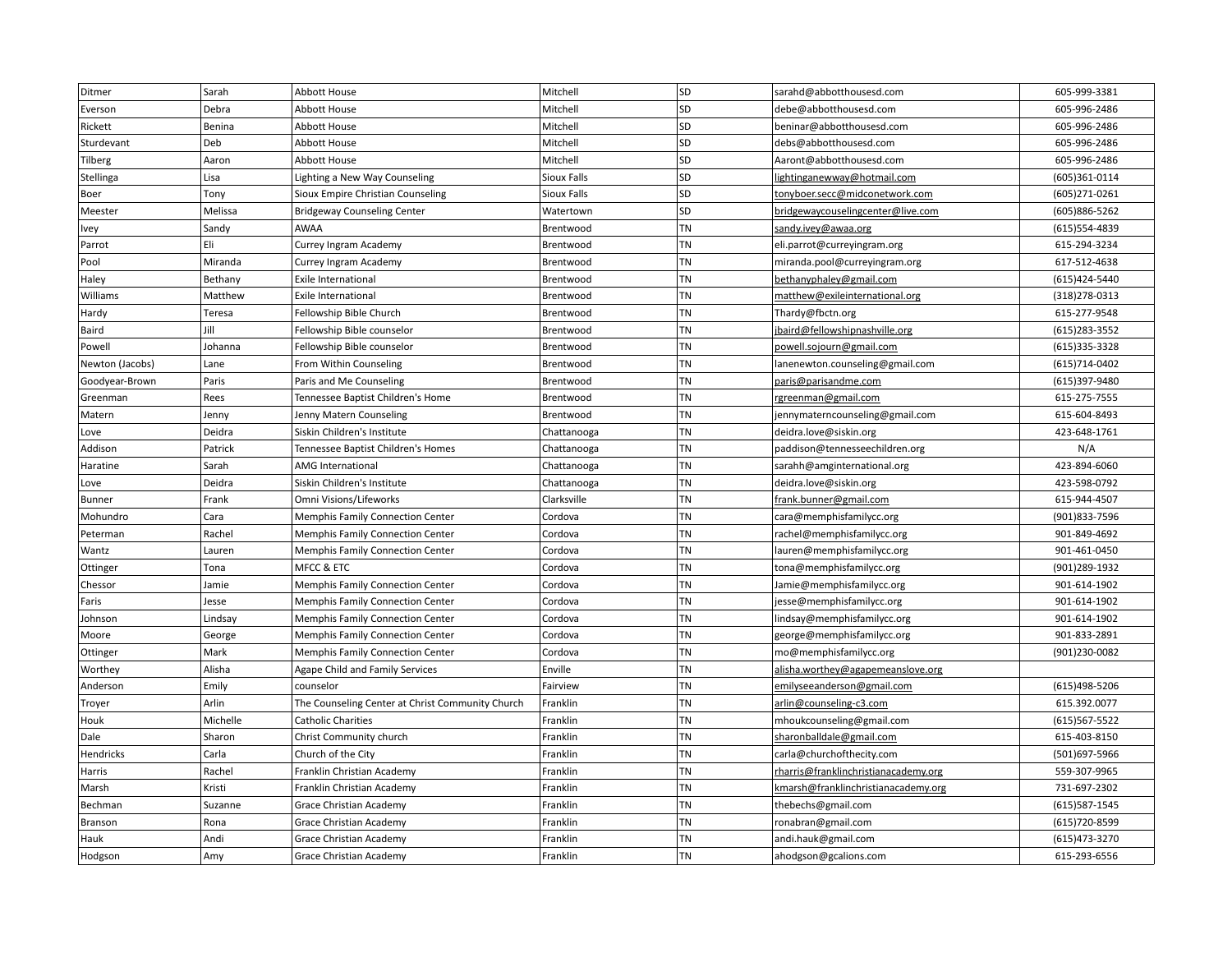| Thomas      | Hillary          | <b>Hillary Thomas Counseling</b>                      | Franklin       | TN        | HillaryThomasCounseling@gmail.com  | 951-733-3089      |
|-------------|------------------|-------------------------------------------------------|----------------|-----------|------------------------------------|-------------------|
| Lawhon      | Lisa             | Lisa Lawhon Therapy                                   | Franklin       | <b>TN</b> | lblawhon@gmail.com                 | 615-293-4242      |
| Winters     | Trina            | Mercy Community Healthcare                            | Franklin       | TN        | trinahwinters@gmail.com            | (1615)506-0901    |
| Holman      | Andrea           | Mercy Community Healthcare                            | Franklin       | TN        | akholman@yahoo.com                 | 706-599-2715      |
| Robinson    | Debbie           | Miriam's Promise                                      | Franklin       | TN        | drobinson@miriamspromise.org       | 615-944-6002      |
| Hackett     | Sarah            | <b>MNPS</b>                                           | Franklin       | TN        | Skbowe@yahoo.com                   | (615)400-4330     |
| Bergey      | Bethany          | New Hope Academy                                      | Franklin       | TN        | bbergey@nhafranklin.org            | 615-788-1999      |
| Blue        | Tara             | New Hope Academy                                      | Franklin       | <b>TN</b> | tblue1@comcast.net                 | 615-415-6316      |
| Brown       | Keisha           | New Hope Academy                                      | Franklin       | <b>TN</b> | Kbrown@nhafranklin.org             | 708-466-3425      |
| Goodwin     | Jacilyn          | New Hope Academy                                      | Franklin       | <b>TN</b> | jgoodwin@nhafranklin.org           | 615-574-9341      |
| McInnes     | Keli             | New Hope Academy                                      | Franklin       | <b>TN</b> | kmcinnes@nhafranklin.org           | 615-636-1377      |
| Sandusky    | Christine        | New Hope Academy                                      | Franklin       | TN        | christinesandusky@gmail.com        | (901)484-5849     |
| Gott        | Eric             | Nurture House                                         | Franklin       | <b>TN</b> | ericgott325@gmail.com              | (901)827-3385     |
| Coats       | Kara             | Nurture House-Paris Goodyear Brown                    | Franklin       | TN        | Kmitch1560@aol.com                 | (615) 424-4484    |
| Aguayo      | Melody           | Private counselor                                     | Franklin       | <b>TN</b> | realchild@bellsouth.net            | (615)498-3381     |
| Frew        | Amy              | private counselor                                     | Franklin       | TN        | amy@changewhathappens.com          | (615)417-6009     |
| Curwen      | Summer           | self/private practice                                 | Franklin       | <b>TN</b> | scurwen11@gmail.com                | 615-519-9948      |
| McGunnigal  | Katie            | Show Hope                                             | Franklin       | TN        | katie@showhope.org                 | (615)550-5600     |
| Chapman     | Abby             | Show Hope                                             | Franklin       | <b>TN</b> | stevieachapman@gmail.com           | 615-995-1445      |
| Richards    | Emily            | Show Hope                                             | Franklin       | TN        | emily@showhope.org                 | 615-642-0711      |
| Murphy      | Teri             | Teri Murphy counseling                                | Franklin       | <b>TN</b> | teriamurphy@gmail.com              |                   |
| Jackson     | Stephen          | The Refuge Center for Counseling                      | Franklin       | TN        | stephenrefugecenter@yahoo.com      | 615-293-3780      |
| Giles       | Carlin           | Papillion Center for FASD                             | Gallatin       | <b>TN</b> | carlin@papillioncenter.org         | 210-698.4620      |
| Troutt      | Jennifer         | <b>Papillon Center</b>                                | Gallatin       | <b>TN</b> | jennifer@papillioncenter.org       | 615-633-5806      |
| Hacker      | Lisa             | The Papillion Center for FASD                         | Gallatin       | TN        | lhacker19@yahoo.com                | 615-590-7213      |
| Kohlbacher  | George           | Agape Child and Family Services                       | Germantown     | <b>TN</b> | george.k@agapemeanslove.org        | 901-494-5152      |
| Findley     | Sheryl           | Papillion Center for FASD                             | Goodlettsville | TN        |                                    | $(615)585 - 8408$ |
| Barrett     | Michelle         | <b>Bethany Christian Services</b>                     | Harrison       | <b>TN</b> | mbarrett@bethany.org               | 423-622-7360      |
| Vaughan     | Daniel           | BabbCenter / The Growing Place Sanctuary (TGPS)       | Hendersonville | TN        | daniel@vaughantherapy.com          | (615)348-5537     |
| Moffitt     | Susan            | Jonah's Journey                                       | Hendersonville | TN        | susanbryanmoffitt@gmail.com        | (615) 525-0703    |
| Troutt      | Chris            | Papillion Center for FASD                             | Hendersonville | TN        |                                    | (615) 633-7360    |
| Johnson     | Jeremy           | The Connection Group                                  | Hendersonville | TN        | jeremy@theconnectionplace.org      |                   |
| Shackleford | Kaylee           | The Papillion Center                                  | Hendersonville | TN        | kayshack@gmail.com                 | (615)519-7076     |
| Hill        | Rachel           | Carl Perkins Center for the Prevention of Child Abuse | Humboldt       | <b>TN</b> | rhill@carlperkinscenter.org        | 731-433-7096      |
| Coffman     | Hannah           | Agape Child & Family Services                         | Jackson        | TN        | hrcpon@gmail.com                   | 731-616-0299      |
| Mitchell    | Thomas           | Agape Child and Family Services                       | Jackson        | <b>TN</b> | thomas.mitchell@agapemeanslove.org | 731-616-5272      |
|             |                  | Catholic Charities / Adoption Support and             |                |           |                                    |                   |
| Belcher     | Sarah            | Preservation                                          | Jackson        | TN        | sarahbel7@hotmail.com              | 731-616-3872      |
| Spence      | Shelley          | Wellspring Counseling and Play therapy                | Jackson        | TN        | shelley@wellspringjackson.com      | (615)556-9596     |
| Morris      | Mallory          |                                                       | Jackson        | TN        |                                    | (731)616-5282     |
| Nash        | Andrea           | TN Dept of Children's Services                        | Jackson        | TN        | Andrea.nash@tn.gov                 | (731) 267-9800    |
| Morrow      | Audra            | Safe Families for Children                            | Johnson City   | TN        | amorrow@bethany.org                | (423) 782-9345    |
| Hensley     | Elizabeth Chante | <b>Bethany Christian Services</b>                     | Knoxville      | TN        | chensley@bethany.org               | 865-466-7513      |
| Foster      | Cara             | <b>Bethany Christian Services</b>                     | Knoxville      | <b>TN</b> | cfoster@bethany.org                | (865)300-8088     |
| Wilson      | Lauren           | Bethany Christian Services of East Tennessee          | Knoxville      | TN        | lwilson@bethany.org                | 865-329-5841      |
| Johansen    | Kara             | Center of Excellence/Tennessee                        | Knoxville      | <b>TN</b> | kara.johansen@cherokeehealth.org   | (865) 934-6751    |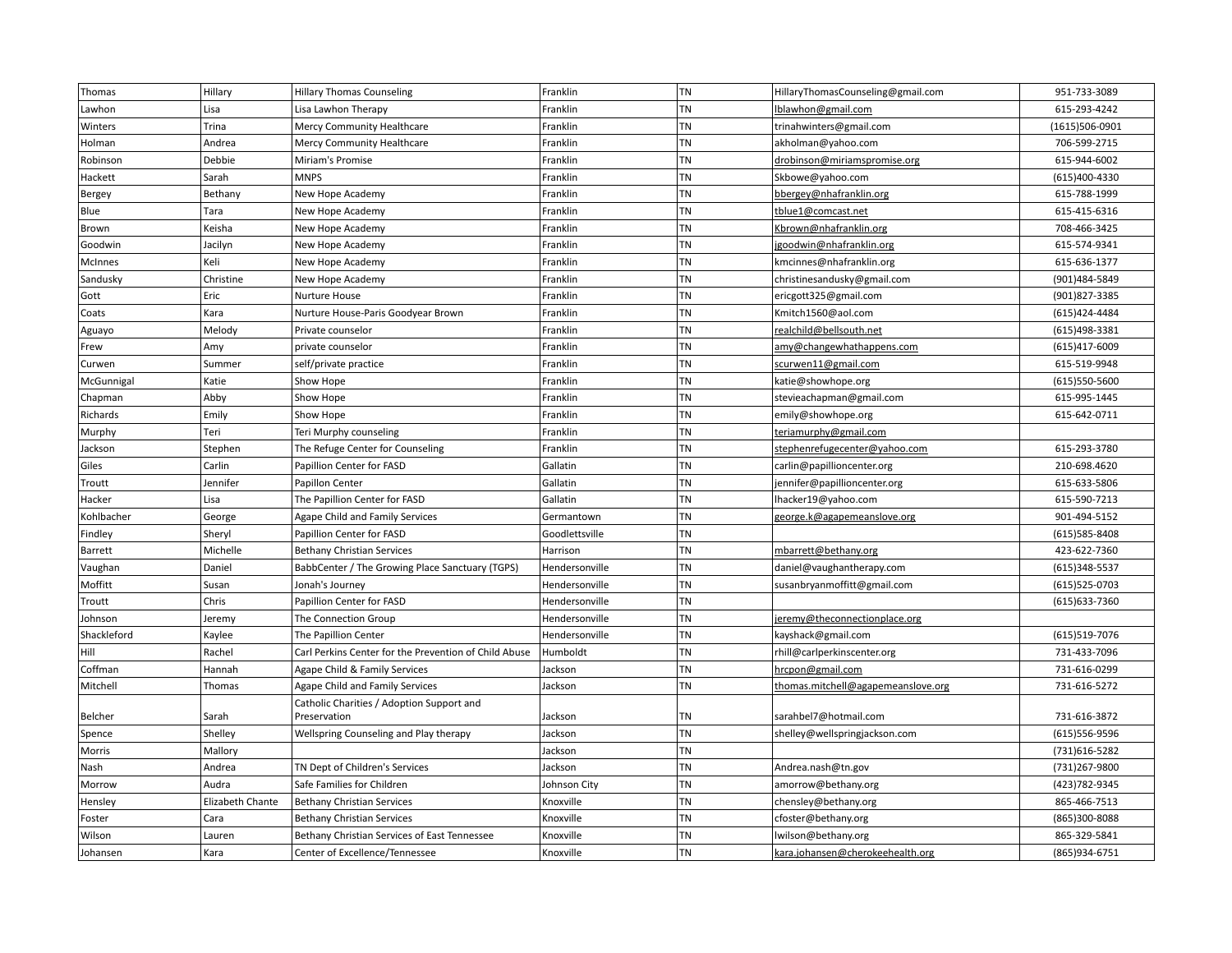| Kulesz         | Kristi           | <b>Harmony Adoptions</b>                                | Knoxville    | TN        | kkulesz@harmonyadoptions.org      | (865)309-4976     |
|----------------|------------------|---------------------------------------------------------|--------------|-----------|-----------------------------------|-------------------|
| Allen          | Lenna            | Harmony Family Center                                   | Knoxville    | TN        | lenna@harmonyfamilycenter.org     | 865-406-1525      |
| Hathaway       | Michelle         | Harmony Family Center                                   | Knoxville    | TN        | michelle@harmonyfamilycenter.org  | 423-302-0280      |
| Gleason        | Jonathan (Brett) | Helen Ross McNabb                                       | Knoxville    | <b>TN</b> | bgleason1983@gmail.com            | 615-613-6270      |
| Lehmicke       | Rebecca          | Harmony Family Center, Inc.                             | Knoxville    | TN        | rebecca@harmonyfamilycenter.org   | (770) 654-3567    |
| Ratliff        | Karen            | Agape Child & Family Services                           | Memphis      | TN        | karen.r@agapemeanslove.org        | (901)323-3600     |
| Stevens        | Shanna           | Agape Child and Family Services                         | Memphis      | <b>TN</b> | shanna.stevens@agapemeanslove.org | 901-497-0631      |
| <b>Mullins</b> | Katherine        | Christ Community Health Services/Ressurection<br>Health | Memphis      | TN        | shortykat2007@yahoo.com           | 615-742-3000      |
| Love           | Anteelah         | Crosstown High School                                   | Memphis      | TN        | anteelahm@gmail.com               | (423)943-9114     |
| Adelman        | Erin Marie       | HeartLife Professional Soul-Care                        | Memphis      | TN        | emariecox83@gmail.com             | 901-756-5788      |
| Cobb           | Melanie          | MEMPHIS FAMILY CONNECTION CENTER                        | Memphis      | TN        | Melanie@memphisfamilycc.org       | 850-557-0766      |
| Crenshaw       | Erin             | MEMPHIS FAMILY CONNECTION CENTER                        | Memphis      | TN        | erin@memphisfamilycc.org          | (901) 490-9608    |
| Edwards        | Christy          | MEMPHIS FAMILY CONNECTION CENTER                        | Memphis      | <b>TN</b> | christy@memphisfamilycc.org       | 940-453-4535      |
| Tarleton       | Rebecca          | MEMPHIS FAMILY CONNECTION CENTER                        | Memphis      | TN        | becca@memphisfamilycc.org         | 405-202-0420      |
| Stevens        | Michelle         | Tennessee Baptist Children's Home                       | Memphis      | <b>TN</b> | mstevens@tbch4kids.org            | 901-237-3010      |
| Wilson         | JD               | Memphis Family Connection/Empowered to Connect          | Memphis      | TN        | jdwilson@empoweredtoconnect.org   | (901)509-5141     |
| Blakeley       | Christina        | volunteer at Memphis Family Connection Center           | Memphis      | TN        | Christina.c.blakeley@gmail.com    | (901)619-4817     |
| Nixon          | Karen            | New Beginnings Adoption                                 | Milton       | TN        | karen@newbeginningsadoptions.org  | 662-231-4750      |
| Tracy          | Kerri            | Small World Adoption                                    | Mount Juliet | <b>TN</b> | kerri@smallworldadoption.com      | (760)963-7936     |
| Flannery       | Julie            | <b>Harmony Adoptions</b>                                | Mt. Juliet   | TN        | jflannery@harmonyadoptions.org    | $(615)$ 232-4801  |
| Jordan         | Jason            | <b>Catholic Charities</b>                               | Murfreesboro | TN        | jasonjordan@hotmail.com           | (615)995-5180     |
|                |                  | Adoption Support and Preservation program with          |              |           |                                   |                   |
| Halpern        | Leslie           | Catholic Charities of Middle Tennessee                  | Nashville    | TN        | lhalpern@cctenn.org               | 901-598-4212      |
| Martin         | Bethany          | <b>AWAA</b>                                             | Nashville    | <b>TN</b> | bethany.martin@awaa.org           | (417) 893-9661    |
| Lane           | Angela           | <b>Belmont University</b>                               | Nashville    | <b>TN</b> | angela.lane@belmont.edu           | 615-489-3947      |
| Reardon        | Kelli            | <b>Bethany Christian Services</b>                       | Nashville    | TN        | kellireardon@gmail.com            | (615)242-0909     |
| Shivers        | Stephanie        | Bethany Christian Services of Middle Tennessee          | Nashville    | TN        | sshivers@bethany.org              | 865-588-5283      |
| Anderson       | Tamiko           | <b>Catholic Charities</b>                               | Nashville    | <b>TN</b> | tanderson@cctenn.org              | 615-761-8314      |
| Chapman        | Jessica          | Catholic Charities of Tennessee                         | Nashville    | TN        | jchapman@cctenn.org               | $(615)$ 812-6268  |
| Bishop         | Hallie           | Catholic Charities of TN                                | Nashville    | <b>TN</b> | hallie.bishop@gmail.com           | 615-788-1491      |
| Jennifer       | Dillehay         | Catholic Charities-Adoption Support and Preservation    | Nashville    | TN        | jdillehay@cctenn.org              | 615-352-3087      |
| Lennox         | Leah             | Centerstone                                             | Nashville    | <b>TN</b> | lelennox26@gmail.com              | 210-733-9929      |
| Haynes         | Caitlin          | Centerstone of Tennessee                                | Nashville    | TN        | cate.m.haynes@gmail.com           | 256-343-5815      |
| Pack           | Ann              | Christ Presbyterian Academy                             | Nashville    | TN        | ann.pack@cpalions.org             | 615-403-8973      |
| Harris         | Christopher      | Christ Presbyterian Academy                             | Nashville    | <b>TN</b> | chris.harris@cpalions.org         | (615)594-9269     |
| Cain           | Katherine        | Christ Presbyterian Academy                             | Nashville    | TN        | katherine.cain@cpalions.org       | $(615)613-1347$   |
| Sutton         | Marcia           | Christ Presbyterian Academy                             | Nashville    | TN        | marcia.sutton@cpalions.org        | (816)315-0048     |
| Altman         | Parker           | Christ Presbyterian Academy                             | Nashville    | TN        | parker.altman@cpalions.org        | $(615)525 - 1257$ |
| Clay           | Taylor           | Christ Presbyterian Academy                             | Nashville    | TN        | taylor.clay@cpalions.org          | 615-477-3129      |
| Morrissey      | Frank (Bo)       | Christ Presbyterian Academy                             | Nashville    | <b>TN</b> | bo.morrissey@cpalions.org         | 334-559-0849      |
| Morrow         | Nate             | Christ Presbyterian Academy                             | Nashville    | TN        | nate.morrow@cpalions.org          | (615)294-4040     |
| Ellson         | Mary             | Christ Presbyterian Academy                             | Nashville    | TN        | mary.ellson@cpalions.org          | 615-804-6935      |
| Tarkington     | Jennifer         | Christ Presbyterian Academy                             | Nashville    | <b>TN</b> | jennifer.tarkington@cpalions.org  | 615-319-2526      |
| Denton         | David            | <b>Daystar Counseling Ministries</b>                    | Nashville    | <b>TN</b> | dnadenton@comcast.net             | (615) 298-5353    |
| Rinks          | Emma             | <b>Daystar Counseling Ministries</b>                    | Nashville    | TN        | emma rinks@yahoo.com              | $(615)298-5353$   |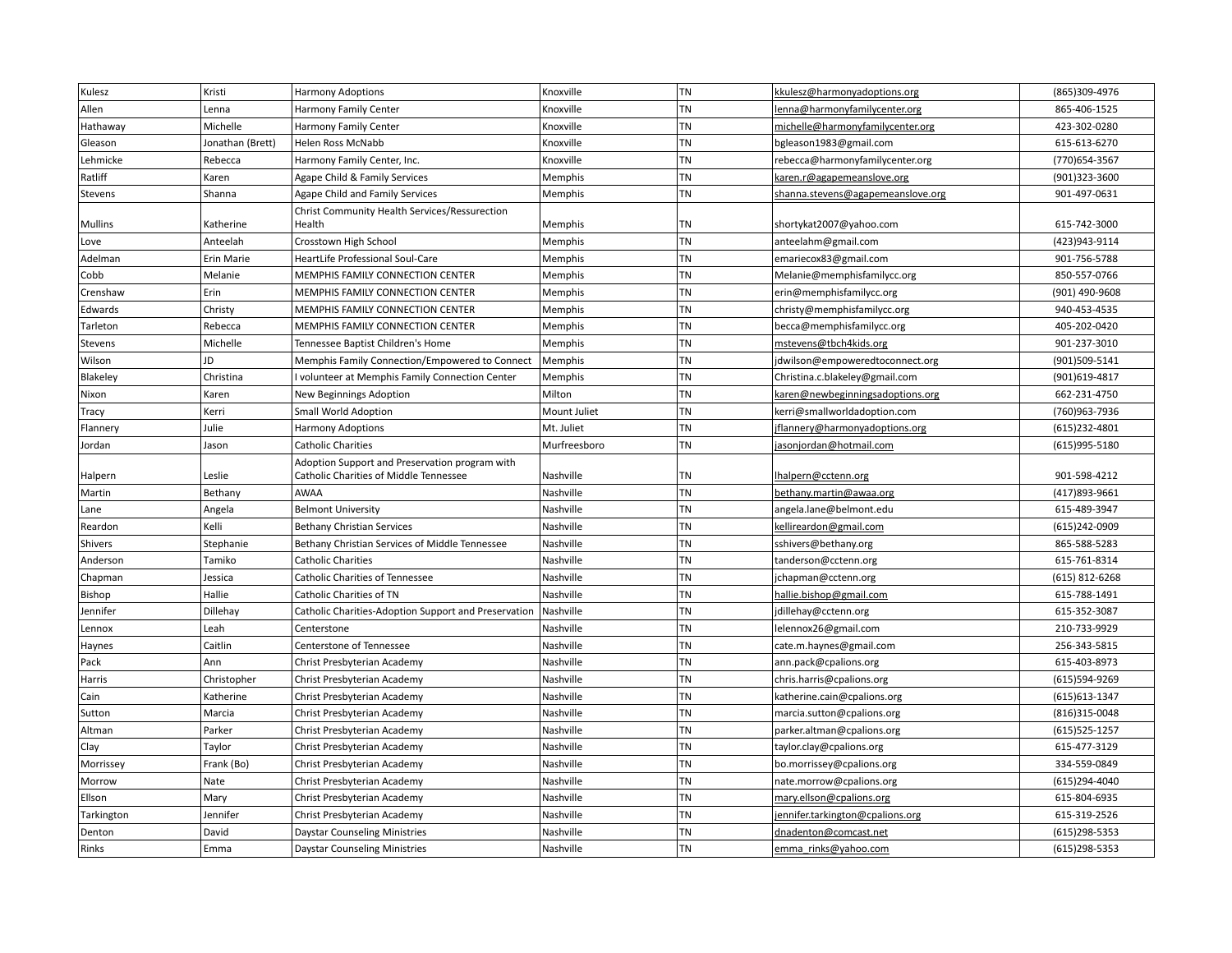| Rubens          | Jennifer      | <b>Educational consultant</b>                      | Nashville          | <b>TN</b> | <b>IDRubens5@gmail.com</b>                  | 832-483-2349   |
|-----------------|---------------|----------------------------------------------------|--------------------|-----------|---------------------------------------------|----------------|
| Dick            | Jan           | Family & Children's Services Tennessee             | Nashville          | TN        | Jan.Dick@fcsnashville.org                   |                |
| Chinchilla      | Jose          | <b>Family Life Missions</b>                        | Nashville          | <b>TN</b> | directorhn.pln@gmail.com                    | (615) 719-0807 |
| Guevara         | William       | <b>Family Life Missions</b>                        | Nashville          | <b>TN</b> | williamggh@yahoo.com                        | (615) 719-0806 |
| Pruitt          | Robyn         | Hermitage Hall / American World Adoption Agency    | Nashville          | <b>TN</b> | robynpruitt@earthlink.net                   | 615-242-0909   |
| Rahbar          | Chelsea       | Mercy Multiplied                                   | Nashville          | TN        | crahbar@mercymultiplied.com                 | 770-833-1720   |
| Eatherly        | Grace         | Metro Nashville Public Schools                     | Nashville          | <b>TN</b> | Grace.Eatherly@MNPS.org                     | (615) 887-0987 |
| Dukes           | Aimee         | Metro Schools                                      | Nashville          | TN        | aimee.dukes@mnps.org                        | 615-243-0700   |
| Higgins         | Lee-Ann       | Miriam's Promise                                   | Nashville          | <b>TN</b> | eeannh@Miriamspromise.org                   | 615-292-3500   |
| Warner-Hudy     | Kim           | Miriam's Promise                                   | Nashville          | TN        | kimwh@miriamspromise.org                    | (615) 292-3500 |
| Schultheis      | Tami          | Miriams's Promise                                  | Nashville          | <b>TN</b> | tamis@miriamspromise.org                    | (615) 292-5300 |
| Bonner          | Molly         | Molly Bonner Therapy                               | Nashville          | <b>TN</b> | Molly@mollybonnertherapy.com                | 615-438-9609   |
| Warner          | Noelle        | Noelle Warner Therapy                              | Nashville          | TN        | noellewarner@comcast.net                    | 615-574-0327   |
| Root            | Sara          | Papillion Center for FASD                          | Nashville          | TN        | sara@papillioncenter.org                    |                |
| Poteat-Hall     | Pamela        | Private Counselor                                  | Nashville          | <b>TN</b> | Hallfam3@msn.com                            | (615)283-3050  |
| Grieme          | Amanda        | Private Practice                                   | Nashville          | <b>TN</b> | argrieme@gmail.com                          | (615)969-6945  |
| Miller          | Haley         | Show Hope                                          | Nashville          | TN        | hturner@showhope.org                        | 205-260-7230   |
| Faulkner        | Ronya         | State of TN-Department of Children's Services      | Nashville          | TN        | Ronya.R.Faulkner@tn.gov                     | 615-806-1272   |
| Capozzi         | Lauren        | The Refuge Center                                  | Nashville          | <b>TN</b> | Lauren.capozzi@therefugecenter.org          | 615-477-9735   |
| Walker          | Sherri        | Vanderbilt Children's Hospital                     | Nashville          | TN        | sherri.a.walker@vanderbilt.edu              | 615-243-1110   |
|                 |               | Vanderbilt Community Mental Health Center: school- |                    |           |                                             |                |
| Allen           | <b>Brooke</b> | based program                                      | Nashville          | TN        | brookealiseallen@gmail.com                  | 214-517-8770   |
| Fletcher        | Teri Jo       | West Nashville Dream Center                        | Nashville          | <b>TN</b> | terijofletcher@gmail.com                    | (615)495-1701  |
| Massey          | Russell       |                                                    | Nashville          | TN        |                                             | 615-500-2297   |
| Meyers          | Kori          |                                                    | Nashville          | <b>TN</b> | kori.korimeyers.com                         |                |
| Lombard         | Deliska       | The Center for Family Development                  | Shelbyville        | TN        | deliskalombard@gmail.com                    | 256-541-8884   |
| Mosley          | Lisa          | Adoption Assistance, Inc.                          | Smyrna             | <b>TN</b> | lisa@adoptionassistance.com                 | 615-971-7448   |
| Clanton         | Allison       | Agape                                              | Spring Hill        | <b>TN</b> | allisonclanton@gmail.com                    | (615)594-7619  |
| Morton          | Shaina        | Nashville Children's Alliance                      | Spring Hill        | <b>TN</b> | shaina.frank@nashvillechildrensalliance.org | 615-714-2769   |
| Tullos          | Darlene       |                                                    | <b>Spring Hill</b> | TN        | graceworksfamily@gmail.com                  | 615.293.5085   |
| Pence           | Samantha      | New Hope Academy                                   | Thompson's Station | <b>TN</b> | samanthapence4@gmail.com                    | 901-355-5651   |
| Pennington      | Julie         | Chiang Rai International Christian School          | Abilene            | <b>TX</b> | pennbjk@gmail.com                           | 325-603-7300   |
| Leake           | Crystal       | <b>New Horizons</b>                                | Abilene            | <b>TX</b> | crystal.leake@newhorizonsinc.com            | 325-665-8630   |
| Perkins         | Michelle      | <b>New Horizons</b>                                | Abilene            | <b>TX</b> | michelle.perkins@newhorizonsinc.com         | 325-665-8386   |
| Huebner         | Deborah       | Little Miracles                                    | Amarilla           | TX        | deborah@littlemiracles.org                  |                |
| Scott           | Lori          | <b>Little Miracles</b>                             | Amarillo           | <b>TX</b> | admin@littlemiracles.org                    |                |
| Jones           | Travis        | <b>Aspire Family Counseling</b>                    | Arlington          | <b>TX</b> | travisjoneslpc@att.net                      | (817)944-5360  |
| <b>Tinius</b>   | Elaine        | <b>CK Family Services</b>                          | Arlington          | <b>TX</b> | etinius@ckfamilyservices.org                | (785) 650-1508 |
| Scrivner        | Michael       | <b>CK Family Services</b>                          | Arlington          | TX        | mscrivner@ckfamilyservices.org              | 817-938-5836   |
| King            | Melinda       | Gladney Center for Adoption                        | Arlington          | TX        | melinda.king@gladney.org                    | (817) 922-6065 |
| Brown           | Michelle      | Austin Stone Counseling Center                     | Austin             | <b>TX</b> | michelle.brown@austinstonecounseling.org    | (512)332-1978  |
| McDaniel        | Jessica       | Austin Stone Counseling Center                     | Austin             | <b>TX</b> | jessica.mcdaniel@austinstonecounseling.org  |                |
| Thompson        | Amy           | Austin Stone Counseling Center                     | Austin             | TX        | amy.thompson@austinstonecounseling.org      | (512)517-9429  |
| Harper          | Leslie        | Austin Stone Counseling Center                     | Austin             | <b>TX</b> | harperlpc@gmail.com                         | 830-456-3917   |
| <b>Phillips</b> | Leah          | Cherish Uganda                                     | Austin             | TX        | loveperiod@gmail.com                        | 512-803-9548   |
| Barnes-Ullrich  | Earley        | DePelchin Children's Center                        | Austin             | <b>TX</b> | swdolphins@yahoo.com                        | (1512)587-0714 |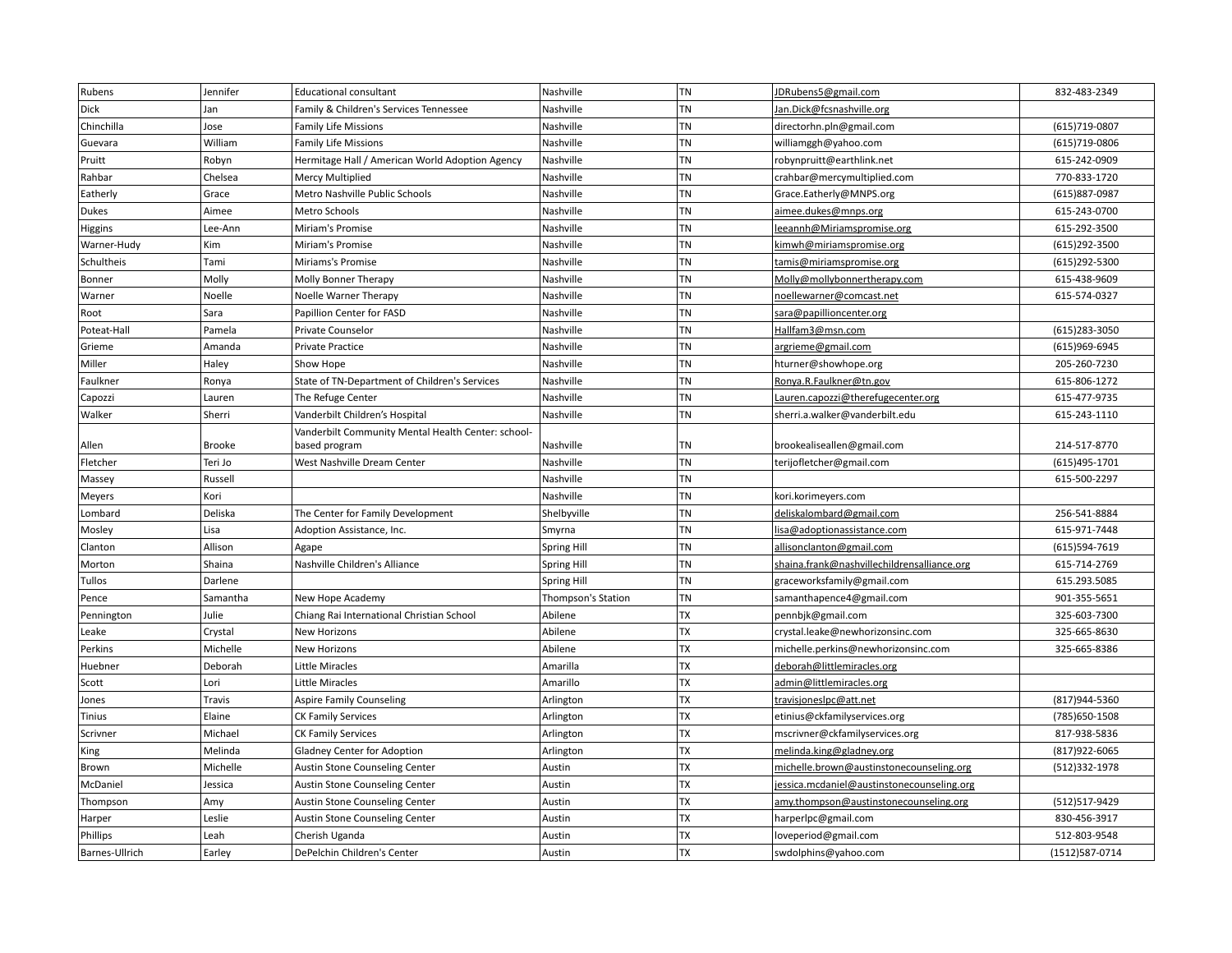| Hackett           | Iris              | Helping Hand Home for Children                      | Austin         | TX        | ihackett@helpinghandhome.org             | (512) 587-7440   |
|-------------------|-------------------|-----------------------------------------------------|----------------|-----------|------------------------------------------|------------------|
| Trevino           | Johanna           | Helping Hand Home for Children                      | Austin         | <b>TX</b> | jtrevino@helpinghandhome.org             | (361) 563 - 3524 |
| Lee               | Mindy             | Petra Preschool                                     | Austin         | TX        | mindylee@petrapreschool.org              | (504)975-7994    |
| Spencer           | Leanne            | Presbyterian Children's Home & Services             | Austin         | <b>TX</b> | IspencerIpc@gmail.com                    | 512-879-7761     |
| Crow              | (Hannah) Kathleen | National Angels                                     | Austin         | TX        | kathleen@nationalangels.org              | (817) 692-6272   |
| Schlageter        | Demi              | Harvest House Ministry                              | Beaumont       | <b>TX</b> | demi@harvesthousebmt.com                 | (409)790-0798    |
| Sturrock          | Alexis            | Girls' Haven                                        | Beaumont       | TX        | alexis.sturrock@girlshaveninc.org        | (409) 832-6223   |
| Johnson           | Ashley            | Opportunity Now; XP Synergy, LLC                    | Beaumont       | <b>TX</b> | ajohnson@xpsynergy.com                   | (409)937-5090    |
| Richards          | Sara              | <b>Buckner International</b>                        | Beaumont       | TX        | srichards@buckner.org                    | 409-679-4332     |
| Behrens           | Emily             | Gladney Center for Adoption                         | Benbrook       | TX        | emily.behrens@gladney.org                | 281-433-8874     |
| Soule             | Sarah             | Trinity Chapel Bible Church                         | Benbrook       | TX        | sarahdsoule@gmail.com                    | (817) 846-4818   |
| Graves            | Ethan             | Hays Hills Baptist Church                           | <b>Buda</b>    | TX        | ethan@hayshills.com                      | (512)749-9282    |
| Storey            | Galen             | <b>Burleson ISD</b>                                 | Burleson       | <b>TX</b> | galen.storey@bisdmail.net                | (256)609-3176    |
| Craddock          | Kimberly          | Gladney Center for Adoption                         | Burleson       | <b>TX</b> | kimberly.craddock@gladney.org            |                  |
| Harvey            | Arienne           | <b>Gladney Center for Adoption</b>                  | Burleson       | TX        | arienneharvey@gladney.org                | (817)307-1801    |
| Cliffel           | <b>TY</b>         | Presbyterian Children's Home & Services             | Cedar          | <b>TX</b> | ty.cliffel@pchas.org                     | 216-496-6654     |
| Hames             | Cheryti           | <b>Ohana Ministries</b>                             | Cedar Hill     | <b>TX</b> | ohana ministries@hotmail.com             | (972)338-0004    |
| Moshier           | Katherine         | All God's Children International                    | Cedar Park     | <b>TX</b> | kmoshier@allgodschildren.org             | 737-808-6043     |
| Bergeron          | Jon               | Scott & White Clinic                                | CollegeStation | <b>TX</b> | jabergeron@swmail.sw.org                 |                  |
| Fields            | Greg              | Self                                                | Commerce       | <b>TX</b> | gsfields@gmail.com                       | 214-321-4536     |
| Miller            | Lindsay           | CASA Child Advocates of Montgomery County           | Conroe         | TX        | Lindsay@CASASpeaks4Kids.com              | 281-433-6583     |
| Ronsman           | Ann Marie         | CASA Child Advocates of Montgomery County           | Conroe         | <b>TX</b> | annmarie@casaspeaks4kids.com             | 832-458-4861     |
| Hart              | Kate              | <b>Buckner Children and Family Services</b>         | Conroe         | TX        | khart@buckner.org                        | 936-777-4370     |
| Jessen            | Jenni             | Compass 31-Thailand                                 | Coppell        | TX        | jenni@compass31.org                      |                  |
| Golic             | Elizabeth         | <b>Generations Adoptions</b>                        | Cypress        | TX        | elizabeth@generationsadoptions.org       | 210-262-9902     |
| Jones             | Adela             | AWAA                                                | Dallas         | TX        | adela.jones@awaa.org                     | (214) 883-8148   |
| Seebachan         | Marcia            | <b>Buckner Adoption and Maternity Services</b>      | Dallas         | TX        | mseebachan@buckner.org                   | (801) 558-5435   |
| Demuth            | Carol             | <b>Buckner Children and Family Services</b>         | Dallas         | <b>TX</b> | cdemuth@buckner.org                      |                  |
| Moore             | Tara              | <b>Buckner Children and Family Services</b>         | Dallas         | TX        | tmoore@buckner.org                       | 325-280-0312     |
| Craft             | Holley            | <b>Buckner Children and Family Services</b>         | Dallas         | <b>TX</b> | hcraft@buckner.org                       | 423-892-2722     |
| Wynne             | Debbie            | Buckner/Dillion International                       | Dallas         | <b>TX</b> | dwynne@buckner.org                       | 469-877-4526     |
| Schuster          | Lisa              | Children's Health, Children's Medical Center Dallas | Dallas         | <b>TX</b> | lisa.schuster@childrens.com              | (313) 283-1280   |
| Ellis             | Heather           | Christian Works for Children                        | Dallas         | TX        | heatherellis@adoptionworks.org           | (972)960-9981    |
| Johnston          | Janet             | Christian Works for Children                        | Dallas         | <b>TX</b> | jjohnston@christian-works.org            | (972)960-9981    |
| Owen              | Hillary           | New Friends New Life                                | Dallas         | TX        | hillbarnardowen@gmail.com                | 334-333-4252     |
| Kim               | Anna              | <b>STARRY</b>                                       | Dallas         | TX        |                                          |                  |
| Hastings          | Kari              | Grayson County Department of Juvenile Services      | Denison        | TX        | hastingsk@co.grayson.tx.us               | 903-815-3882     |
| Monroe            | Sean              | Grayson County Department of Juvenile Services      | Denison        | TX        | a89sean07@gmail.com                      | (903)624-1408    |
| Chase             | Rebecca           | Grayson County Department of Juvenile Services      | Denison        | TX        | chaser@co.grayson.tx.us                  | 903-271-8966     |
| Massey            | Collin            | <b>Blue Collar Counseling</b>                       | Denton         | <b>TX</b> | bluecollarcounseling@gmail.com           | (214) 202-2755   |
| Opiola            | Kristie           | University of North Texas Center for Play Therapy   | Denton         | TX        | kristie.opiola@unt.edu                   | (703) 622-6515   |
| Mayes             | Molly             | <b>Connections Wellness Group</b>                   | Denton         | <b>TX</b> | molly.mayes@connectionswellnessgroup.com | 940-222-2399     |
| sobalvarro-rivera | christina         | El Paso Center for Children                         | El Paso        | <b>TX</b> | csobalvarro@epccinc.org                  | (915) 352-4715   |
| Millan            | Oscar             | El Paso Center For Children                         | El Paso        | <b>TX</b> | omillan@eppcinc.org                      | (915) 259-6011   |
| Ritz              | Stefanie          | Alliance Child and Family Solutions                 | Fort Worth     | TX        | stefanielritz@gmail.com                  | 817-658-2022     |
| Cunningham        | Kim               | AWAA                                                | Fort Worth     | TX        | kim.cunningham73@yahoo.com               | 817-412-0460     |
|                   |                   |                                                     |                |           |                                          |                  |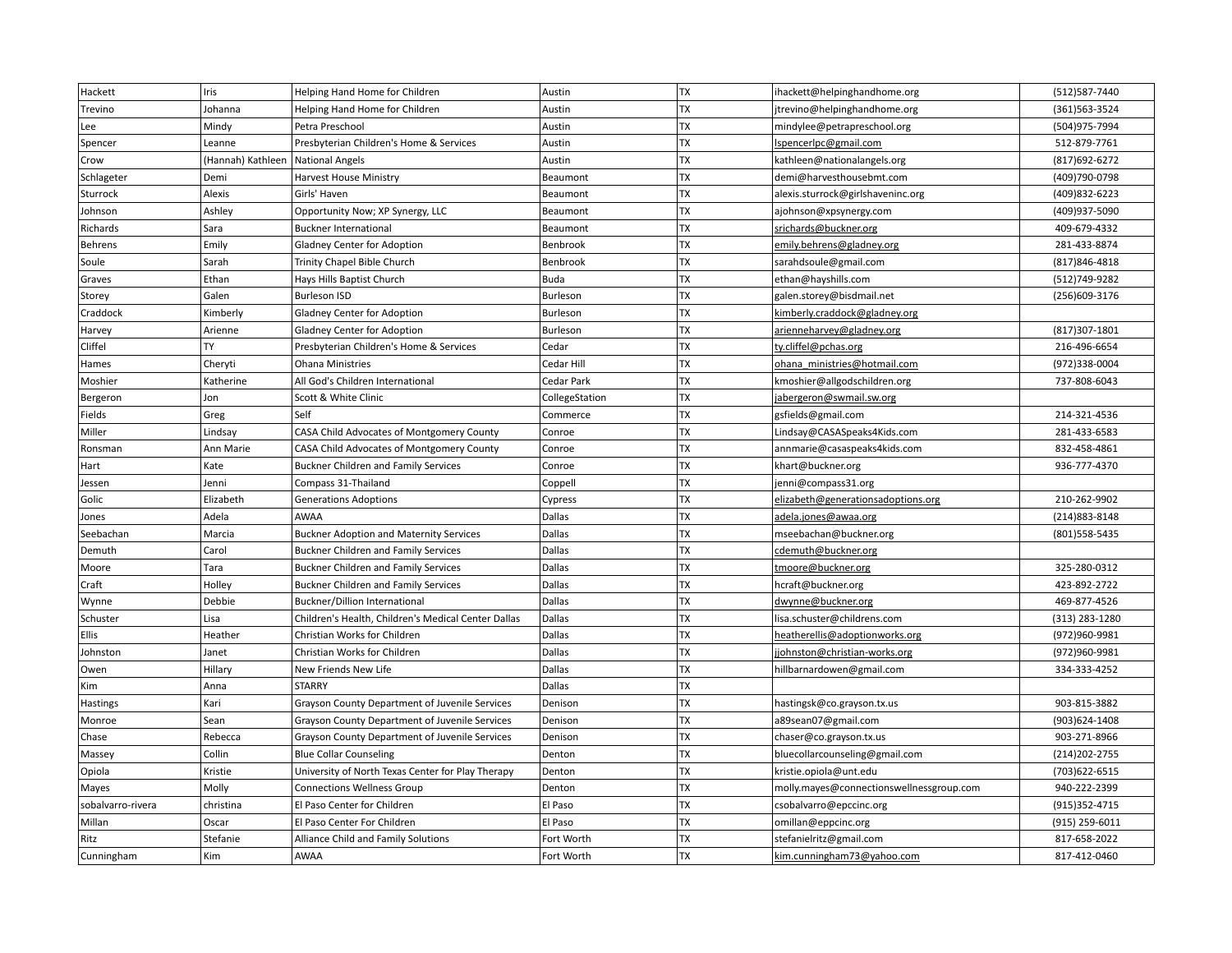| <b>TX</b><br>Hall<br>Kids First Inc.<br>Fort Worth<br>dhall@kidsfirstinc.net<br>817-996-8993<br>Devon<br><b>TX</b><br>(817)999-6410<br>Leath<br>Katherine<br><b>Playworks Counseling</b><br>Fort worth<br>Katherine@katherineleath.com<br><b>TX</b><br>817-307-2514<br>Marshall<br>Elizabeth<br>Saginaw United Methodist Church<br>Fort Worth<br>elizabeth@saginawumc.org<br>TX<br>817-838-4600<br>Sumpter<br>Fort Worth<br>Greg<br><b>Tarrant County Juvenile Services</b><br>gsumpter@tarrantcounty.com<br><b>TX</b><br>McQueary<br>Tamara<br>The Excel Center of Fort Worth<br>Fort Worth<br>tamara.wobig@gmail.com<br>(817) 614-2848<br><b>TX</b><br>Morehead<br>Fort Worth<br>817-713-0703<br>Emily<br>The Gladney Center for Adoption<br>emily.morehead@gladney.org<br>TX<br>(817) 257-7100<br>Gildenzopf<br>Robin<br>TCU Substance Use & Recovery Services<br>Fort Worth<br>r.zelek@tcu.edu<br><b>TX</b><br>CASA<br>Ft. Worth<br>817-846-7054<br>Benoit<br>Sara<br>sbenoit1865@gmail.com<br><b>TX</b><br>Rhonda<br>Ft. Worth<br>(817) 232-9400<br>Johnson<br>Center for Counseling & Family<br>rmj@ccfam.com<br><b>TX</b><br>Ft. Worth<br>Taylor<br>MaryLauren<br>Christ's Haven for Children<br>marylauren@christshaven.org<br><b>TX</b><br>Colby<br>Heather<br>Ft. Worth<br>(682) 225-6132<br>Gladney Center for Adoption<br>heatherc@gladney.org<br><b>TX</b><br>Ft. Worth<br>(602)295-7200<br>Bethany<br><b>Gladney Center for Adoption</b><br>bethany.comeau@gladney.org<br>Comeau<br><b>TX</b><br>Ft. Worth<br>(817) 734-7032<br>Cox<br>Sara<br>Gladney Center for Adoption<br>sara.cox@gladney.org<br><b>TX</b><br>(817) 922-6061<br>Amy<br>Ft. Worth<br>Curtis<br>Gladney Center for Adoption<br>amy.curtis@gladney.org<br>TX<br>Hart<br>Jennifer<br>Gladney Center for Adoption<br>Ft. Worth<br>817-296-9340<br>jennifer.hart@gladney.org<br><b>TX</b><br>Kolb<br>Heather<br>Ft. Worth<br>(469)233-0279<br>hdkolb@gmail.com<br>Gladney Center for Adoption<br><b>TX</b><br>Miller<br>Ft. Worth<br>817-922-6027<br>Lindsay<br>Gladney Center for Adoption<br>lindsay.carol1125@gmail.com<br><b>TX</b><br>(817) 741-3944<br>Kristin<br>Ft. Worth<br>Porter<br>Gladney Center for Adoption<br>kristin.porter@gladney.org<br><b>TX</b><br>Schmidt<br>Ft. Worth<br>Jessica<br>Gladney Center for Adoption<br>jessica.schmidt@gladney.org<br><b>TX</b><br>Ft. Worth<br>(817)690-9352<br>Burr<br>Kara<br>kburr@restorationcec.com<br>Restoration<br><b>TX</b><br>Hicks<br>Ft. Worth<br>817-922-6046<br>Pattye<br>The Gladney Center for Adoption<br>Pattye.Hicks@Gladney.org<br><b>TX</b><br>682-622-0345<br>Campbell<br>Ft. Worth<br>Donna<br>Covenant Kids-Child psychologist<br>donnacampbell psyd@live.com<br><b>TX</b><br>Todd<br><b>Genesis United Methodist Church</b><br>Ft. Worth<br>(817) 937-7320<br>Treat<br>todd@genesisumc.org<br><b>TX</b><br>Ashley<br>Ft. Worth<br>(817) 313-8927<br>Whiteside<br><b>Gladney Center for Adoption</b><br>ashley.whiteside@gladney.org<br><b>TX</b><br>409-457-7800<br>Judy<br>. Elizabeth Spears Law Office, PLLC<br>Galveston<br>elizabeth.spears@jeslawoffice.com<br>Spears<br><b>TX</b><br>972-689-7711<br>Gilliam<br>Leah<br><b>PCHAS</b><br>Garland<br>leah.gilliam@pchas.org<br><b>TX</b><br><b>BCFS HHS</b><br>(972) 955-8650<br>Gomez<br>Gracie<br><b>Grand Prairie</b><br>gg1616@bcfs.net<br><b>TX</b><br>972-854-2935<br>Joy<br><b>Dillon International</b><br>Grapevine<br>joy@dillonadopt.com<br>Kramer<br><b>TX</b><br>210.336.0517<br>George Cox LPC<br>Helotes<br>gcoxlpc@gmail.com<br>Cox<br>George<br><b>TX</b><br>Sami Nell<br>Hewitt<br>Peyton<br><b>Christian Counseling Services</b><br>snpeyton@sbcglobal.net<br>TX<br>Juliann<br>832-510-5553<br>Blane<br>Home of Hope Texas<br>Houston<br>juliann@homeofhopetexas.org<br><b>TX</b><br>832-621-6375<br>Gallagher<br>Chloe<br>The Landing<br>houston<br>chloeg@thelanding.org<br>TX<br>Home of Hope<br>Houston<br>amber@homeofhopetexas.org<br>(936)894-0296<br>Sharp<br>Amber<br>TX<br>816-898-7065<br>Kathleen<br>Houston<br>kathleen@fostering-family.org<br>Cowie<br><b>Fostering Family</b><br><b>TX</b><br>Hicks<br>Shaye<br>Houston<br>shicks@sanctuaryfostercare.org<br>(281) 508-2205<br>The Sanctuary Foster Care Services<br><b>TX</b><br>(713) 417-3449<br>Houston<br>Megan<br>The Sanctuary Foster Care Services<br>Lagoy<br><b>TX</b><br>(346) 255-2193<br>Patterson<br>Troy<br>The Sanctuary Foster Services<br>Houston<br>tpatterson@sanctuaryfostercare.org<br>TX<br>Miller<br>(832)479-8929<br>Chelsea<br><b>YMCA International</b><br>Houston<br>chelsea.miller@ymcahouston.org<br>TX<br>260-413-7403<br>Maurizi<br>Janice<br>As Our Own<br>Houston<br>Janice.Maurizi@asourown.org<br><b>TX</b><br>(713)395-1555<br>Bonesteel<br>Jessica<br>Christian Counselors of Hedwig Village<br>Houston<br>jessicabonesteel@me.com<br><b>TX</b><br>714-420-3731<br>Adelizi<br>Suzanna<br>Gracewood<br>Houston<br>ssadelizi@aol.com<br>Aly<br>TX<br>832.594.4814<br>Jacobs<br>Houston Area Women's Center<br>Houston<br>ajacobs@hawc.org<br><b>TX</b><br>Atchley<br>Alane<br>alane.r.atchley@gmail.com<br>(281) 851-5114<br>Houston's First Baptist Church Counseling Center<br>Houston<br><b>TX</b><br>Hixson<br>Julianna Poor Memorial Counseling Center<br>rdodd28529@aol.com<br>Rebecca<br>Houston<br>TX<br>Melinda<br>Presbyterian Children's Home & Services<br>melinda.ferguson@pchas.org<br>Ferguson<br>Houston | Miles | Cece | <b>HOPEFarm</b> | Fort Worth | <b>TX</b> | cmiles@hopefarmfw.org | 817-965-6905 |
|----------------------------------------------------------------------------------------------------------------------------------------------------------------------------------------------------------------------------------------------------------------------------------------------------------------------------------------------------------------------------------------------------------------------------------------------------------------------------------------------------------------------------------------------------------------------------------------------------------------------------------------------------------------------------------------------------------------------------------------------------------------------------------------------------------------------------------------------------------------------------------------------------------------------------------------------------------------------------------------------------------------------------------------------------------------------------------------------------------------------------------------------------------------------------------------------------------------------------------------------------------------------------------------------------------------------------------------------------------------------------------------------------------------------------------------------------------------------------------------------------------------------------------------------------------------------------------------------------------------------------------------------------------------------------------------------------------------------------------------------------------------------------------------------------------------------------------------------------------------------------------------------------------------------------------------------------------------------------------------------------------------------------------------------------------------------------------------------------------------------------------------------------------------------------------------------------------------------------------------------------------------------------------------------------------------------------------------------------------------------------------------------------------------------------------------------------------------------------------------------------------------------------------------------------------------------------------------------------------------------------------------------------------------------------------------------------------------------------------------------------------------------------------------------------------------------------------------------------------------------------------------------------------------------------------------------------------------------------------------------------------------------------------------------------------------------------------------------------------------------------------------------------------------------------------------------------------------------------------------------------------------------------------------------------------------------------------------------------------------------------------------------------------------------------------------------------------------------------------------------------------------------------------------------------------------------------------------------------------------------------------------------------------------------------------------------------------------------------------------------------------------------------------------------------------------------------------------------------------------------------------------------------------------------------------------------------------------------------------------------------------------------------------------------------------------------------------------------------------------------------------------------------------------------------------------------------------------------------------------------------------------------------------------------------------------------------------------------------------------------------------------------------------------------------------------------------------------------------------------------------------------------------------------------------------------------------------------------------------------------------------------------------------------------------------------------------------------------------------------------------------------------------------------------------------------------------------------------------------------------------------------------------------------------------------------------------------------------------------------------------------------------------------------------------------------------------------------------------------------------------------------------------------------------------------------------------------------------------------------------------------------------------------------------------------------------------------------------------------------------------------------------------------------------------------------------------------------|-------|------|-----------------|------------|-----------|-----------------------|--------------|
|                                                                                                                                                                                                                                                                                                                                                                                                                                                                                                                                                                                                                                                                                                                                                                                                                                                                                                                                                                                                                                                                                                                                                                                                                                                                                                                                                                                                                                                                                                                                                                                                                                                                                                                                                                                                                                                                                                                                                                                                                                                                                                                                                                                                                                                                                                                                                                                                                                                                                                                                                                                                                                                                                                                                                                                                                                                                                                                                                                                                                                                                                                                                                                                                                                                                                                                                                                                                                                                                                                                                                                                                                                                                                                                                                                                                                                                                                                                                                                                                                                                                                                                                                                                                                                                                                                                                                                                                                                                                                                                                                                                                                                                                                                                                                                                                                                                                                                                                                                                                                                                                                                                                                                                                                                                                                                                                                                                                                                                                |       |      |                 |            |           |                       |              |
|                                                                                                                                                                                                                                                                                                                                                                                                                                                                                                                                                                                                                                                                                                                                                                                                                                                                                                                                                                                                                                                                                                                                                                                                                                                                                                                                                                                                                                                                                                                                                                                                                                                                                                                                                                                                                                                                                                                                                                                                                                                                                                                                                                                                                                                                                                                                                                                                                                                                                                                                                                                                                                                                                                                                                                                                                                                                                                                                                                                                                                                                                                                                                                                                                                                                                                                                                                                                                                                                                                                                                                                                                                                                                                                                                                                                                                                                                                                                                                                                                                                                                                                                                                                                                                                                                                                                                                                                                                                                                                                                                                                                                                                                                                                                                                                                                                                                                                                                                                                                                                                                                                                                                                                                                                                                                                                                                                                                                                                                |       |      |                 |            |           |                       |              |
|                                                                                                                                                                                                                                                                                                                                                                                                                                                                                                                                                                                                                                                                                                                                                                                                                                                                                                                                                                                                                                                                                                                                                                                                                                                                                                                                                                                                                                                                                                                                                                                                                                                                                                                                                                                                                                                                                                                                                                                                                                                                                                                                                                                                                                                                                                                                                                                                                                                                                                                                                                                                                                                                                                                                                                                                                                                                                                                                                                                                                                                                                                                                                                                                                                                                                                                                                                                                                                                                                                                                                                                                                                                                                                                                                                                                                                                                                                                                                                                                                                                                                                                                                                                                                                                                                                                                                                                                                                                                                                                                                                                                                                                                                                                                                                                                                                                                                                                                                                                                                                                                                                                                                                                                                                                                                                                                                                                                                                                                |       |      |                 |            |           |                       |              |
|                                                                                                                                                                                                                                                                                                                                                                                                                                                                                                                                                                                                                                                                                                                                                                                                                                                                                                                                                                                                                                                                                                                                                                                                                                                                                                                                                                                                                                                                                                                                                                                                                                                                                                                                                                                                                                                                                                                                                                                                                                                                                                                                                                                                                                                                                                                                                                                                                                                                                                                                                                                                                                                                                                                                                                                                                                                                                                                                                                                                                                                                                                                                                                                                                                                                                                                                                                                                                                                                                                                                                                                                                                                                                                                                                                                                                                                                                                                                                                                                                                                                                                                                                                                                                                                                                                                                                                                                                                                                                                                                                                                                                                                                                                                                                                                                                                                                                                                                                                                                                                                                                                                                                                                                                                                                                                                                                                                                                                                                |       |      |                 |            |           |                       |              |
|                                                                                                                                                                                                                                                                                                                                                                                                                                                                                                                                                                                                                                                                                                                                                                                                                                                                                                                                                                                                                                                                                                                                                                                                                                                                                                                                                                                                                                                                                                                                                                                                                                                                                                                                                                                                                                                                                                                                                                                                                                                                                                                                                                                                                                                                                                                                                                                                                                                                                                                                                                                                                                                                                                                                                                                                                                                                                                                                                                                                                                                                                                                                                                                                                                                                                                                                                                                                                                                                                                                                                                                                                                                                                                                                                                                                                                                                                                                                                                                                                                                                                                                                                                                                                                                                                                                                                                                                                                                                                                                                                                                                                                                                                                                                                                                                                                                                                                                                                                                                                                                                                                                                                                                                                                                                                                                                                                                                                                                                |       |      |                 |            |           |                       |              |
|                                                                                                                                                                                                                                                                                                                                                                                                                                                                                                                                                                                                                                                                                                                                                                                                                                                                                                                                                                                                                                                                                                                                                                                                                                                                                                                                                                                                                                                                                                                                                                                                                                                                                                                                                                                                                                                                                                                                                                                                                                                                                                                                                                                                                                                                                                                                                                                                                                                                                                                                                                                                                                                                                                                                                                                                                                                                                                                                                                                                                                                                                                                                                                                                                                                                                                                                                                                                                                                                                                                                                                                                                                                                                                                                                                                                                                                                                                                                                                                                                                                                                                                                                                                                                                                                                                                                                                                                                                                                                                                                                                                                                                                                                                                                                                                                                                                                                                                                                                                                                                                                                                                                                                                                                                                                                                                                                                                                                                                                |       |      |                 |            |           |                       |              |
|                                                                                                                                                                                                                                                                                                                                                                                                                                                                                                                                                                                                                                                                                                                                                                                                                                                                                                                                                                                                                                                                                                                                                                                                                                                                                                                                                                                                                                                                                                                                                                                                                                                                                                                                                                                                                                                                                                                                                                                                                                                                                                                                                                                                                                                                                                                                                                                                                                                                                                                                                                                                                                                                                                                                                                                                                                                                                                                                                                                                                                                                                                                                                                                                                                                                                                                                                                                                                                                                                                                                                                                                                                                                                                                                                                                                                                                                                                                                                                                                                                                                                                                                                                                                                                                                                                                                                                                                                                                                                                                                                                                                                                                                                                                                                                                                                                                                                                                                                                                                                                                                                                                                                                                                                                                                                                                                                                                                                                                                |       |      |                 |            |           |                       |              |
|                                                                                                                                                                                                                                                                                                                                                                                                                                                                                                                                                                                                                                                                                                                                                                                                                                                                                                                                                                                                                                                                                                                                                                                                                                                                                                                                                                                                                                                                                                                                                                                                                                                                                                                                                                                                                                                                                                                                                                                                                                                                                                                                                                                                                                                                                                                                                                                                                                                                                                                                                                                                                                                                                                                                                                                                                                                                                                                                                                                                                                                                                                                                                                                                                                                                                                                                                                                                                                                                                                                                                                                                                                                                                                                                                                                                                                                                                                                                                                                                                                                                                                                                                                                                                                                                                                                                                                                                                                                                                                                                                                                                                                                                                                                                                                                                                                                                                                                                                                                                                                                                                                                                                                                                                                                                                                                                                                                                                                                                |       |      |                 |            |           |                       |              |
|                                                                                                                                                                                                                                                                                                                                                                                                                                                                                                                                                                                                                                                                                                                                                                                                                                                                                                                                                                                                                                                                                                                                                                                                                                                                                                                                                                                                                                                                                                                                                                                                                                                                                                                                                                                                                                                                                                                                                                                                                                                                                                                                                                                                                                                                                                                                                                                                                                                                                                                                                                                                                                                                                                                                                                                                                                                                                                                                                                                                                                                                                                                                                                                                                                                                                                                                                                                                                                                                                                                                                                                                                                                                                                                                                                                                                                                                                                                                                                                                                                                                                                                                                                                                                                                                                                                                                                                                                                                                                                                                                                                                                                                                                                                                                                                                                                                                                                                                                                                                                                                                                                                                                                                                                                                                                                                                                                                                                                                                |       |      |                 |            |           |                       |              |
|                                                                                                                                                                                                                                                                                                                                                                                                                                                                                                                                                                                                                                                                                                                                                                                                                                                                                                                                                                                                                                                                                                                                                                                                                                                                                                                                                                                                                                                                                                                                                                                                                                                                                                                                                                                                                                                                                                                                                                                                                                                                                                                                                                                                                                                                                                                                                                                                                                                                                                                                                                                                                                                                                                                                                                                                                                                                                                                                                                                                                                                                                                                                                                                                                                                                                                                                                                                                                                                                                                                                                                                                                                                                                                                                                                                                                                                                                                                                                                                                                                                                                                                                                                                                                                                                                                                                                                                                                                                                                                                                                                                                                                                                                                                                                                                                                                                                                                                                                                                                                                                                                                                                                                                                                                                                                                                                                                                                                                                                |       |      |                 |            |           |                       |              |
|                                                                                                                                                                                                                                                                                                                                                                                                                                                                                                                                                                                                                                                                                                                                                                                                                                                                                                                                                                                                                                                                                                                                                                                                                                                                                                                                                                                                                                                                                                                                                                                                                                                                                                                                                                                                                                                                                                                                                                                                                                                                                                                                                                                                                                                                                                                                                                                                                                                                                                                                                                                                                                                                                                                                                                                                                                                                                                                                                                                                                                                                                                                                                                                                                                                                                                                                                                                                                                                                                                                                                                                                                                                                                                                                                                                                                                                                                                                                                                                                                                                                                                                                                                                                                                                                                                                                                                                                                                                                                                                                                                                                                                                                                                                                                                                                                                                                                                                                                                                                                                                                                                                                                                                                                                                                                                                                                                                                                                                                |       |      |                 |            |           |                       |              |
|                                                                                                                                                                                                                                                                                                                                                                                                                                                                                                                                                                                                                                                                                                                                                                                                                                                                                                                                                                                                                                                                                                                                                                                                                                                                                                                                                                                                                                                                                                                                                                                                                                                                                                                                                                                                                                                                                                                                                                                                                                                                                                                                                                                                                                                                                                                                                                                                                                                                                                                                                                                                                                                                                                                                                                                                                                                                                                                                                                                                                                                                                                                                                                                                                                                                                                                                                                                                                                                                                                                                                                                                                                                                                                                                                                                                                                                                                                                                                                                                                                                                                                                                                                                                                                                                                                                                                                                                                                                                                                                                                                                                                                                                                                                                                                                                                                                                                                                                                                                                                                                                                                                                                                                                                                                                                                                                                                                                                                                                |       |      |                 |            |           |                       |              |
|                                                                                                                                                                                                                                                                                                                                                                                                                                                                                                                                                                                                                                                                                                                                                                                                                                                                                                                                                                                                                                                                                                                                                                                                                                                                                                                                                                                                                                                                                                                                                                                                                                                                                                                                                                                                                                                                                                                                                                                                                                                                                                                                                                                                                                                                                                                                                                                                                                                                                                                                                                                                                                                                                                                                                                                                                                                                                                                                                                                                                                                                                                                                                                                                                                                                                                                                                                                                                                                                                                                                                                                                                                                                                                                                                                                                                                                                                                                                                                                                                                                                                                                                                                                                                                                                                                                                                                                                                                                                                                                                                                                                                                                                                                                                                                                                                                                                                                                                                                                                                                                                                                                                                                                                                                                                                                                                                                                                                                                                |       |      |                 |            |           |                       |              |
|                                                                                                                                                                                                                                                                                                                                                                                                                                                                                                                                                                                                                                                                                                                                                                                                                                                                                                                                                                                                                                                                                                                                                                                                                                                                                                                                                                                                                                                                                                                                                                                                                                                                                                                                                                                                                                                                                                                                                                                                                                                                                                                                                                                                                                                                                                                                                                                                                                                                                                                                                                                                                                                                                                                                                                                                                                                                                                                                                                                                                                                                                                                                                                                                                                                                                                                                                                                                                                                                                                                                                                                                                                                                                                                                                                                                                                                                                                                                                                                                                                                                                                                                                                                                                                                                                                                                                                                                                                                                                                                                                                                                                                                                                                                                                                                                                                                                                                                                                                                                                                                                                                                                                                                                                                                                                                                                                                                                                                                                |       |      |                 |            |           |                       |              |
|                                                                                                                                                                                                                                                                                                                                                                                                                                                                                                                                                                                                                                                                                                                                                                                                                                                                                                                                                                                                                                                                                                                                                                                                                                                                                                                                                                                                                                                                                                                                                                                                                                                                                                                                                                                                                                                                                                                                                                                                                                                                                                                                                                                                                                                                                                                                                                                                                                                                                                                                                                                                                                                                                                                                                                                                                                                                                                                                                                                                                                                                                                                                                                                                                                                                                                                                                                                                                                                                                                                                                                                                                                                                                                                                                                                                                                                                                                                                                                                                                                                                                                                                                                                                                                                                                                                                                                                                                                                                                                                                                                                                                                                                                                                                                                                                                                                                                                                                                                                                                                                                                                                                                                                                                                                                                                                                                                                                                                                                |       |      |                 |            |           |                       |              |
|                                                                                                                                                                                                                                                                                                                                                                                                                                                                                                                                                                                                                                                                                                                                                                                                                                                                                                                                                                                                                                                                                                                                                                                                                                                                                                                                                                                                                                                                                                                                                                                                                                                                                                                                                                                                                                                                                                                                                                                                                                                                                                                                                                                                                                                                                                                                                                                                                                                                                                                                                                                                                                                                                                                                                                                                                                                                                                                                                                                                                                                                                                                                                                                                                                                                                                                                                                                                                                                                                                                                                                                                                                                                                                                                                                                                                                                                                                                                                                                                                                                                                                                                                                                                                                                                                                                                                                                                                                                                                                                                                                                                                                                                                                                                                                                                                                                                                                                                                                                                                                                                                                                                                                                                                                                                                                                                                                                                                                                                |       |      |                 |            |           |                       |              |
|                                                                                                                                                                                                                                                                                                                                                                                                                                                                                                                                                                                                                                                                                                                                                                                                                                                                                                                                                                                                                                                                                                                                                                                                                                                                                                                                                                                                                                                                                                                                                                                                                                                                                                                                                                                                                                                                                                                                                                                                                                                                                                                                                                                                                                                                                                                                                                                                                                                                                                                                                                                                                                                                                                                                                                                                                                                                                                                                                                                                                                                                                                                                                                                                                                                                                                                                                                                                                                                                                                                                                                                                                                                                                                                                                                                                                                                                                                                                                                                                                                                                                                                                                                                                                                                                                                                                                                                                                                                                                                                                                                                                                                                                                                                                                                                                                                                                                                                                                                                                                                                                                                                                                                                                                                                                                                                                                                                                                                                                |       |      |                 |            |           |                       |              |
|                                                                                                                                                                                                                                                                                                                                                                                                                                                                                                                                                                                                                                                                                                                                                                                                                                                                                                                                                                                                                                                                                                                                                                                                                                                                                                                                                                                                                                                                                                                                                                                                                                                                                                                                                                                                                                                                                                                                                                                                                                                                                                                                                                                                                                                                                                                                                                                                                                                                                                                                                                                                                                                                                                                                                                                                                                                                                                                                                                                                                                                                                                                                                                                                                                                                                                                                                                                                                                                                                                                                                                                                                                                                                                                                                                                                                                                                                                                                                                                                                                                                                                                                                                                                                                                                                                                                                                                                                                                                                                                                                                                                                                                                                                                                                                                                                                                                                                                                                                                                                                                                                                                                                                                                                                                                                                                                                                                                                                                                |       |      |                 |            |           |                       |              |
|                                                                                                                                                                                                                                                                                                                                                                                                                                                                                                                                                                                                                                                                                                                                                                                                                                                                                                                                                                                                                                                                                                                                                                                                                                                                                                                                                                                                                                                                                                                                                                                                                                                                                                                                                                                                                                                                                                                                                                                                                                                                                                                                                                                                                                                                                                                                                                                                                                                                                                                                                                                                                                                                                                                                                                                                                                                                                                                                                                                                                                                                                                                                                                                                                                                                                                                                                                                                                                                                                                                                                                                                                                                                                                                                                                                                                                                                                                                                                                                                                                                                                                                                                                                                                                                                                                                                                                                                                                                                                                                                                                                                                                                                                                                                                                                                                                                                                                                                                                                                                                                                                                                                                                                                                                                                                                                                                                                                                                                                |       |      |                 |            |           |                       |              |
|                                                                                                                                                                                                                                                                                                                                                                                                                                                                                                                                                                                                                                                                                                                                                                                                                                                                                                                                                                                                                                                                                                                                                                                                                                                                                                                                                                                                                                                                                                                                                                                                                                                                                                                                                                                                                                                                                                                                                                                                                                                                                                                                                                                                                                                                                                                                                                                                                                                                                                                                                                                                                                                                                                                                                                                                                                                                                                                                                                                                                                                                                                                                                                                                                                                                                                                                                                                                                                                                                                                                                                                                                                                                                                                                                                                                                                                                                                                                                                                                                                                                                                                                                                                                                                                                                                                                                                                                                                                                                                                                                                                                                                                                                                                                                                                                                                                                                                                                                                                                                                                                                                                                                                                                                                                                                                                                                                                                                                                                |       |      |                 |            |           |                       |              |
|                                                                                                                                                                                                                                                                                                                                                                                                                                                                                                                                                                                                                                                                                                                                                                                                                                                                                                                                                                                                                                                                                                                                                                                                                                                                                                                                                                                                                                                                                                                                                                                                                                                                                                                                                                                                                                                                                                                                                                                                                                                                                                                                                                                                                                                                                                                                                                                                                                                                                                                                                                                                                                                                                                                                                                                                                                                                                                                                                                                                                                                                                                                                                                                                                                                                                                                                                                                                                                                                                                                                                                                                                                                                                                                                                                                                                                                                                                                                                                                                                                                                                                                                                                                                                                                                                                                                                                                                                                                                                                                                                                                                                                                                                                                                                                                                                                                                                                                                                                                                                                                                                                                                                                                                                                                                                                                                                                                                                                                                |       |      |                 |            |           |                       |              |
|                                                                                                                                                                                                                                                                                                                                                                                                                                                                                                                                                                                                                                                                                                                                                                                                                                                                                                                                                                                                                                                                                                                                                                                                                                                                                                                                                                                                                                                                                                                                                                                                                                                                                                                                                                                                                                                                                                                                                                                                                                                                                                                                                                                                                                                                                                                                                                                                                                                                                                                                                                                                                                                                                                                                                                                                                                                                                                                                                                                                                                                                                                                                                                                                                                                                                                                                                                                                                                                                                                                                                                                                                                                                                                                                                                                                                                                                                                                                                                                                                                                                                                                                                                                                                                                                                                                                                                                                                                                                                                                                                                                                                                                                                                                                                                                                                                                                                                                                                                                                                                                                                                                                                                                                                                                                                                                                                                                                                                                                |       |      |                 |            |           |                       |              |
|                                                                                                                                                                                                                                                                                                                                                                                                                                                                                                                                                                                                                                                                                                                                                                                                                                                                                                                                                                                                                                                                                                                                                                                                                                                                                                                                                                                                                                                                                                                                                                                                                                                                                                                                                                                                                                                                                                                                                                                                                                                                                                                                                                                                                                                                                                                                                                                                                                                                                                                                                                                                                                                                                                                                                                                                                                                                                                                                                                                                                                                                                                                                                                                                                                                                                                                                                                                                                                                                                                                                                                                                                                                                                                                                                                                                                                                                                                                                                                                                                                                                                                                                                                                                                                                                                                                                                                                                                                                                                                                                                                                                                                                                                                                                                                                                                                                                                                                                                                                                                                                                                                                                                                                                                                                                                                                                                                                                                                                                |       |      |                 |            |           |                       |              |
|                                                                                                                                                                                                                                                                                                                                                                                                                                                                                                                                                                                                                                                                                                                                                                                                                                                                                                                                                                                                                                                                                                                                                                                                                                                                                                                                                                                                                                                                                                                                                                                                                                                                                                                                                                                                                                                                                                                                                                                                                                                                                                                                                                                                                                                                                                                                                                                                                                                                                                                                                                                                                                                                                                                                                                                                                                                                                                                                                                                                                                                                                                                                                                                                                                                                                                                                                                                                                                                                                                                                                                                                                                                                                                                                                                                                                                                                                                                                                                                                                                                                                                                                                                                                                                                                                                                                                                                                                                                                                                                                                                                                                                                                                                                                                                                                                                                                                                                                                                                                                                                                                                                                                                                                                                                                                                                                                                                                                                                                |       |      |                 |            |           |                       |              |
|                                                                                                                                                                                                                                                                                                                                                                                                                                                                                                                                                                                                                                                                                                                                                                                                                                                                                                                                                                                                                                                                                                                                                                                                                                                                                                                                                                                                                                                                                                                                                                                                                                                                                                                                                                                                                                                                                                                                                                                                                                                                                                                                                                                                                                                                                                                                                                                                                                                                                                                                                                                                                                                                                                                                                                                                                                                                                                                                                                                                                                                                                                                                                                                                                                                                                                                                                                                                                                                                                                                                                                                                                                                                                                                                                                                                                                                                                                                                                                                                                                                                                                                                                                                                                                                                                                                                                                                                                                                                                                                                                                                                                                                                                                                                                                                                                                                                                                                                                                                                                                                                                                                                                                                                                                                                                                                                                                                                                                                                |       |      |                 |            |           |                       |              |
|                                                                                                                                                                                                                                                                                                                                                                                                                                                                                                                                                                                                                                                                                                                                                                                                                                                                                                                                                                                                                                                                                                                                                                                                                                                                                                                                                                                                                                                                                                                                                                                                                                                                                                                                                                                                                                                                                                                                                                                                                                                                                                                                                                                                                                                                                                                                                                                                                                                                                                                                                                                                                                                                                                                                                                                                                                                                                                                                                                                                                                                                                                                                                                                                                                                                                                                                                                                                                                                                                                                                                                                                                                                                                                                                                                                                                                                                                                                                                                                                                                                                                                                                                                                                                                                                                                                                                                                                                                                                                                                                                                                                                                                                                                                                                                                                                                                                                                                                                                                                                                                                                                                                                                                                                                                                                                                                                                                                                                                                |       |      |                 |            |           |                       |              |
|                                                                                                                                                                                                                                                                                                                                                                                                                                                                                                                                                                                                                                                                                                                                                                                                                                                                                                                                                                                                                                                                                                                                                                                                                                                                                                                                                                                                                                                                                                                                                                                                                                                                                                                                                                                                                                                                                                                                                                                                                                                                                                                                                                                                                                                                                                                                                                                                                                                                                                                                                                                                                                                                                                                                                                                                                                                                                                                                                                                                                                                                                                                                                                                                                                                                                                                                                                                                                                                                                                                                                                                                                                                                                                                                                                                                                                                                                                                                                                                                                                                                                                                                                                                                                                                                                                                                                                                                                                                                                                                                                                                                                                                                                                                                                                                                                                                                                                                                                                                                                                                                                                                                                                                                                                                                                                                                                                                                                                                                |       |      |                 |            |           |                       |              |
|                                                                                                                                                                                                                                                                                                                                                                                                                                                                                                                                                                                                                                                                                                                                                                                                                                                                                                                                                                                                                                                                                                                                                                                                                                                                                                                                                                                                                                                                                                                                                                                                                                                                                                                                                                                                                                                                                                                                                                                                                                                                                                                                                                                                                                                                                                                                                                                                                                                                                                                                                                                                                                                                                                                                                                                                                                                                                                                                                                                                                                                                                                                                                                                                                                                                                                                                                                                                                                                                                                                                                                                                                                                                                                                                                                                                                                                                                                                                                                                                                                                                                                                                                                                                                                                                                                                                                                                                                                                                                                                                                                                                                                                                                                                                                                                                                                                                                                                                                                                                                                                                                                                                                                                                                                                                                                                                                                                                                                                                |       |      |                 |            |           |                       |              |
|                                                                                                                                                                                                                                                                                                                                                                                                                                                                                                                                                                                                                                                                                                                                                                                                                                                                                                                                                                                                                                                                                                                                                                                                                                                                                                                                                                                                                                                                                                                                                                                                                                                                                                                                                                                                                                                                                                                                                                                                                                                                                                                                                                                                                                                                                                                                                                                                                                                                                                                                                                                                                                                                                                                                                                                                                                                                                                                                                                                                                                                                                                                                                                                                                                                                                                                                                                                                                                                                                                                                                                                                                                                                                                                                                                                                                                                                                                                                                                                                                                                                                                                                                                                                                                                                                                                                                                                                                                                                                                                                                                                                                                                                                                                                                                                                                                                                                                                                                                                                                                                                                                                                                                                                                                                                                                                                                                                                                                                                |       |      |                 |            |           |                       |              |
|                                                                                                                                                                                                                                                                                                                                                                                                                                                                                                                                                                                                                                                                                                                                                                                                                                                                                                                                                                                                                                                                                                                                                                                                                                                                                                                                                                                                                                                                                                                                                                                                                                                                                                                                                                                                                                                                                                                                                                                                                                                                                                                                                                                                                                                                                                                                                                                                                                                                                                                                                                                                                                                                                                                                                                                                                                                                                                                                                                                                                                                                                                                                                                                                                                                                                                                                                                                                                                                                                                                                                                                                                                                                                                                                                                                                                                                                                                                                                                                                                                                                                                                                                                                                                                                                                                                                                                                                                                                                                                                                                                                                                                                                                                                                                                                                                                                                                                                                                                                                                                                                                                                                                                                                                                                                                                                                                                                                                                                                |       |      |                 |            |           |                       |              |
|                                                                                                                                                                                                                                                                                                                                                                                                                                                                                                                                                                                                                                                                                                                                                                                                                                                                                                                                                                                                                                                                                                                                                                                                                                                                                                                                                                                                                                                                                                                                                                                                                                                                                                                                                                                                                                                                                                                                                                                                                                                                                                                                                                                                                                                                                                                                                                                                                                                                                                                                                                                                                                                                                                                                                                                                                                                                                                                                                                                                                                                                                                                                                                                                                                                                                                                                                                                                                                                                                                                                                                                                                                                                                                                                                                                                                                                                                                                                                                                                                                                                                                                                                                                                                                                                                                                                                                                                                                                                                                                                                                                                                                                                                                                                                                                                                                                                                                                                                                                                                                                                                                                                                                                                                                                                                                                                                                                                                                                                |       |      |                 |            |           |                       |              |
|                                                                                                                                                                                                                                                                                                                                                                                                                                                                                                                                                                                                                                                                                                                                                                                                                                                                                                                                                                                                                                                                                                                                                                                                                                                                                                                                                                                                                                                                                                                                                                                                                                                                                                                                                                                                                                                                                                                                                                                                                                                                                                                                                                                                                                                                                                                                                                                                                                                                                                                                                                                                                                                                                                                                                                                                                                                                                                                                                                                                                                                                                                                                                                                                                                                                                                                                                                                                                                                                                                                                                                                                                                                                                                                                                                                                                                                                                                                                                                                                                                                                                                                                                                                                                                                                                                                                                                                                                                                                                                                                                                                                                                                                                                                                                                                                                                                                                                                                                                                                                                                                                                                                                                                                                                                                                                                                                                                                                                                                |       |      |                 |            |           |                       |              |
|                                                                                                                                                                                                                                                                                                                                                                                                                                                                                                                                                                                                                                                                                                                                                                                                                                                                                                                                                                                                                                                                                                                                                                                                                                                                                                                                                                                                                                                                                                                                                                                                                                                                                                                                                                                                                                                                                                                                                                                                                                                                                                                                                                                                                                                                                                                                                                                                                                                                                                                                                                                                                                                                                                                                                                                                                                                                                                                                                                                                                                                                                                                                                                                                                                                                                                                                                                                                                                                                                                                                                                                                                                                                                                                                                                                                                                                                                                                                                                                                                                                                                                                                                                                                                                                                                                                                                                                                                                                                                                                                                                                                                                                                                                                                                                                                                                                                                                                                                                                                                                                                                                                                                                                                                                                                                                                                                                                                                                                                |       |      |                 |            |           |                       |              |
|                                                                                                                                                                                                                                                                                                                                                                                                                                                                                                                                                                                                                                                                                                                                                                                                                                                                                                                                                                                                                                                                                                                                                                                                                                                                                                                                                                                                                                                                                                                                                                                                                                                                                                                                                                                                                                                                                                                                                                                                                                                                                                                                                                                                                                                                                                                                                                                                                                                                                                                                                                                                                                                                                                                                                                                                                                                                                                                                                                                                                                                                                                                                                                                                                                                                                                                                                                                                                                                                                                                                                                                                                                                                                                                                                                                                                                                                                                                                                                                                                                                                                                                                                                                                                                                                                                                                                                                                                                                                                                                                                                                                                                                                                                                                                                                                                                                                                                                                                                                                                                                                                                                                                                                                                                                                                                                                                                                                                                                                |       |      |                 |            |           |                       |              |
|                                                                                                                                                                                                                                                                                                                                                                                                                                                                                                                                                                                                                                                                                                                                                                                                                                                                                                                                                                                                                                                                                                                                                                                                                                                                                                                                                                                                                                                                                                                                                                                                                                                                                                                                                                                                                                                                                                                                                                                                                                                                                                                                                                                                                                                                                                                                                                                                                                                                                                                                                                                                                                                                                                                                                                                                                                                                                                                                                                                                                                                                                                                                                                                                                                                                                                                                                                                                                                                                                                                                                                                                                                                                                                                                                                                                                                                                                                                                                                                                                                                                                                                                                                                                                                                                                                                                                                                                                                                                                                                                                                                                                                                                                                                                                                                                                                                                                                                                                                                                                                                                                                                                                                                                                                                                                                                                                                                                                                                                |       |      |                 |            |           |                       |              |
|                                                                                                                                                                                                                                                                                                                                                                                                                                                                                                                                                                                                                                                                                                                                                                                                                                                                                                                                                                                                                                                                                                                                                                                                                                                                                                                                                                                                                                                                                                                                                                                                                                                                                                                                                                                                                                                                                                                                                                                                                                                                                                                                                                                                                                                                                                                                                                                                                                                                                                                                                                                                                                                                                                                                                                                                                                                                                                                                                                                                                                                                                                                                                                                                                                                                                                                                                                                                                                                                                                                                                                                                                                                                                                                                                                                                                                                                                                                                                                                                                                                                                                                                                                                                                                                                                                                                                                                                                                                                                                                                                                                                                                                                                                                                                                                                                                                                                                                                                                                                                                                                                                                                                                                                                                                                                                                                                                                                                                                                |       |      |                 |            |           |                       |              |
|                                                                                                                                                                                                                                                                                                                                                                                                                                                                                                                                                                                                                                                                                                                                                                                                                                                                                                                                                                                                                                                                                                                                                                                                                                                                                                                                                                                                                                                                                                                                                                                                                                                                                                                                                                                                                                                                                                                                                                                                                                                                                                                                                                                                                                                                                                                                                                                                                                                                                                                                                                                                                                                                                                                                                                                                                                                                                                                                                                                                                                                                                                                                                                                                                                                                                                                                                                                                                                                                                                                                                                                                                                                                                                                                                                                                                                                                                                                                                                                                                                                                                                                                                                                                                                                                                                                                                                                                                                                                                                                                                                                                                                                                                                                                                                                                                                                                                                                                                                                                                                                                                                                                                                                                                                                                                                                                                                                                                                                                |       |      |                 |            |           |                       |              |
|                                                                                                                                                                                                                                                                                                                                                                                                                                                                                                                                                                                                                                                                                                                                                                                                                                                                                                                                                                                                                                                                                                                                                                                                                                                                                                                                                                                                                                                                                                                                                                                                                                                                                                                                                                                                                                                                                                                                                                                                                                                                                                                                                                                                                                                                                                                                                                                                                                                                                                                                                                                                                                                                                                                                                                                                                                                                                                                                                                                                                                                                                                                                                                                                                                                                                                                                                                                                                                                                                                                                                                                                                                                                                                                                                                                                                                                                                                                                                                                                                                                                                                                                                                                                                                                                                                                                                                                                                                                                                                                                                                                                                                                                                                                                                                                                                                                                                                                                                                                                                                                                                                                                                                                                                                                                                                                                                                                                                                                                |       |      |                 |            |           |                       |              |
|                                                                                                                                                                                                                                                                                                                                                                                                                                                                                                                                                                                                                                                                                                                                                                                                                                                                                                                                                                                                                                                                                                                                                                                                                                                                                                                                                                                                                                                                                                                                                                                                                                                                                                                                                                                                                                                                                                                                                                                                                                                                                                                                                                                                                                                                                                                                                                                                                                                                                                                                                                                                                                                                                                                                                                                                                                                                                                                                                                                                                                                                                                                                                                                                                                                                                                                                                                                                                                                                                                                                                                                                                                                                                                                                                                                                                                                                                                                                                                                                                                                                                                                                                                                                                                                                                                                                                                                                                                                                                                                                                                                                                                                                                                                                                                                                                                                                                                                                                                                                                                                                                                                                                                                                                                                                                                                                                                                                                                                                |       |      |                 |            |           |                       |              |
|                                                                                                                                                                                                                                                                                                                                                                                                                                                                                                                                                                                                                                                                                                                                                                                                                                                                                                                                                                                                                                                                                                                                                                                                                                                                                                                                                                                                                                                                                                                                                                                                                                                                                                                                                                                                                                                                                                                                                                                                                                                                                                                                                                                                                                                                                                                                                                                                                                                                                                                                                                                                                                                                                                                                                                                                                                                                                                                                                                                                                                                                                                                                                                                                                                                                                                                                                                                                                                                                                                                                                                                                                                                                                                                                                                                                                                                                                                                                                                                                                                                                                                                                                                                                                                                                                                                                                                                                                                                                                                                                                                                                                                                                                                                                                                                                                                                                                                                                                                                                                                                                                                                                                                                                                                                                                                                                                                                                                                                                |       |      |                 |            |           |                       |              |
|                                                                                                                                                                                                                                                                                                                                                                                                                                                                                                                                                                                                                                                                                                                                                                                                                                                                                                                                                                                                                                                                                                                                                                                                                                                                                                                                                                                                                                                                                                                                                                                                                                                                                                                                                                                                                                                                                                                                                                                                                                                                                                                                                                                                                                                                                                                                                                                                                                                                                                                                                                                                                                                                                                                                                                                                                                                                                                                                                                                                                                                                                                                                                                                                                                                                                                                                                                                                                                                                                                                                                                                                                                                                                                                                                                                                                                                                                                                                                                                                                                                                                                                                                                                                                                                                                                                                                                                                                                                                                                                                                                                                                                                                                                                                                                                                                                                                                                                                                                                                                                                                                                                                                                                                                                                                                                                                                                                                                                                                |       |      |                 |            |           |                       |              |
|                                                                                                                                                                                                                                                                                                                                                                                                                                                                                                                                                                                                                                                                                                                                                                                                                                                                                                                                                                                                                                                                                                                                                                                                                                                                                                                                                                                                                                                                                                                                                                                                                                                                                                                                                                                                                                                                                                                                                                                                                                                                                                                                                                                                                                                                                                                                                                                                                                                                                                                                                                                                                                                                                                                                                                                                                                                                                                                                                                                                                                                                                                                                                                                                                                                                                                                                                                                                                                                                                                                                                                                                                                                                                                                                                                                                                                                                                                                                                                                                                                                                                                                                                                                                                                                                                                                                                                                                                                                                                                                                                                                                                                                                                                                                                                                                                                                                                                                                                                                                                                                                                                                                                                                                                                                                                                                                                                                                                                                                |       |      |                 |            |           |                       |              |
|                                                                                                                                                                                                                                                                                                                                                                                                                                                                                                                                                                                                                                                                                                                                                                                                                                                                                                                                                                                                                                                                                                                                                                                                                                                                                                                                                                                                                                                                                                                                                                                                                                                                                                                                                                                                                                                                                                                                                                                                                                                                                                                                                                                                                                                                                                                                                                                                                                                                                                                                                                                                                                                                                                                                                                                                                                                                                                                                                                                                                                                                                                                                                                                                                                                                                                                                                                                                                                                                                                                                                                                                                                                                                                                                                                                                                                                                                                                                                                                                                                                                                                                                                                                                                                                                                                                                                                                                                                                                                                                                                                                                                                                                                                                                                                                                                                                                                                                                                                                                                                                                                                                                                                                                                                                                                                                                                                                                                                                                |       |      |                 |            |           |                       |              |
|                                                                                                                                                                                                                                                                                                                                                                                                                                                                                                                                                                                                                                                                                                                                                                                                                                                                                                                                                                                                                                                                                                                                                                                                                                                                                                                                                                                                                                                                                                                                                                                                                                                                                                                                                                                                                                                                                                                                                                                                                                                                                                                                                                                                                                                                                                                                                                                                                                                                                                                                                                                                                                                                                                                                                                                                                                                                                                                                                                                                                                                                                                                                                                                                                                                                                                                                                                                                                                                                                                                                                                                                                                                                                                                                                                                                                                                                                                                                                                                                                                                                                                                                                                                                                                                                                                                                                                                                                                                                                                                                                                                                                                                                                                                                                                                                                                                                                                                                                                                                                                                                                                                                                                                                                                                                                                                                                                                                                                                                |       |      |                 |            |           |                       |              |
|                                                                                                                                                                                                                                                                                                                                                                                                                                                                                                                                                                                                                                                                                                                                                                                                                                                                                                                                                                                                                                                                                                                                                                                                                                                                                                                                                                                                                                                                                                                                                                                                                                                                                                                                                                                                                                                                                                                                                                                                                                                                                                                                                                                                                                                                                                                                                                                                                                                                                                                                                                                                                                                                                                                                                                                                                                                                                                                                                                                                                                                                                                                                                                                                                                                                                                                                                                                                                                                                                                                                                                                                                                                                                                                                                                                                                                                                                                                                                                                                                                                                                                                                                                                                                                                                                                                                                                                                                                                                                                                                                                                                                                                                                                                                                                                                                                                                                                                                                                                                                                                                                                                                                                                                                                                                                                                                                                                                                                                                |       |      |                 |            |           |                       |              |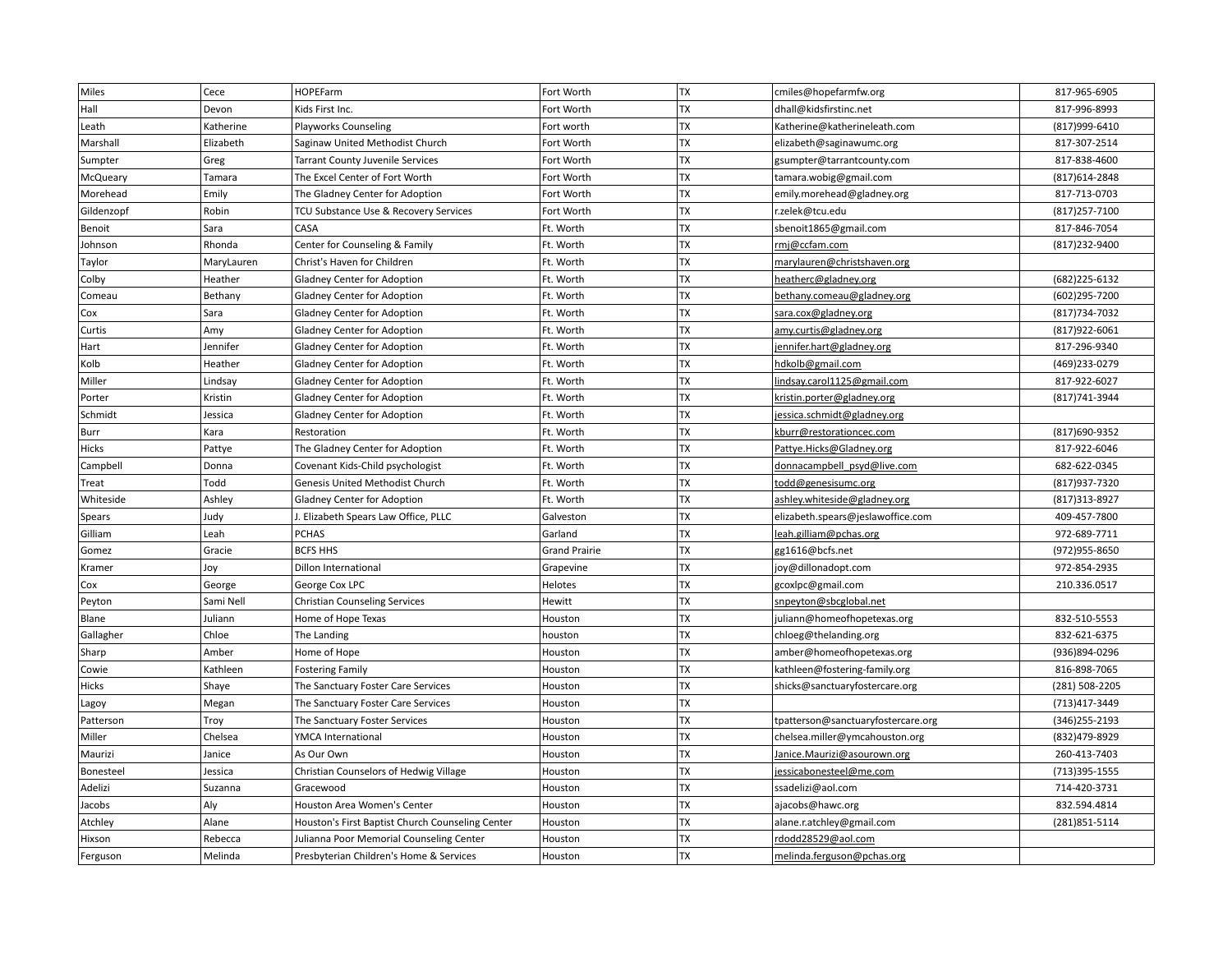| Scott            | Lindsey       | Presbyterian Children's Home & Services                | Houston              | ТX        | lindsey.scott@pchas.org             |                       |
|------------------|---------------|--------------------------------------------------------|----------------------|-----------|-------------------------------------|-----------------------|
| Smith            | Josh          | Presbyterian Children's Home & Services                | Houston              | TX        | josh.smith@pchas.org                | 512-769-5855          |
| Knowles          | Amber         | <b>Fostering Family</b>                                | Houston              | <b>TX</b> | amber@fostering-family.org          | 713-202-3109          |
| Layman           | Tanya         | The Sanctuary Foster Care Services                     | Houston              | TX        | tlayman@sanctuaryfostercare.org     | (561)245-0346         |
| Porter           | Bill          | Lena Pope Home, Inc.                                   | Keller               | <b>TX</b> | wporter@lenapopehome.org            |                       |
| Travis           | Beverly       | <b>Professional Counseling</b>                         | Killeen              | TX        | btravis@embargmail.com              | (254)526-7272         |
| Bonnen           | Kimberly      | Anchor Point                                           | League City          | <b>TX</b> | kimbonnen7@hotmail.com              | 832-632-1221          |
| Henning          | Angel         | Anchor Point                                           | League City          | TX        | angelhenning@ymail.com              | 832.632.1221          |
| Lehtinen         | Lindsey       | Anchor Point                                           | League City          | TX        | Lindsey.lehtinen@gmail.com          | 832-632-1221          |
| Simmons          | Jan           | Loving Alternative                                     | Lindale              | <b>TX</b> | Jan@lovingalternative.org           |                       |
| Hindman          | Tori          | Loving Alternative Adoption Agency                     | Lindale              | TX        | torihindman@yahoo.com               | 214-908-5525          |
| Kerr             | Gretchen      | Northland, A Church Distrbuted                         | Longwood             | TX        | gretchen.kerr@northlandchurch.net   | 407-949-7190          |
| Millette         | Jamila        | Northland, A Church Distrbuted                         | Longwood             | TX        | Jamila.millette@northlandchurch.net | 407-937-1832          |
| Clemmons         | Patricia      | <b>Buckner Children and Family Services</b>            | Lubbock              | <b>TX</b> | pclemmons@buckner.org               | 06-790-534            |
| Hendriex         | Kaylee        | <b>Buckner Children's Home</b>                         | Lubbock              | <b>TX</b> | khendriex@buckner.org               |                       |
| Nicholson        | Danielle      | <b>Buckner Children and Family Services</b>            | Lufkin               | TX        | dnicholson@buckner.org              | 409-344-2160          |
| Schuiteman       | Camie         | MLJ Adoptions                                          | Marion               | <b>TX</b> | camie@MLJadoptions.com              | (765)934-2153         |
| Hardy            | Darlene       | Hope & Future LLC                                      | Midlothian           | <b>TX</b> | dmh@aircanopy.net                   | (214) 577-9828        |
| Aldrich          | Pamela        | <b>Private Practice-LPC</b>                            | Midlothian           | <b>TX</b> | pamelaadrich@gmail.com              | 979-236-3059          |
| Barkley          | Cynthia       | Julianna Poor Memorial Counseling Center               | Missouri City        | TX        | cynthia.m.barkley@gmail.com         | (832) 407-8107        |
| Campbell         | Katie         | Texas Department of Family and Protective Services     | Mount Pleasant       | TX        | Katie.campbell@dfps.texas.gov       | 903-263-3742          |
| Copeland         | Wendy         | Stonebriar Psychiatric Services, P.A.                  | Murphy               | TX        | shawnwen@verizon.net                | $(214)783 - 6561$     |
| Laura            | Smith, LPC    | Crossover Counseling                                   | Nacogdoches          | TX        | laura@crossovercounseling.com       | 936-560-6855          |
| Taylor           | <b>Blake</b>  | Chosen                                                 | <b>New Braunfels</b> | TX        | blake@chosen.care                   | 813-459-6067          |
| Wheeler          | Jill          | The Harris Center                                      | New Caney            | <b>TX</b> | wheelerpsychotherapy@gmail.com      | (713) 340-9108        |
| Beer             | Jodi          | House of Life and Hope                                 | <b>Nogales</b>       | <b>TX</b> | jodi_beer@yahoo.com                 | 480-704-4145          |
| Hunsucker-Manley | Ginny         | <b>Gladney Center for Adoption</b>                     | North Richland Hills | <b>TX</b> | ginny.hunnsucker@gladney.org        | 817-368-2749          |
| Hale             | <b>Bobbie</b> | <b>Buckner Adoption Services</b>                       | Ovill                | <b>TX</b> | bobbiehale@att.net                  | (972)754-4049         |
| Lawless          | Dawn          | Counseling Connection for Change                       | Pearland             | <b>TX</b> | dawn@counselingconnections.org      |                       |
| McNair           | Sharon        | Counseling Connections for Change, Inc.                | Pearland             | <b>TX</b> | smcnair520@gmail.com                | (713) 703-2186        |
| Hagemeier        | Leslie        | Counseling Connections for Change                      | Pearland             | <b>TX</b> | deluna62@comcast.net                | 979-236-5025          |
| Dillard          | Heather       | Journey Counseling                                     | Plainview            | <b>TX</b> | journeycounseling123@gmail.com      | 806-577-0837          |
| Hoegenauer       | Caryss        | <b>Child Protective Services</b>                       | Plano                | TX        | caryss@sbcglobal.net                | 972-800-3498          |
| Hoover           | Jennifer      | Covenant Kids                                          | Plano                | <b>TX</b> | Jenniferjhoover@yahoo.com           |                       |
| Lee              | Monique       | <b>Gladney Center for Adoption</b>                     | Plano                | <b>TX</b> | monique.lee@gladney.org             | 817-922-6000          |
|                  |               | work independently as an LPC providing counseling      |                      |           |                                     |                       |
|                  |               | to pre and post adoptive children. I work with various |                      |           |                                     |                       |
| Constance        | Patterson     | foster and child placing agencies including CPS        | Plano                | TX        | constancepatterson@gmail.com        | 713-775-5888          |
| Vann             | Krystal       | Child Advocates of Fort Bend                           | Richmond             | TX        | krys 1434@yahoo.com                 | 713-979-6527          |
| Stavinoha        | Shannan       | Parks Youth Ranch, Inc.                                | Richmond             | TX        | sstavinoha@parksyouthranch.org      | 281-392-5794 ext 1603 |
| Davis            | Casey         | Child Advocates of Fort Bend                           | Rosenberg            | <b>TX</b> | cdavis@cafb.org                     | 281-344-5172          |
| Thesing          | Carollynn     | Child Advocates of Fort Bend                           | Rosenberg            | <b>TX</b> | cthesing@cafb.org                   | 281-344-5124          |
| Pitman           | Hannah        | <b>STARRY Counseling</b>                               | Round Rock           | TX        | hannahelizabeth139@gmail.com        | 682-438-2578          |
| Stephens         | Kristina      | Christian Works for Children                           | Rowlett              | <b>TX</b> | kstephens@christian-works.org       | (972)960-9981         |
| Rhonda           | Eggert        | Garland Independent School District                    | Rowlett              | <b>TX</b> | rjeggert@garlandisd.net             | 972-463-7568          |
| Stephanie        | Thomas        | Stephanie Thomas, LPC                                  | San Angelo           | <b>TX</b> | tsthomas94@gmail.com                | 325-227-6847          |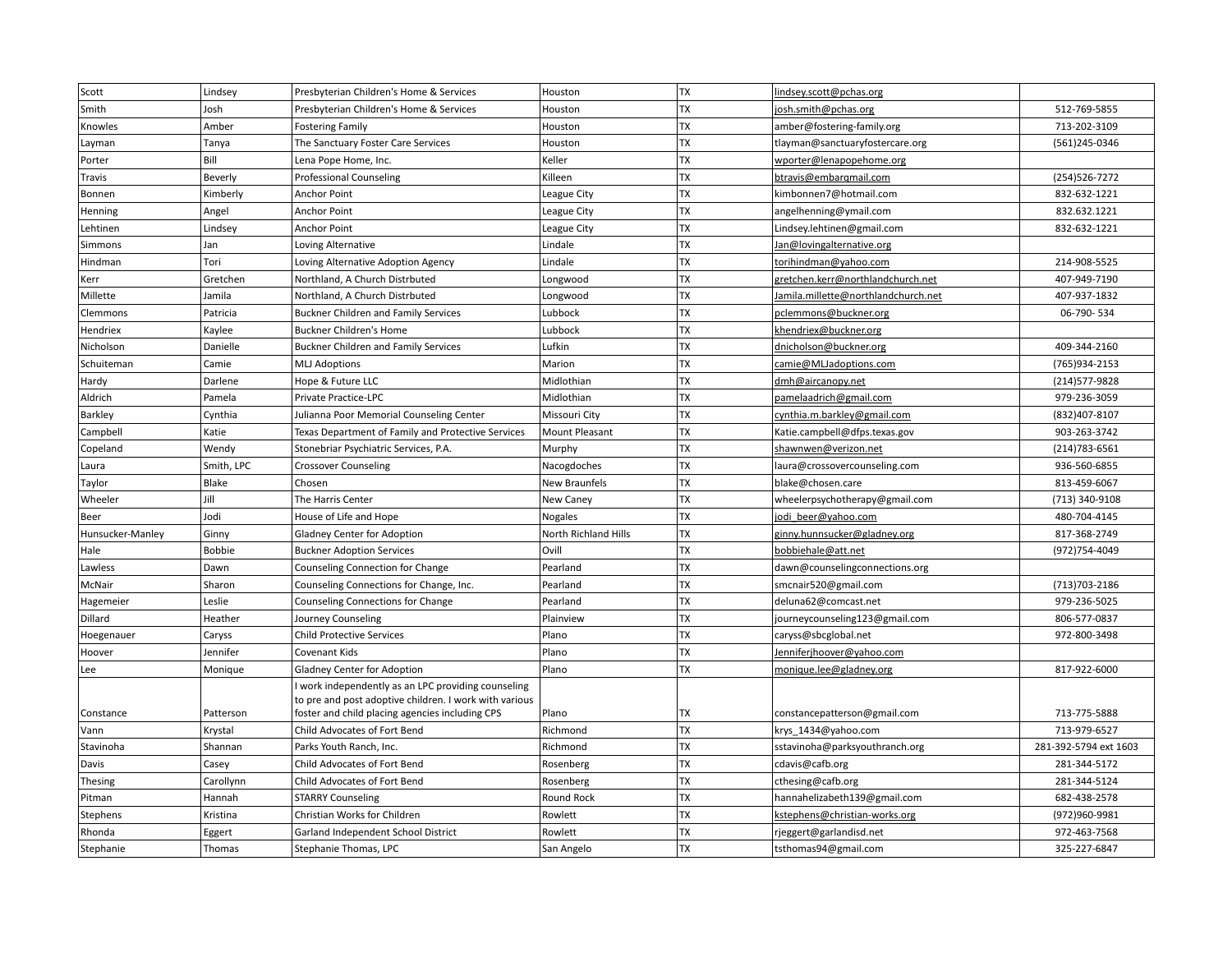| McCloskey            | Jeanenne        | <b>McCloskey Counseling</b>                        | San Antonia         | <b>TX</b> | jeanenne@mac.com                  | (210)884-6841  |
|----------------------|-----------------|----------------------------------------------------|---------------------|-----------|-----------------------------------|----------------|
| Lopez                | Natalie         | The Children's Shelter                             | San Antonia         | <b>TX</b> | nlopez@chshel.org                 | (210)760-9579  |
| Hipsher              | Mystri          | Pathways Youth and Family Services                 | San Antonio         | TX        | mhipsher@mosaic-consult.com       | 210-816-3176   |
| Barron               | Eugene          | Anchor Marriage & Family Counseling                | San Antonio         | <b>TX</b> | genebarronipc@gmail.com           | (210)845-3507  |
| Barron               | Linda           | Anchor Marriage & Family Counseling                | San Antonio         | <b>TX</b> | lindyb09@gmail.com                | (210)845-3506  |
| Holland              | Christy         | Anerica World Adoption Services-TX                 | San Antonio         | <b>TX</b> | christy.holland@awaa.org          | 210-216-7392   |
| Daigle               | Summer          | Contracted by Oak Hills Church                     | San Antonio         | <b>TX</b> | sdaiglecounsel@gmail.com          | 830-200-6053   |
| Marvin               | Hillary         | Oak Hills Church Counseling Center                 | San Antonio         | <b>TX</b> | hillarymarvin@gmail.com           | (281)467-4917  |
| Armstrong            | Lauren          | OakHills Church                                    | San Antonio         | <b>TX</b> | AANDLTEXAS@gmail.com              | 214-321-4565   |
| Dou                  | Maggie          | Omni Counseling                                    | San Antonio         | <b>TX</b> | drmaggiedou@twc.com               | (903) 886-5145 |
| Maria                | Vasquez         | Shelter                                            | San Antonio         | <b>TX</b> | mvasquez@chshel.org               | 210-760-9580   |
| <b>Rigg</b>          | Michelle        | Tapestry at Oakhills Church                        | San Antonio         | <b>TX</b> | Mlrigg@yahoo.com                  | 210-872-3611   |
| Felicia (Jaquenette) | Robinson        | Hope for Texoma                                    | Sherman             | <b>TX</b> | jj@gorobinson.com                 | (940) 202-7179 |
| Price                | Sara            | Texas Department of Family and Protective Services | Sherman             | <b>TX</b> | sara.price@dfps.state.tx.us       | 903-328-0368   |
| Maskevich            | Angela          | <b>Childproof America</b>                          | Spring              | <b>TX</b> | angela@childproofamerica.org      | (715) 559-3213 |
| Kvanvig Garza        | Tara            | LPC                                                | Stockdale           | <b>TX</b> | openearstkg@hotmail.com           | 210-365-0738   |
| Preston              | Nancy           | Temple Independent School District                 | Temple              | <b>TX</b> | nancy.preston@tisd.org            | (254) 215-6959 |
| Johnson              | Patricia        | Houston First Baptist Church                       | The Woodlands       | <b>TX</b> | watchinghimheal@gmail.com         |                |
|                      |                 | Azleway Boys Ranch/Russell Bailiff Counseling      |                     |           |                                   |                |
| <b>Bailiff</b>       | Russell         | Services                                           | Tyler               | TX        |                                   |                |
| Burton               | Beth            | Loving Alternative                                 | Tyler               | <b>TX</b> | Beth@lovingalternative.org        |                |
| McAnear              | Heather         | <b>Generations Adoptions</b>                       | Waco                | TX        | heather@generationsadoptions.org  | 254-855-6355   |
|                      |                 | North Texas District Assembly of God Family First  |                     |           |                                   |                |
| Graves               | Jesse           | Department                                         | Waxahachie          | TX        | jesse.graves@northtexas.ag        | (618)339-5015  |
| Robinson             | Tamara          | Lifeline Children's Services                       | Woodland            | TX        | tamara.robinson@lifelinechild.org | 678-758-6749   |
|                      |                 | State of Utah/ Department of Child and Family      |                     |           |                                   |                |
| Terry                | Brandy          | Services                                           | American Fork       | UT        | brandyt20@gmail.com               | (801) 885-8288 |
| Johnstone-Kenney     | Beverly         | <b>DCFS</b>                                        | American Fork       | UT        | bjohnstone@utah.gov               | 801-368-5127   |
| Jones                | Rachel          | <b>DCFS</b>                                        | Provo               | UT        | rrjones@utah.gov                  | 801-368-5137   |
| Moody                | Adrianne        | Wasatch Mental Health                              | Provo               | UT        | adriannehmoody@gmail.com          | 801-850-2156   |
| Feil                 | Elizabeth       | Wasatch Mental Health                              | Provo               | UT        | efeil@wasatch.org                 | (801)372-3852  |
| Stoker               | Alecia          | Division of Child and Family Service               | Provo               | UT        | alecia.stoker@gmail.com           | 801-921-1128   |
| Pierce               | Becky           | Becky L. Pierce, LCSW                              | Sandy               | UT        | beckylpierce@comcast.net          | 703-8914298    |
| Kaminske             | Shayla          | Division of Child and Family Services              | Sandy               | UT        | shaylakaminske@utah.gov           | 385-306-1330   |
| Abts                 | Laurel          | <b>Abts Family Counseling</b>                      | South Jordan        | UT        | Abtsla71@gmail.com                | (801) 793-8875 |
| Benson               | Carrie Michelle | Hope and Healing Child and Family Counseling       | South Jordan        | UT        | michelle@childpsychaprn.com       | 801-955-5082   |
| Pickett              | Mike            | <b>Clear Horizons Clinical Services</b>            | Spanish Fork        | UT        | mikepickett@clearhorizons.org     | 801-310-0701   |
| Redfern              | Josh            | Wasatch International Adoptions                    | West Jordan         | UT        | josh@wiaa.org                     | 801-334-8683   |
| Gallacher            | Molly           | Plumb Alley LCSW, Inc                              | Abingdon            | VA        | OfftheBeatenPathFarm@gmail.com    | (276) 695-0245 |
| Isaman               | Jon             | Patrick Henry Family Services                      | Brookneal           | VA        | Jisaman@patrickhenry.org          | 434-610-1600   |
| <b>Briggs</b>        | Michael         | Patrick Henry Family Services                      | Brookneal           | VA        | mbriggs@patrickhenry.org          | (434) 907-6759 |
| Edwards              | Caitlin         | American World Adoption                            | <b>Falls Church</b> | VA        | caitlin.lucille4@gmail.com        | 804-720-7537   |
| Hanlon               | Laurel          | AWAA                                               | Falls Church        | VA        | laurel.hanlon@gmail.com           |                |
| Medefind             | Rachel          | CAFO                                               | Falls Church        | VA        | rachel.medefind@gmail.com         | (209)233-7056  |
| Smith                | Nicole          | <b>Family Life Services</b>                        | Forest              | VA        | nicolebsmith16@gmail.com          | 804-536-6217   |
| Zaepfel              | Margaret        | Riverside Counseling Center                        | Leesburg            | VA        |                                   | (703) 724-0200 |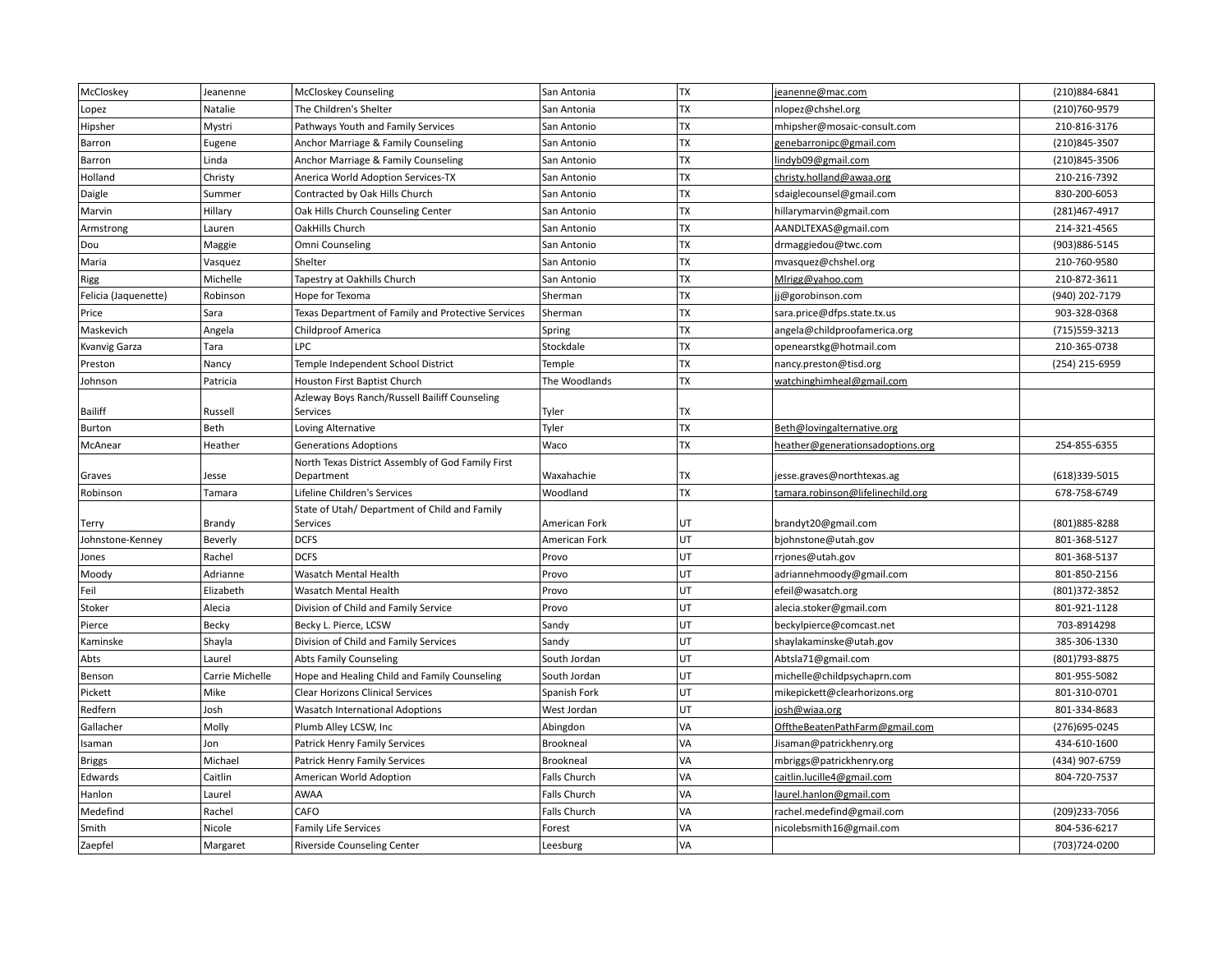| Sarah          | Addair     | Living Water Counseling Center                        | Lynchburg           | VA        | saddair@lwcounseling.org          | 434-473-7458       |
|----------------|------------|-------------------------------------------------------|---------------------|-----------|-----------------------------------|--------------------|
| Dana           | Wilkerson  | Living Water Counseling Center                        | Lynchburg           | VA        | dwilkerson@lwcounseling.org       | 434 473 7458       |
| Neff           | Patrick    | Patrick Henry Family Services                         | Lynchburg           | VA        | pneff@patrickhenry.org            | (434) 6096000      |
| Stinson        | Janice     | Patrick Henry Family Services                         | Lynchburg           | VA        | Jstinson@patrickhenry.org         | (434) 851-3941     |
| Neff           | Debbie     | Patrick Henry Family Services                         | Lynchburg           | VA        | pneff@patrickhenry.org            |                    |
| <b>Burgess</b> | Mary Beth  | Patrick Henry Family Services                         | Lynchburg           | VA        | mburgess@patrickhenry.org         | (434)454-8106      |
| Konyndyk       | Abigail    | America World Adoption                                | McLean              | VA        | abby.konyndyk@awaa.org            | 703-346-4921       |
| Lowe           | Elise      | America World Adoption Association                    | McLean              | VA        | elise.lowe@awaa.org               | 240-515-5567       |
| Hansen         | Kelsey     | America World Adoption Association                    | McLean              | VA        | kelsey.hansen@awaa.org            | 425-895-5938       |
| Hanlon         | Ryan       | <b>AWAA</b>                                           | McLean              | VA        | ryan.hanlon@awaa.org              | (703) 626-7775     |
| Peyton         | Clair      | Forever Families Adoption Services                    | Middleburg          | VA        | cpeyton@ffasva,org                | 540-270-5539       |
| Wicht          | Kirsten    | Forever Families Adoption Services, Inc.              | Middleburg          | VA        | kwicht@ffasva.org                 | 703-409-4471       |
| Olrick         | Jeffrey    | <b>Hopewell Ministries</b>                            | <b>Newport News</b> | VA        | jeffreyolrick@hopewellmin.org     | (757)325-0410      |
| Snyder         | Ricardo    | <b>Resource Guidance Services</b>                     | North Chesterfield  | VA        | rsnyderimftva@aol.com             | (804) 257-9602     |
| Graham         | Anna       | <b>AWAA</b>                                           | Reston              | VA        | anna.graham@awaa.org              | (703) 626-7775     |
| Eason          | Christine  | The Bair Foundation and Clover Hill Assembly of God   | Richmond Midlothian | VA        | christineoeason@gmail.com         | (804)301-4573      |
| Caton          | Melody     | <b>Bethany Christian Services</b>                     | Virginia Beach      | VA        | mcaton@bethany.org                | (757)499-9367      |
| Hughes         | Ashley     | <b>Bethany Christian Services</b>                     | Virginia Beach      | VA        | ahughes@bethany.org               | (757) 620-2255     |
| Stewart        | Barbara    | <b>Heart for Orphans</b>                              | Williamsburg        | VA        | barbara@heartfororphans.com       | 757.220.3457       |
|                |            | Frederick County Department of Social Services - CFW  |                     |           |                                   |                    |
| Britt          | Denise     | Program                                               | Winchester          | VA        | denise.britt@fcva.us              | 540-665-5688, x184 |
| Steere         | Christina  | <b>Eastside Family Services</b>                       | Bellevue            | <b>WA</b> | eastsidefamilyservices@gmail.com  | 206-849-8455       |
| McCutchen      | Ashley     | Eastside Play Therapy                                 | Bellevue            | <b>WA</b> | ashley@eastsideplaytherapy.com    | 206-350-7506       |
| Cochran        | Chris      | Bellingham School District, Drayton Family Counseling | Bellingham          | <b>WA</b> | draytonfamilycounseling@yahoo.com | (360)223-3224      |
| Belch          | JoAnne     | Homes of Hope                                         | Clarkston           | <b>WA</b> | maria8391@aol.com                 | 916-616-2365       |
| Johnson        | Dena       | Dena Johnson Counseling                               | Des Moines          | <b>WA</b> | dena@denajohnsoncounseling.com    | 503-893-1349       |
| McCloud        | Jess       | Royal Family KIDS - Cowlitz County                    | Longview            | <b>WA</b> | cowlitz@RoyalFamilyKIDS.org       | (971) 225-7352     |
| Bellomo        | Kanani     | His Kids Our Homes                                    | Lynden              | <b>WA</b> | kanani@attachmenthealing.com      | (360)306-1440      |
| VanDalen       | Melissa    | Lynden School District                                | Lynden              | <b>WA</b> | vandalenm@lynden.wednet.edu       | 360-961-3153       |
| Hansen-Quinn   | Maria      | Lynden School District & His Kids our Home            | Lynden              | <b>WA</b> | bbqdaisy@aol.com                  | (360)318-1495      |
| Looser         | Kathy      | American World Adoption                               | Mountlake Terrace   | <b>WA</b> | kslconsulting@frontier.com        | 425-640-3456       |
| Robinson       | Carli      | Off the Wall Ministry                                 | Newman Lake         | <b>WA</b> | carlicain.cr@gmail.com            | 509-499-2811       |
| Roos           | Michael    | Anuway Counseling, L.L.C.                             | Olympia             | <b>WA</b> | Anuwayofliving@gmail.com          | (801) 643-8454     |
| Knutson        | Gay        | Adoption Advocates International                      | Port Angeles        | <b>WA</b> | gay@adoptionadvocates.org         | (360)928-2607      |
| Mansurov       | S. Nicole  | A New Beginning Counseling Center LLC                 | Redmond             | <b>WA</b> | nicole.mansurov@gmail.com         | 425 298 6223       |
| Graham         | Ruth       | Hope Counseling Centers & Overlake Christian Church   | Redmond             | <b>WA</b> | ruth@hopecounselingcenters.com    | 253-670-0777       |
| Zukowski       | Jacqueline | Holt International Children's Services                | Renton              | <b>WA</b> | jackiez@holtinternational.org     | 425-390-4013       |
| Hecht          | Spring     | <b>WACAP</b>                                          | Seattle             | <b>WA</b> | springh@wacap.org                 | (206) 850-5575     |
| Roschy         | Elana      | <b>WACAP</b>                                          | Seattle             | <b>WA</b> | elanar@wacap.org                  |                    |
| Eaton          | Jacqueline | <b>Foster Assist</b>                                  | Shelton             | <b>WA</b> | jqr4jesus@yahoo.com               | 360-490-6214       |
| Payment        | Marleen    | Foster Assist and Office Moms and Dads                | Shelton             | <b>WA</b> | joshandmarleen@gmail.com          | 360-349-6323       |
| Pemberton      | Melissa    | A Child's Hope Spokane                                | Spokane             | <b>WA</b> | melissarpemberton@gmail.com       | 509-879-8252       |
| Fields         | Debby      | <b>Agape Adoptions</b>                                | Summer              | <b>WA</b> | debby@agapeadoptions.org          | 253-987-5804       |
| Miyama         | Jodi       | All God's Children International                      | Vancouver           | <b>WA</b> | jmiyama@allgodschildren.org       | 971-295-2898       |
| Penkin         | Debra      | All God's Children International                      | Vancouver           | <b>WA</b> | dpenkin@allgodschildren.org       | 651.319.5770       |
| Potter         | Nikki      | All God's Children International                      | Vancouver           | <b>WA</b> | npotter@allgodschildren.org       | 503-327-7407       |
|                |            |                                                       |                     |           |                                   |                    |